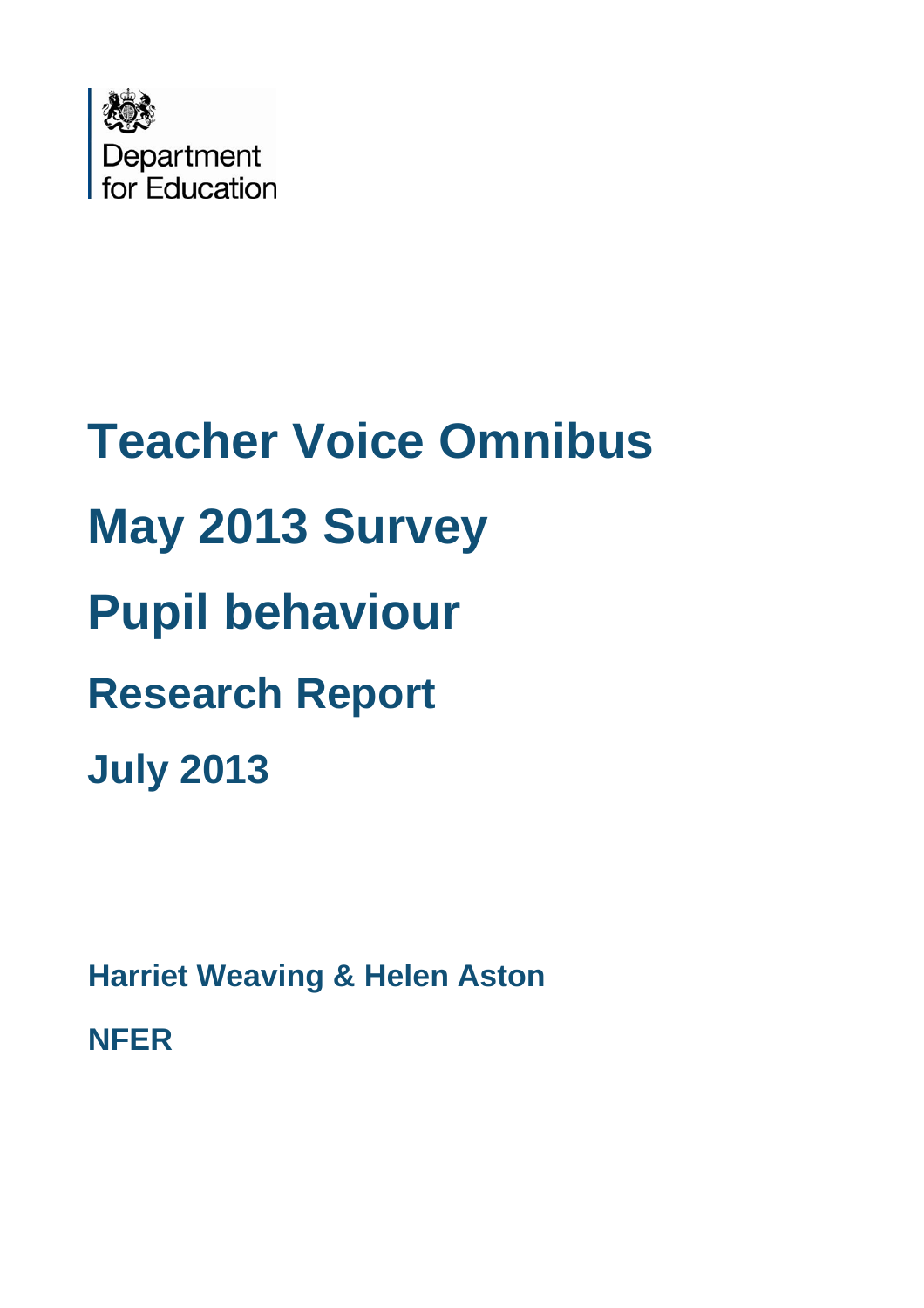# **Contents**

| List of tables                                                            | 3  |
|---------------------------------------------------------------------------|----|
| <b>Executive Summary</b>                                                  | 5  |
| Introduction                                                              | 8  |
| Context                                                                   | 8  |
| Analysis of findings                                                      | 10 |
| The sample                                                                | 10 |
| Age group of respondents                                                  | 10 |
| Length of time in teaching post                                           | 11 |
| Standards of pupil behaviour                                              | 11 |
| Pupil behaviour management and training                                   | 13 |
| Teachers' disciplinary powers                                             | 16 |
| Mobile phone policies                                                     | 18 |
| Physical intervention                                                     | 20 |
| Parents' respect for teacher authority                                    | 23 |
| Causes of poor behaviour                                                  | 24 |
| Support to manage pupil behaviour                                         | 26 |
| Conclusions and implications for the client                               | 31 |
| Supporting information                                                    | 33 |
| Annex 1: Cross-tabulations of questions by age                            | 39 |
| Annex 2: Cross-tabulations of questions by length of service              | 41 |
| Annex 3: Cross-tabulations of questions by gender                         | 45 |
| Annex 4: Cross-tabulation by awareness of the Department's updated advice | 46 |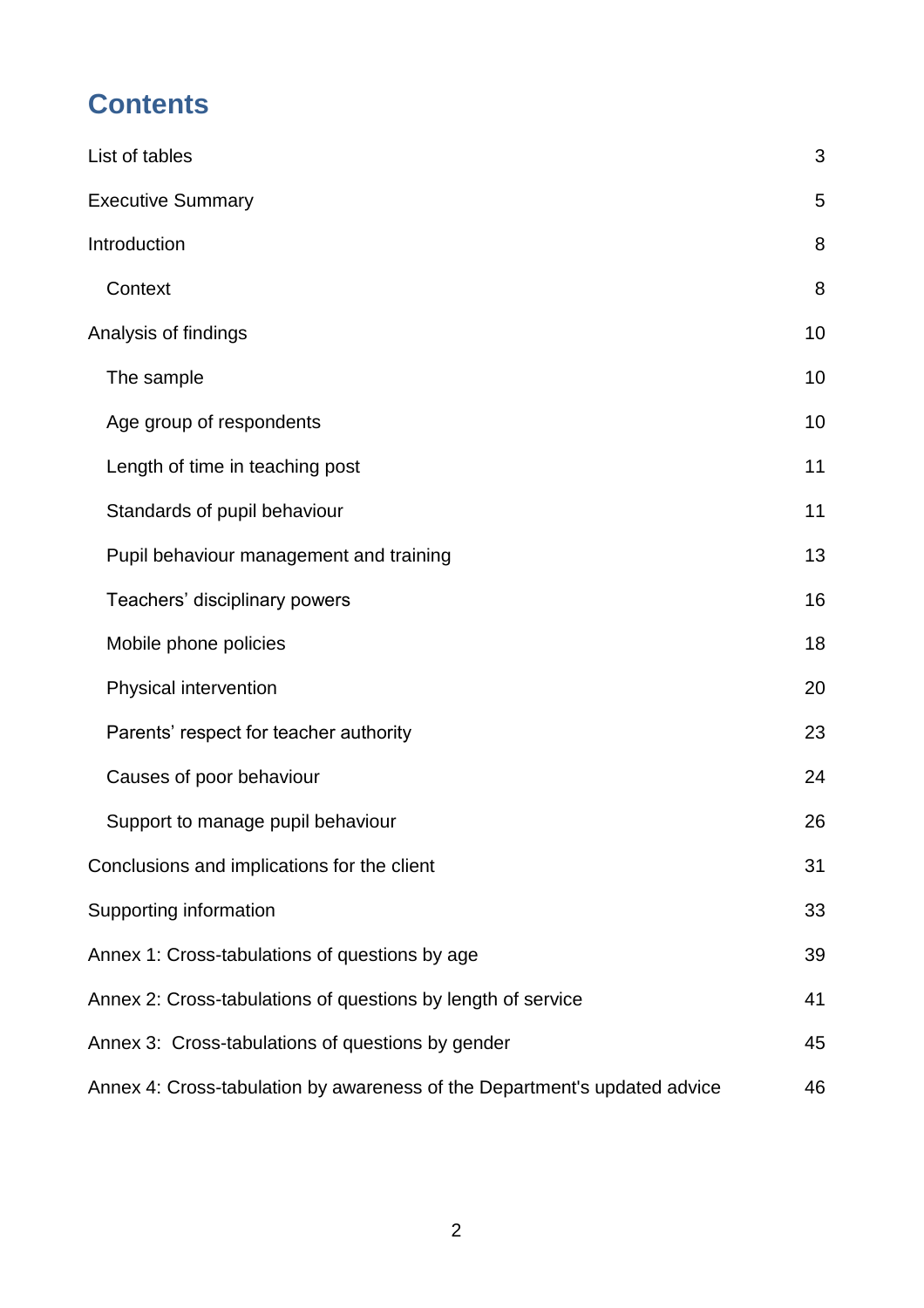# <span id="page-2-0"></span>**List of tables**

| Table 5 Appropriate training to manage pupil behaviour is available in my school for all                                                                                           |
|------------------------------------------------------------------------------------------------------------------------------------------------------------------------------------|
| Table 6 In my view, senior leaders in my school have more opportunities than classroom                                                                                             |
| Table 7 Are you aware of the Department's updated advice on the powers teachers have                                                                                               |
| Table 8 Do you feel confident using the powers you have to discipline pupils? 17                                                                                                   |
|                                                                                                                                                                                    |
| Table 10 Does your school ban or limit pupils' use of mobile phones? 19                                                                                                            |
| Table 11 Do teachers in your school confiscate phones from pupils who have                                                                                                         |
| Table 12 Would you use physical means to remove a disruptive pupil from the                                                                                                        |
|                                                                                                                                                                                    |
| Table 13 Would you use physical means to break up a fight between pupils if you judged                                                                                             |
| Table 14 To what extent, if at all, do you agree that generally parents respect a teacher's                                                                                        |
| Table 15 Research has shown that special educational needs and disability are factors in<br>some pupils' challenging behaviour. Discounting these medical factors, what do you see |
| Table 16 Does your school have a clear and comprehensive behaviour policy? 27                                                                                                      |
| Table 17 Does your school publicise its policy on pupil behaviour to the whole school                                                                                              |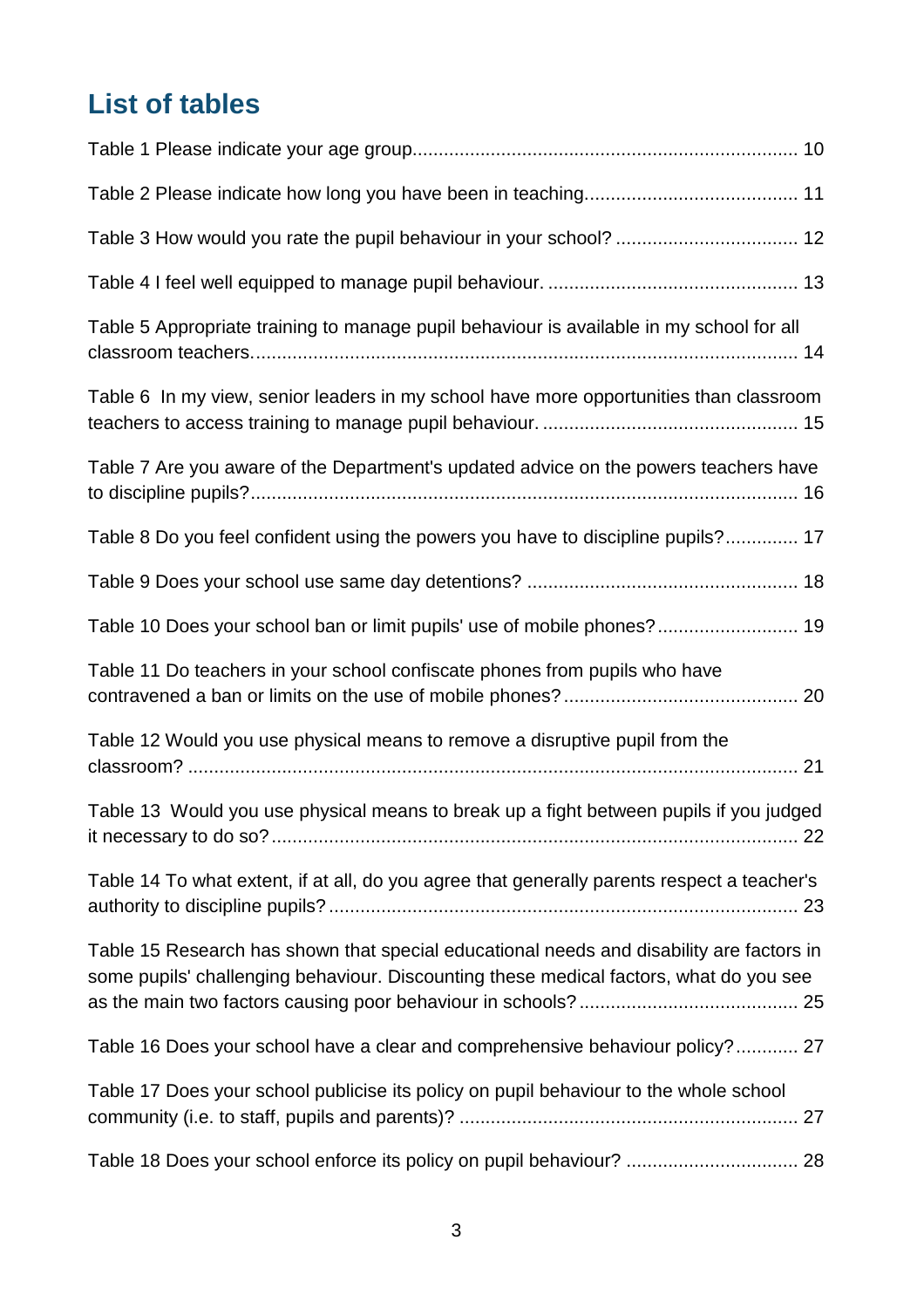| Table 19 Are you confident that senior staff will support you when you discipline a pupil?                                                                                         |
|------------------------------------------------------------------------------------------------------------------------------------------------------------------------------------|
| Table 20 Would you be reluctant to talk about behaviour management difficulties<br>because you would worry other staff will think your teaching ability is poor? 30                |
|                                                                                                                                                                                    |
|                                                                                                                                                                                    |
| Table 23 To what extent, if at all, do you agree that generally parents respect a teacher's                                                                                        |
| Table 24 Research has shown that special educational needs and disability are factors in<br>some pupils' challenging behaviour. Discounting these medical factors, what do you see |
| Table 25 How would you rate the pupil behaviour in your school?  41                                                                                                                |
|                                                                                                                                                                                    |
| Table 27 Appropriate training to manage pupil behaviour is available in my school for all                                                                                          |
| Table 28 In my view, senior leaders in my school have more opportunities than<br>classroom teachers to access training to manage pupil behaviour 42                                |
| Table 29 Would you use physical means to remove a disruptive pupil from the                                                                                                        |
| Table 30 Would you use physical means to break up a fight between pupils if you judged                                                                                             |
| Table 31 To what extent, if at all, do you agree that generally parents respect a teacher's                                                                                        |
| Table 32 Research has shown that special educational needs and disability are factors in<br>some pupils' challenging behaviour. Discounting these medical factors, what do you see |
| Table 33 Would you use physical means to remove a disruptive pupil from the                                                                                                        |
| Table 34 Would you use physical means to break up a fight between pupils if you judged                                                                                             |
| Table 35 Do you feel confident using the powers you have to discipline pupils? 46                                                                                                  |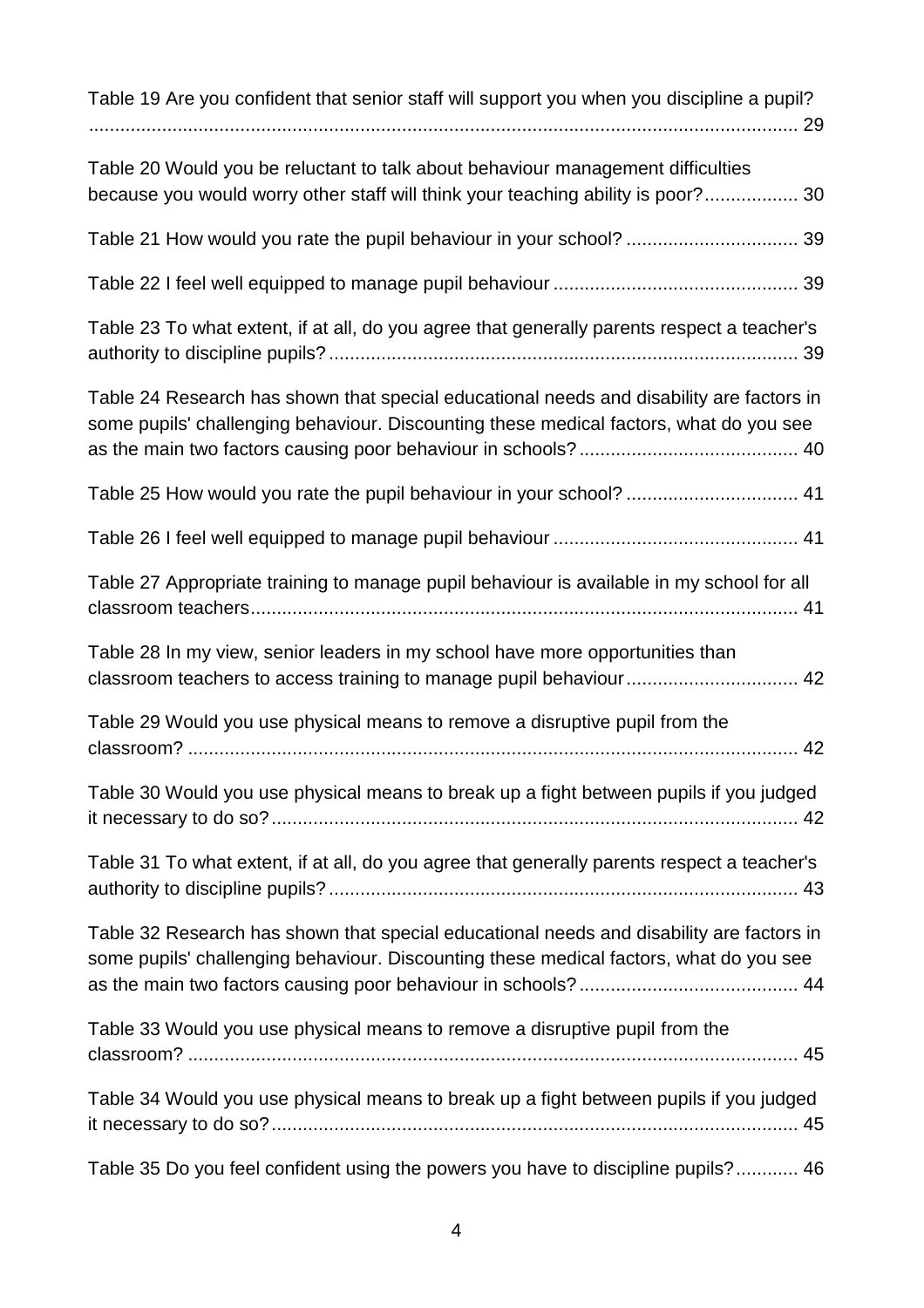# <span id="page-4-0"></span>**Executive Summary**

The Department for Education (DfE) submitted nine questions to NFER's Teacher Voice Omnibus Survey in May 2013. The survey asked a sample of just over 1,700 teachers from a range of schools questions on their perceptions of pupil behaviour; training and support in behaviour management; teacher powers and school policies on behaviour and on pupils' use of mobile phones; and perceptions around the causes of poor pupil behaviour and parents' respect for a teacher's authority to discipline pupils. Two of these questions were also included in the Teacher Voice surveys in June 2008 and February 2012, which allows comparisons over time for these questions.

- Respondents were largely positive about the standard of pupil behaviour in their schools: 77 per cent of teachers said that the standard of behaviour is 'good' or 'very good', which was similar to the 2012 survey (76%) and an increase of seven percentage points compared with the 2008 survey. Perceptions about pupil behaviour were less positive amongst secondary compared with primary teachers in May 2013: 26 per cent said pupil behaviour is 'very good', compared with 42 per cent of primary teachers.
- The proportion of teachers rating pupil behaviour in their school as 'very good' has increased to 34 per cent in 2013, from 26 per cent in 2008 and 30 per cent in 2012.
- The majority of the sample (87%) felt well equipped to manage pupil behaviour, representing a slight increase from 85 per cent in 2012, and 83 per cent in 2008. In 2013, only four per cent of respondents disagreed with this statement.
- Around half of teachers agreed that appropriate training to manage pupil behaviour is available in their school for all classroom teachers (51%). Just over a fifth of teachers (22%) disagreed with this statement. Primary teachers were more positive than secondary teachers about the availability of training: 55 per cent agreed, compared to 47 per cent of those from the secondary sector.
- The findings relating to awareness of the updated advice on powers to discipline pupils were mixed: 42 per cent of respondents were aware of the updated advice; 53 per cent were unaware; and five per cent responded 'Don't know'. Secondary school respondents and senior leaders were more likely than others to be aware of the updated advice.
- Overall, 61 per cent of respondents said that they felt confident using the powers they had to discipline pupils. Confidence in using disciplinary powers was higher amongst primary respondents than secondary respondents and amongst senior leaders than classroom teachers.
- Of those respondents who said that they were aware of the updated advice, 69 per cent felt confident in using their disciplinary powers and a quarter (24%) did not feel confident.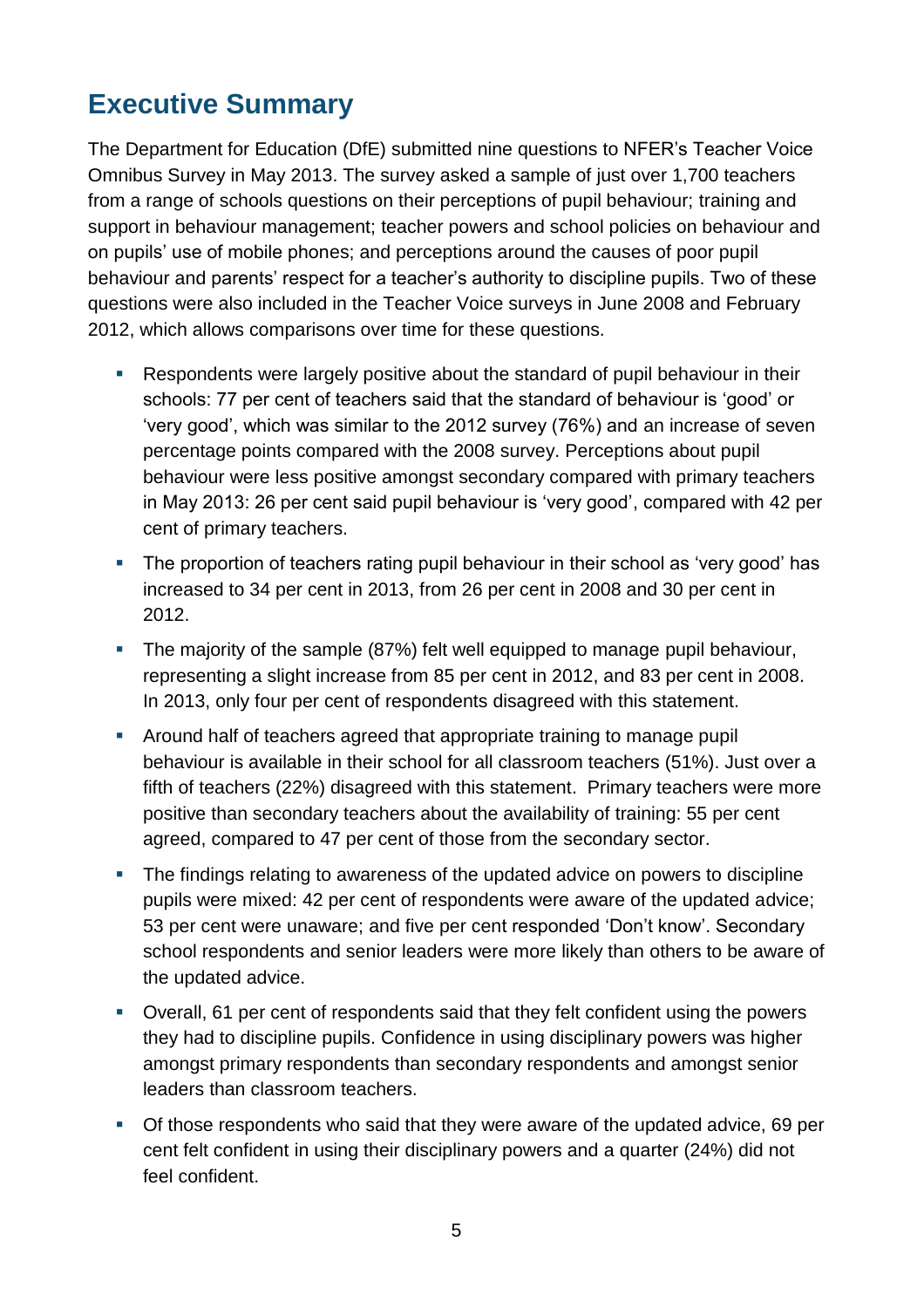- Same day detentions appear to be more widely used by secondary schools than primary schools: 43 per cent of secondary respondents said that their school uses same day detentions, compared to just 18 per cent of primary school respondents.
- The vast majority of respondents indicated that their school has some level of ban or limitation on pupils' mobile phone usage on school premises; only three per cent reported not having any limitation in place in their school. Limiting what pupils can do with mobile phones during the whole school day was the most commonly reported policy (39%), with a slightly smaller proportion (34%) reporting that their school bans pupils from bringing mobile phones on to school premises and a fifth (22%) reporting that their school only limits use during lesson time. Teachers from primary schools were proportionally more likely to say that their school applies a total ban on mobile phones being brought on to school premises.
- Just under a third (30%) of teachers said that they would use physical means to remove a disruptive pupil from the classroom, almost a fifth (19%) reported that they would not do this although their school allowed it, while a third (33%) said that they would not and their school did not allow it. A much larger proportion of teachers said that they would use physical means to break up a fight between pupils (72%).
- Over half (53%) of respondents agreed that generally parents respect a teacher's authority to discipline pupils, and a further four per cent strongly agreed with this statement. Around a quarter (22%) disagreed with this statement and four per cent strongly disagreed with it.
- When asked what they viewed as the most common factors causing poor behaviour in schools (excluding special educational needs and other medical factors), the most commonly selected factors were related to parental influences or the home environment. Almost three-quarters (72%) of respondents saw 'lack of parental support or poor parenting skills' as the most common factor in poor behaviour, and 'parental lack of respect for teachers and authority' was the second most frequently selected factor (22%).
- Overall, the vast majority of teachers reported that their school does have a 'clear and comprehensive' behaviour policy in place (93%). These were often publicised and enforced by respondents' schools.
- When asked if they were confident that senior staff would support them when disciplining a pupil, 57 per cent said that they 'always' felt confident, and 27 per cent said they 'sometimes' felt confident in this. Primary school respondents were more likely than secondary school respondents to be confident in receiving support (91%, compared to 78% of secondary teachers).
- Seventy per cent of teachers said that they would not be reluctant to talk about behaviour management problems because they would worry that other staff would think that their teaching ability is poor. Just five per cent said that such concerns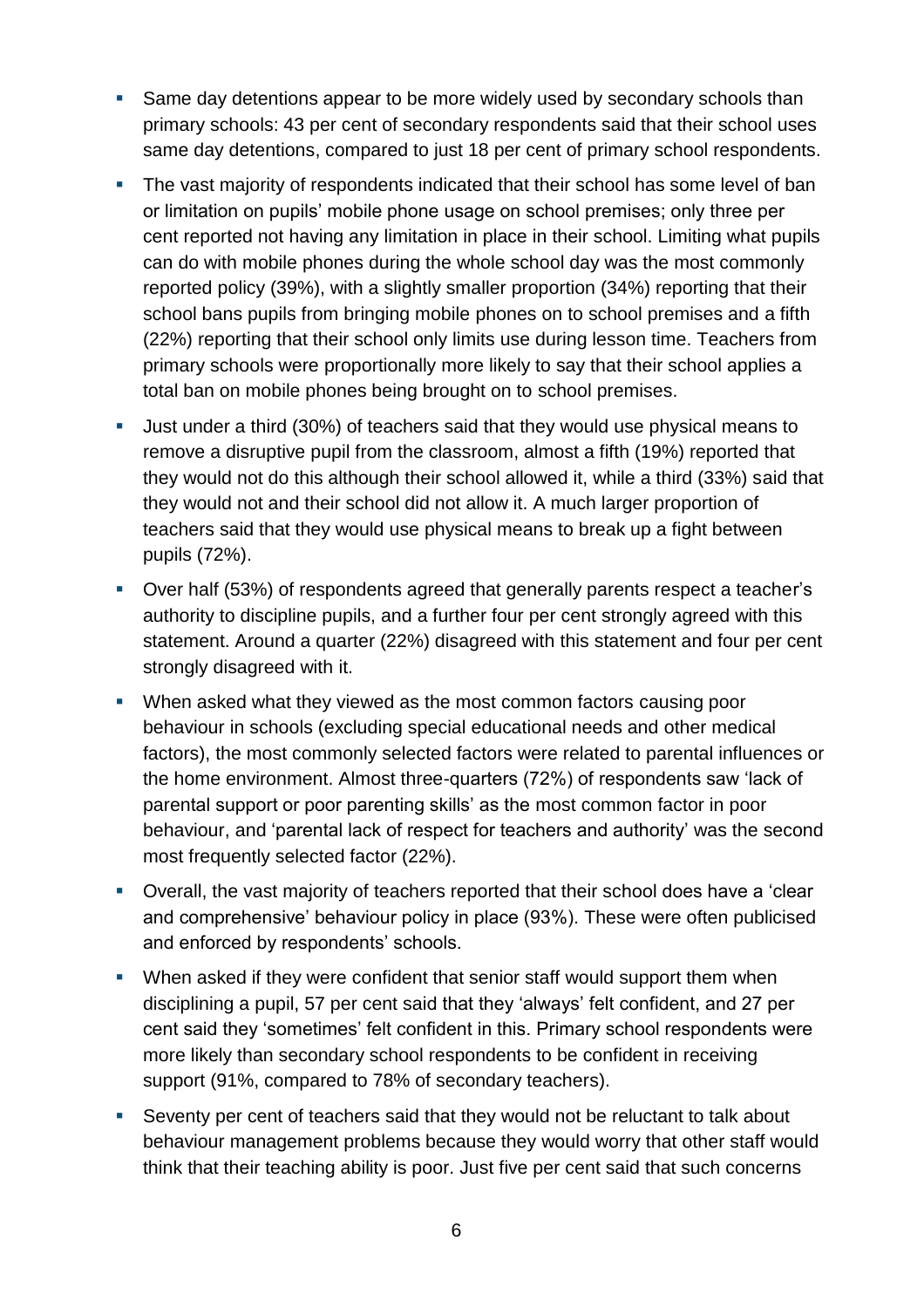would 'always' create a reluctance to discuss such issues, while just under a quarter (24%) said this would 'sometimes' be the case.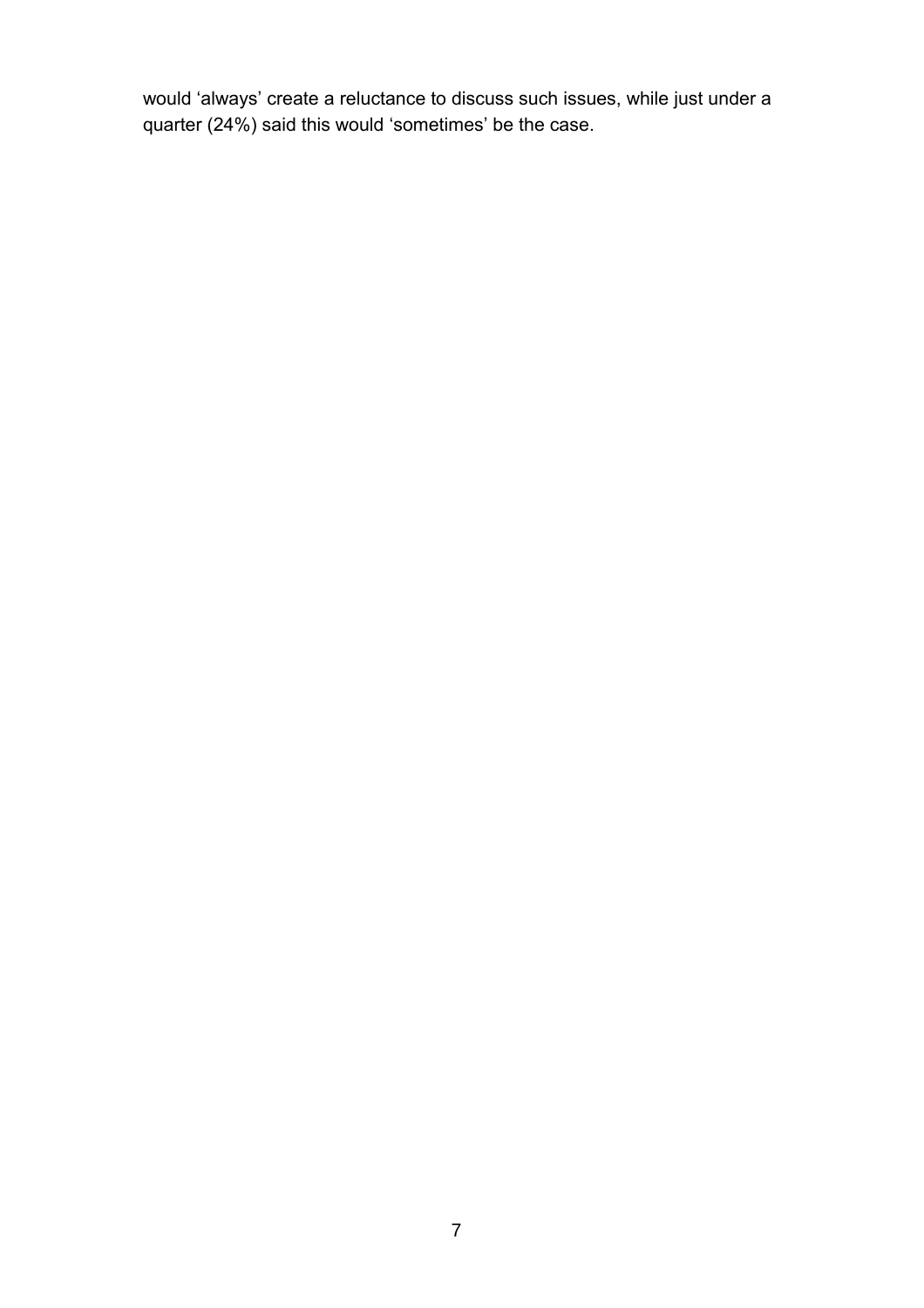# <span id="page-7-0"></span>**Introduction**

The Department for Education (DfE) submitted nine questions to NFER's Teacher Voice Omnibus Survey in May 2013. The questions covered the following topics:

- **Perceptions of pupil behaviour and managing pupil behaviour.**
- Awareness of the powers teachers have to discipline pupils, and confidence in using these powers.
- **School policies regarding pupils' use of mobile phones.**
- Physical intervention by teachers in situations of challenging behaviour.
- **Perceptions of parents' respect for teacher's authority to discipline pupils.**
- The causes of poor behaviour in schools.
- **Support to manage pupil behaviour.**

This report provides an analysis of the responses to the questions, along with supporting information about the survey. Where appropriate, the results are presented by school phase (primary and secondary), by seniority of respondent (classroom teachers or senior leaders), by teacher age group, by years of teaching experience and by gender. The Annexes contain the cross-tabulation findings (Tables 21 to 35).

Some questions were also submitted to the Teacher Voice surveys in June 2008 and in February 2012. Where relevant, comparisons over time have been made.

### <span id="page-7-1"></span>**Context**

 $\overline{a}$ 

Ensuring good behaviour in schools is one of the Government's top priorities and central to its aim of closing the attainment gap between disadvantaged children and their peers. In support of this priority the Government has introduced a range of reforms including: changes to the law to strengthen teachers' powers to discipline pupils; simplifying the Department's advice to schools so it is clearer to teachers what they can do in relation to disciplining pupils; and making schools more accountable for their effectiveness in managing behaviour and tackling bullying through the new Ofsted inspection framework.

Within this context, the DfE wished to explore awareness of the Department's updated advice from April 2012<sup>1</sup> on the powers teachers have to discipline pupils, and teacher

<sup>1</sup> DfE (2012). *Behaviour and Discipline in Schools: A guide for head teachers and school staff* [online]. Available:

[http://media.education.gov.uk/assets/files/munro/behaviour%20and%20discipline%20in%20schools%20gui](http://media.education.gov.uk/assets/files/munro/behaviour%20and%20discipline%20in%20schools%20guide%20for%20headteachers%20and%20school%20staff.pdf) [de%20for%20headteachers%20and%20school%20staff.pdf](http://media.education.gov.uk/assets/files/munro/behaviour%20and%20discipline%20in%20schools%20guide%20for%20headteachers%20and%20school%20staff.pdf) [7 June 2013]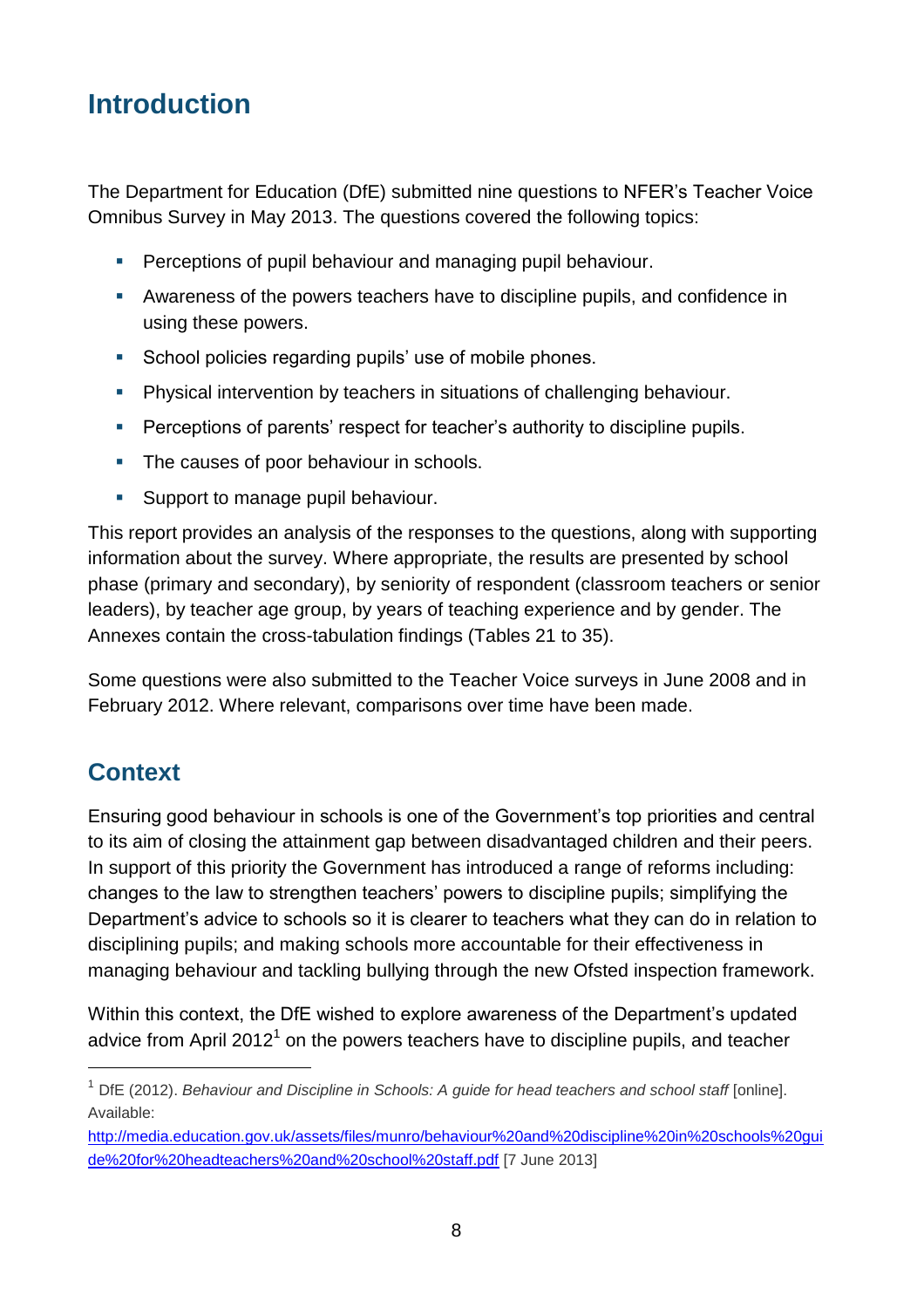views and perceptions regarding pupil behaviour. Therefore, just over a year on from these reforms taking effect, this research provided a timely opportunity to gather feedback from teachers in relation to pupil behaviour.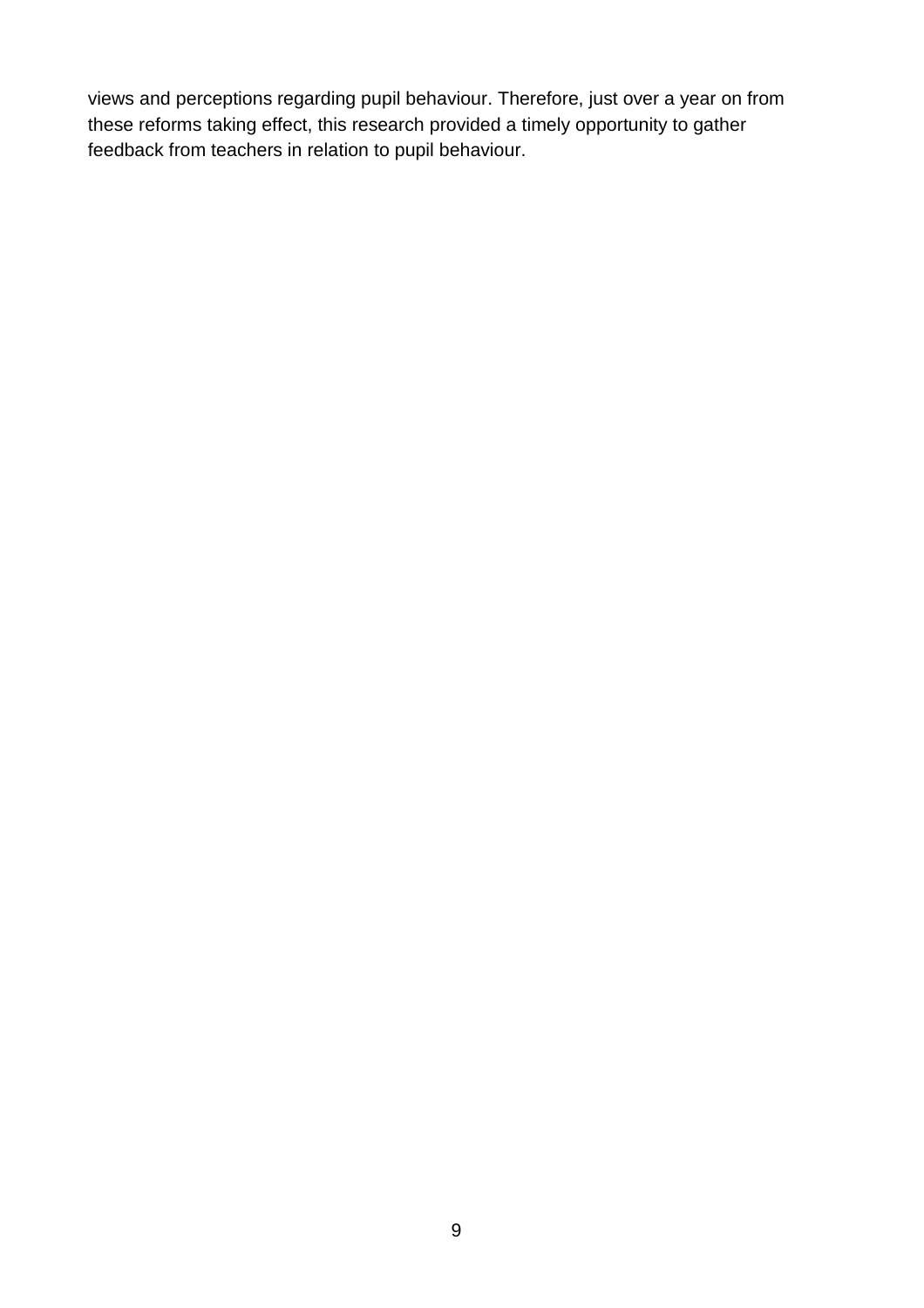# <span id="page-9-0"></span>**Analysis of findings**

# <span id="page-9-1"></span>**The sample**

A sample of 1703 teachers completed the survey. The sample was weighted to ensure that it was representative and included teachers from a wide range of school governance types and subject areas. Sample numbers were sufficient to allow for comparisons between the primary and secondary sectors. Detailed information about the sample is given in the supplementary section of this report.

# <span id="page-9-2"></span>**Age group of respondents**

As can be seen in Table 1 below, around a third of respondents were in the 30 to 39 years age group (33%), with similar proportions of respondents aged 40 to 49 years (29%) and 50 years or over (30%). Very few respondents were under 25 years of age (just one per cent overall). There was very little difference in the age profile of respondents by phase or seniority. This respondent profile is consistent with the previous reports in 2008 and 2012.

Please note that, due to the small number of teachers in the under 25 age range, we have not reported on these respondents' data in relation to any cross-tabulations by age range

<span id="page-9-3"></span>

|                | All  | Primary | <b>Secondary</b> |
|----------------|------|---------|------------------|
| Less than 25   | 1%   | $1\%$   | 1%               |
| 25-29          | 7%   | 7%      | 8%               |
| 30-39          | 33%  | 32%     | 33%              |
| 40-49          | 29%  | 30%     | 27%              |
| 50 or over     | 30%  | 30%     | 31%              |
| Local base (N) | 1690 | 857     | 836              |

### **Table 1 Please indicate your age group.**

*Due to rounding, percentages may not sum to 100*

*Due to the primary, secondary and all teacher categories being weighted separately, the number of primary and secondary respondents may not sum to the number of teachers in total*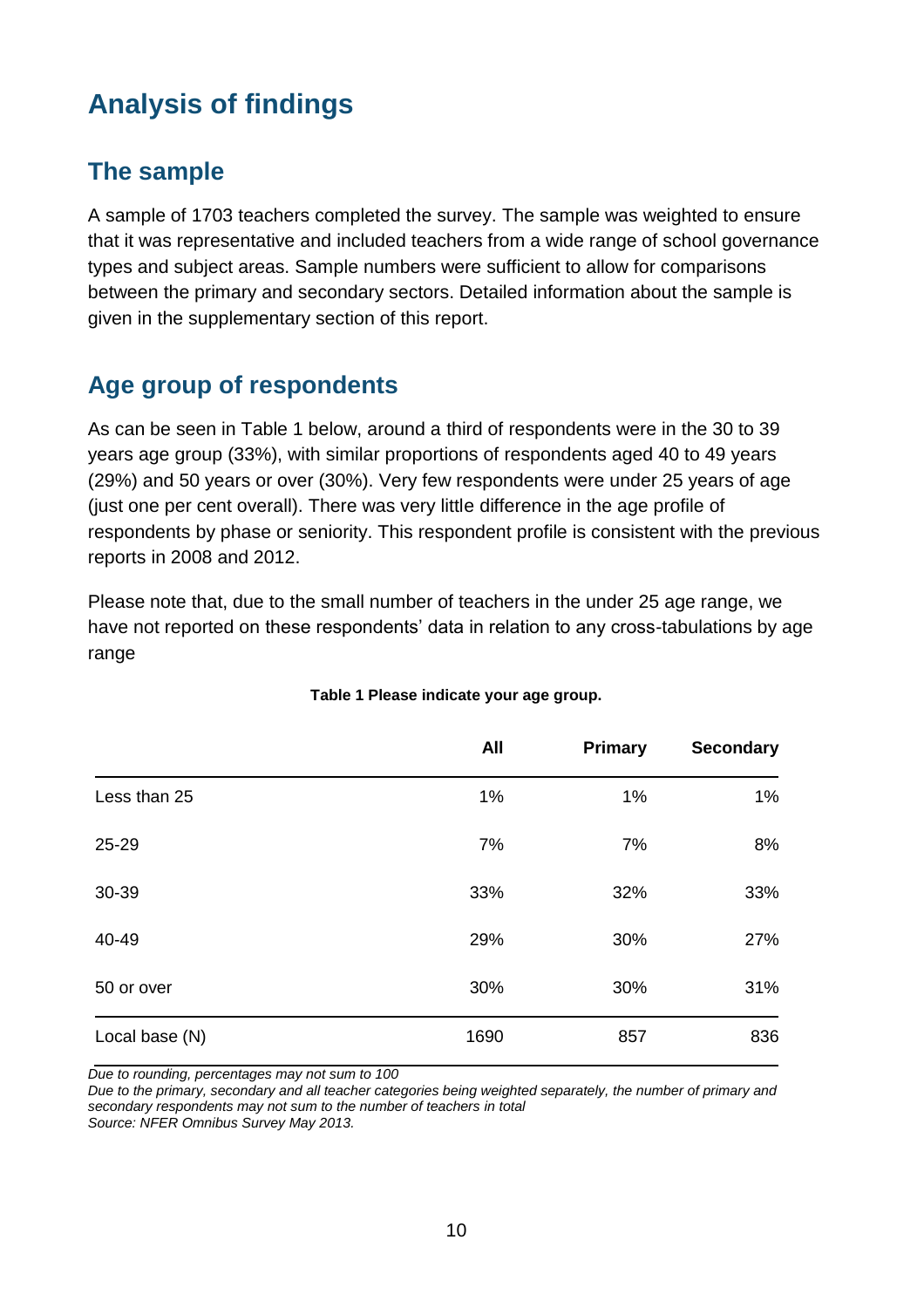# <span id="page-10-0"></span>**Length of time in teaching post**

Table 2 presents information about respondents' length of time in teaching. In line with the previous reports, the large majority of respondents (92%) had been in teaching for more than five years. Seven per cent of respondents had been teaching for between one and five years; while only two per cent were Newly Qualified Teachers (NQTs). There were only slight variations by phase.

Please note that, due to the small number of teachers in the NQT category, we have not reported on these respondents' data in relation to cross-tabulations by length of service.

<span id="page-10-2"></span>

|                                      | All  | <b>Primary</b> | <b>Secondary</b> |
|--------------------------------------|------|----------------|------------------|
| I am a NQT (newly qualified teacher) | 2%   | 1%             | 2%               |
| Between one and five years           | 7%   | 5%             | 8%               |
| More than five years                 | 92%  | 94%            | 90%              |
| Local base (N)                       | 1685 | 853            | 835              |

### **Table 2 Please indicate how long you have been in teaching.**

*Due to rounding, percentages may not sum to 100*

*Due to the primary, secondary and all teacher categories being weighted separately, the number of primary and secondary respondents may not sum to the number of teachers in total Source: NFER Omnibus Survey May 2013.*

# <span id="page-10-1"></span>**Standards of pupil behaviour**

Teachers were asked to rate the standard of pupil behaviour in their school. As can be seen in Table 3, responses were largely positive: 77 per cent of teachers described pupil behaviour in their school as 'good' or 'very good'. This suggests little change from the February 2012 survey, in which 76 per cent of teachers responded this way. In 2008, 70 per cent of teachers responded 'good' or 'very good'.

The proportion of teachers rating pupil behaviour in their school as *'very good'* has increased to 34 per cent in 2013, from 26 per cent in 2008 and 30 per cent in 2012. Meanwhile, over time the percentage of teachers who rated pupil behaviour in their school as *'good'* has fluctuated very slightly, selected by 44 per cent in 2008, 46 per cent in 2012 and 43 per cent in 2013. The overall trend is therefore one of steady improvement in perceptions of behaviour.

In the latest survey results, only five per cent of teachers felt that pupil behaviour in their school was *'poor'* and just one per cent rated it as *'very poor'.* These figures remained very steady when compared to 2008 and 2012 findings (six per cent rated behaviour as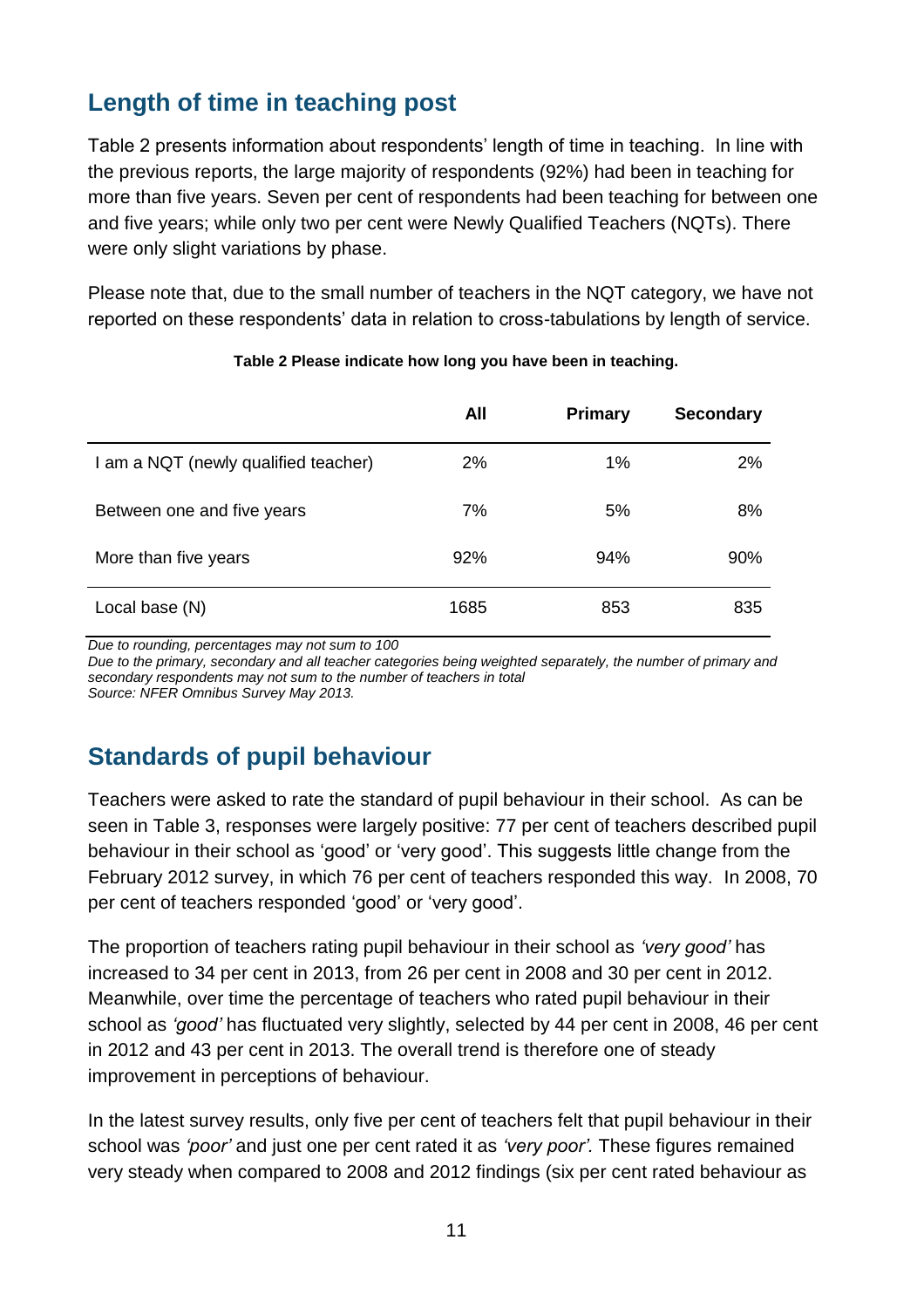'*poor'* and one per cent as '*very poor'* in 2008; in 2012 the equivalent proportions were five per cent and one per cent).

<span id="page-11-0"></span>

|                | All     | <b>Primary</b> | <b>Secondary</b> |
|----------------|---------|----------------|------------------|
| Very good      | 34%     | 42%            | 26%              |
| Good           | 43%     | 43%            | 42%              |
| Acceptable     | 16%     | 10%            | 23%              |
| Poor           | 5%      | 4%             | 7%               |
| Very poor      | 1%      | 1%             | 2%               |
| Don't know     | $< 1\%$ | 0%             | $< 1\%$          |
| Local base (N) | 1697    | 862            | 838              |

### **Table 3 How would you rate the pupil behaviour in your school?**

*Due to rounding, percentages may not sum to 100*

*Due to the primary, secondary and all teacher categories being weighted separately, the number of primary and secondary respondents may not sum to the number of teachers in total*

*Source: NFER Omnibus Survey May 2013.*

Perceptions about pupil behaviour were less positive amongst secondary respondents than their primary school counterparts. For example, 42 per cent of primary respondents said that pupil behaviour was *'very good'* in their school, compared to only 26 per cent of secondary respondents. Conversely, only 10 per cent of primary teachers rated pupil behaviour as *'acceptable',* compared with 23 per cent of secondary respondents. Similar proportions of teachers rated pupil behaviour as *'good'*, *'poor'* or *'very* poor'. This pattern was also seen in previous *Teacher Voice* surveys.

Looking at variations by seniority, similar proportions of classroom teachers and senior leaders described pupil behaviour as *'good'* (43% and 41% respectively). However, proportionally more senior leaders rated the standard of pupil behaviour as *'very good'* (52%, compared with 30% of classroom teachers). Higher proportions of classroom teachers than senior leaders rated pupil behaviour as *'acceptable'* or *'poor'*, however.

Again in line with previous survey findings, older teachers were most positive in their perceptions of pupil behaviour (see Table 21). For example, amongst those aged 50 years and over, 40 per cent rated pupil behaviour in their school as *'very good'.* Whereas amongst those aged 25 to 29 years, 30 per cent selected *'very good'.* 

Looking at length of service in teaching (see Table 25), those who had been in teaching for more than five years were most positive, as was the case in 2008 and 2012. In 2013, 35 per cent of this group rated the standard of behaviour in their school as *'very good'*,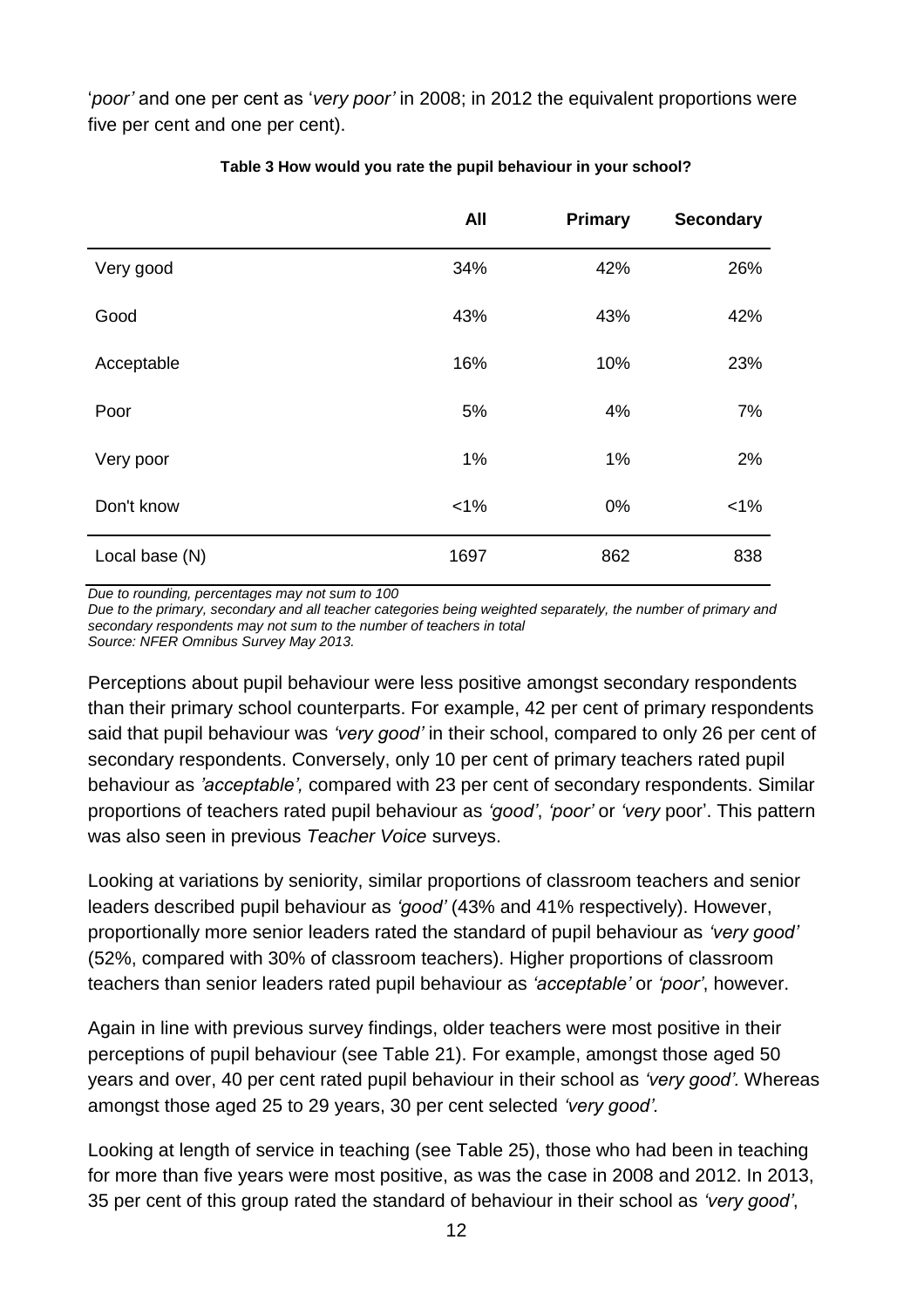compared to a quarter (25%) of those who had been teaching between one and five years.

# <span id="page-12-0"></span>**Pupil behaviour management and training**

The next three questions on the *Teacher Voice* survey asked respondents about the extent to which they agreed with a series of statements about behaviour management and training.

As seen in Table 4 below, the large majority of the respondent sample felt well equipped to manage pupil behaviour: 87 per cent, representing a slight increase from 85 per cent in 2012, and 83 per cent in 2008. In 2013, only four per cent of respondents disagreed with this statement.

<span id="page-12-1"></span>

|                            | <b>All</b> | <b>Primary</b> | <b>Secondary</b> |
|----------------------------|------------|----------------|------------------|
| Agree                      | 87%        | 91%            | 83%              |
| Neither agree nor disagree | 9%         | 6%             | 12%              |
| <b>Disagree</b>            | 4%         | 3%             | 5%               |
| Don't know                 | $< 1\%$    | 0%             | $< 1\%$          |
| Local base (N)             | 1697       | 861            | 840              |

### **Table 4 I feel well equipped to manage pupil behaviour.**

*Due to rounding, percentages may not sum to 100*

*Due to the primary, secondary and all teacher categories being weighted separately, the number of primary and secondary respondents may not sum to the number of teachers in total*

*Source: NFER Omnibus Survey May 2013.*

When comparing responses between education phases, a higher proportion of primary school teachers than secondary school teachers agreed that they felt well equipped to manage pupil behaviour (91% of primary respondents compared to 83% of secondary respondents). Again these figures have increased slightly when compared to previous *Teacher Voice* results; in 2012, 89 per cent of primary and 80 per cent of secondary respondents respectively agreed that they felt equipped to manage pupil behaviour. And in 2008, the respective figures were 84 per cent amongst primary school teachers and 81 per cent amongst secondary school teachers.

When examining the differences by seniority, nearly all senior leaders said that they felt equipped to manage pupil behaviour (96%), compared to 85 per cent of classroom teachers. These findings are also in line with previous analysis by seniority.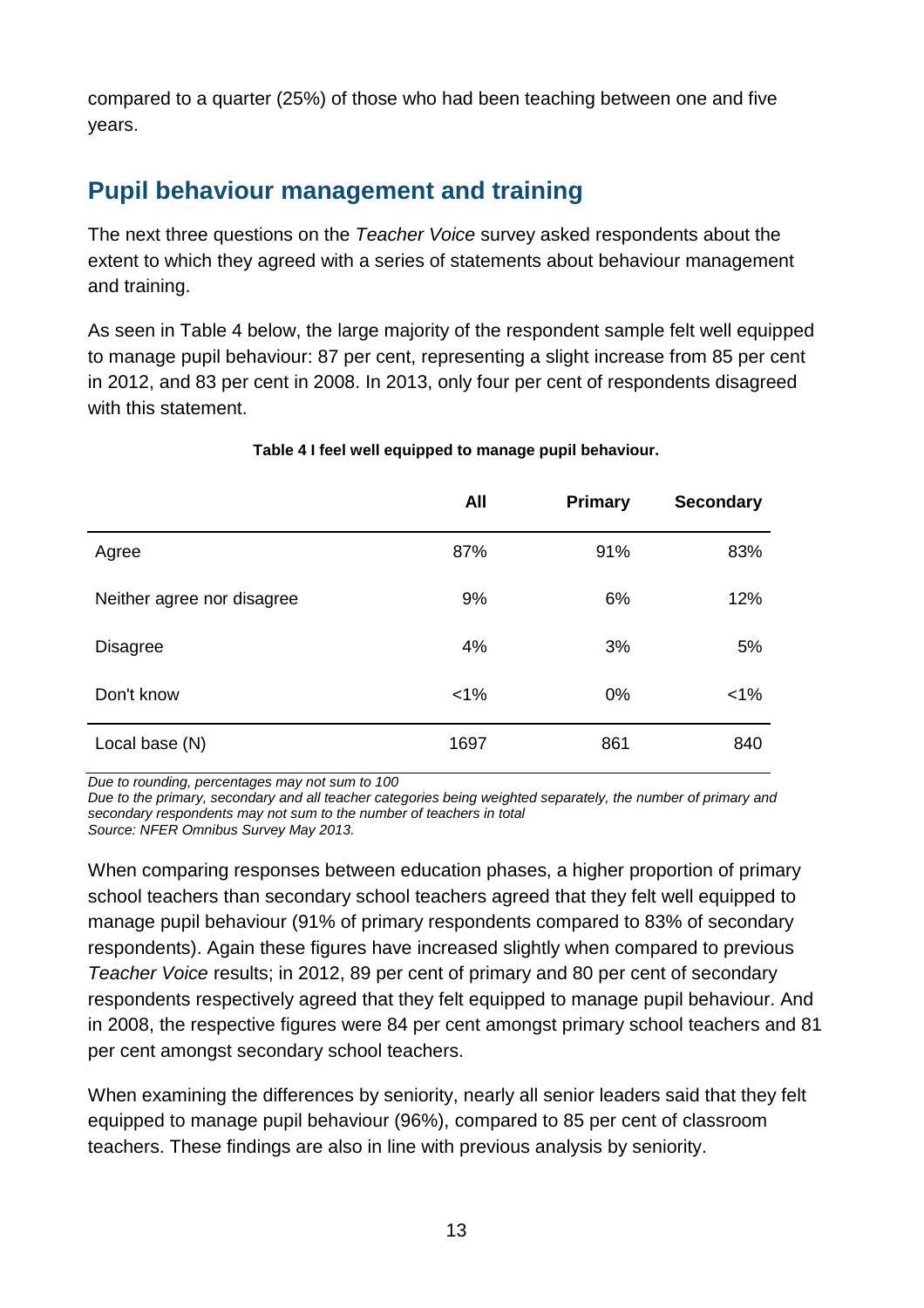Again in line with previous research findings, proportionately more older teachers agreed with the statement *'I feel well equipped to manage pupil behaviour'* (see Table 22). However, as seen in 2012, the differences between the three older age groups were relatively small. Amongst those aged 30 to 39 years, 40 to 49 years, and 50 years and over, the proportions agreeing that they felt equipped to manage pupil behaviour were very similar at 88 per cent, 87 per cent and 88 per cent respectively. Amongst those aged 25 to 29, 81 per cent said they felt equipped to manage pupil behaviour.

In line with previous findings, the longest serving teachers gave the most positive responses in terms of feeling equipped to manage pupil behaviour. For example, amongst those who had been in teaching for more than five years, 88 per cent agreed that they felt equipped to manage pupil behaviour, compared to 83 per cent of those who had been in teaching between one and five years (Table 26).

The findings as presented in Table 5 show that overall, around half of teachers agreed that appropriate training to manage pupil behaviour is available in their school (51%). Just over a quarter of teachers (26%) neither agreed nor disagreed with this statement, and just over a fifth (22%) disagreed.

|                            | <b>All</b> | Primary | <b>Secondary</b> |
|----------------------------|------------|---------|------------------|
| Agree                      | 51%        | 55%     | 47%              |
| Neither agree nor disagree | 26%        | 25%     | 27%              |
| <b>Disagree</b>            | 22%        | 19%     | 24%              |
| Don't know                 | 2%         | 2%      | 2%               |
| Local base (N)             | 1694       | 859     | 839              |

### <span id="page-13-0"></span>**Table 5 Appropriate training to manage pupil behaviour is available in my school for all classroom teachers.**

*Due to rounding, percentages may not sum to 100*

*Due to the primary, secondary and all teacher categories being weighted separately, the number of primary and secondary respondents may not sum to the number of teachers in total Source: NFER Omnibus Survey May 2013.*

When looking across education phase, it appears that a greater proportion of primary teachers than their secondary counterparts held positive views about the availability of appropriate training to manage pupil behaviour. For example, 55 per cent of primary school respondents agreed with this statement, compared to 47 per cent of secondary school respondents. In addition, a much higher proportion of senior leaders agreed with this statement than classroom teachers; 77 per cent compared to 44 per cent.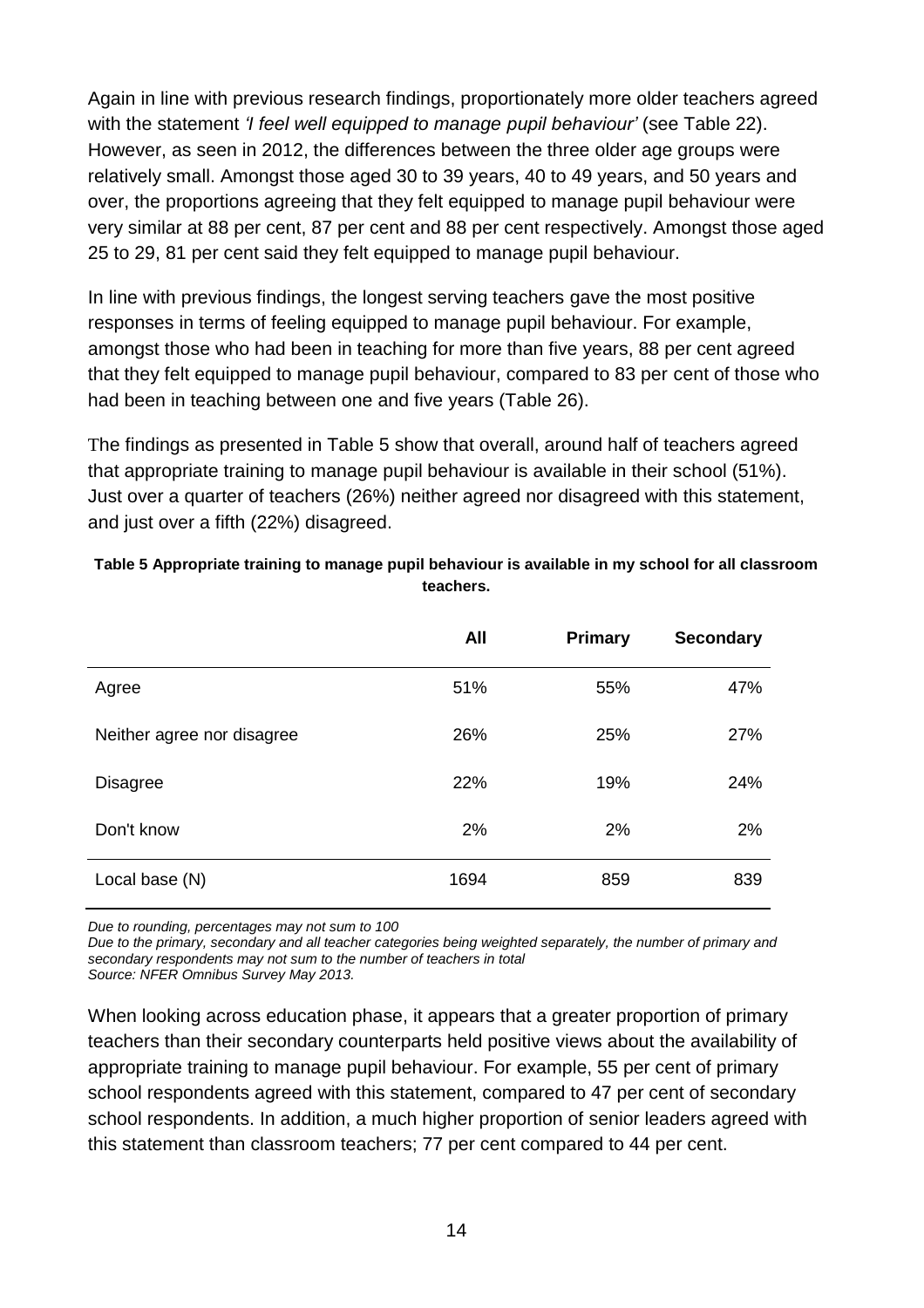Around half of those who had been in teaching for one to five years or five years or longer agreed that appropriate training was available in their school to manage pupil behaviour (see Table 27).

Next, respondents were asked for their level of agreement with the following statement: *'In my view, senior leaders in my school have more opportunities than classroom teachers to access training to manage pupil behaviour'.*

Views were mixed. As seen in Table 6, over a third (36%) of teachers disagreed with this statement, while a quarter of all respondents (25%) agreed; and 30 per cent neither agreed nor disagreed.

<span id="page-14-0"></span>**Table 6 In my view, senior leaders in my school have more opportunities than classroom teachers to access training to manage pupil behaviour.**

|                            | <b>All</b> | Primary | <b>Secondary</b> |
|----------------------------|------------|---------|------------------|
| Agree                      | 25%        | 21%     | 29%              |
| Neither agree nor disagree | 30%        | 29%     | 30%              |
| <b>Disagree</b>            | 36%        | 42%     | 30%              |
| Don't know                 | 10%        | 8%      | 11%              |
| Local base (N)             | 1692       | 857     | 838              |

*Due to rounding, percentages may not sum to 100*

*Due to the primary, secondary and all teacher categories being weighted separately, the number of primary and secondary respondents may not sum to the number of teachers in total*

*Source: NFER Omnibus Survey May 2013.*

The split in opinion can also be seen when exploring the data across education phase. Amongst secondary school teachers, opinions were very evenly split in response to this question: 29 per cent agreed with this statement, whilst 30 per cent disagreed, and 30 per cent neither agreed nor disagreed. In contrast, a higher proportion of primary school respondents disagreed with this statement (42%), while only 21 per cent of primary school respondents felt that there were more training opportunities for senior leaders.

A higher proportion of classroom teachers felt that this disparity in training opportunities occurred in their school, when compared with the figures for senior leaders. Just 13 per cent of senior leaders agreed that this was the case in their school, compared to 28 per cent of classroom teachers.

The data on length of time in teaching (see Table 28) shows that teachers who had been in teaching for more than five years were proportionally most likely to disagree that senior leaders have more opportunities than classroom teachers to access training to manage pupil behaviour. Of this group, 37 per cent disagreed, compared to 26 per cent of those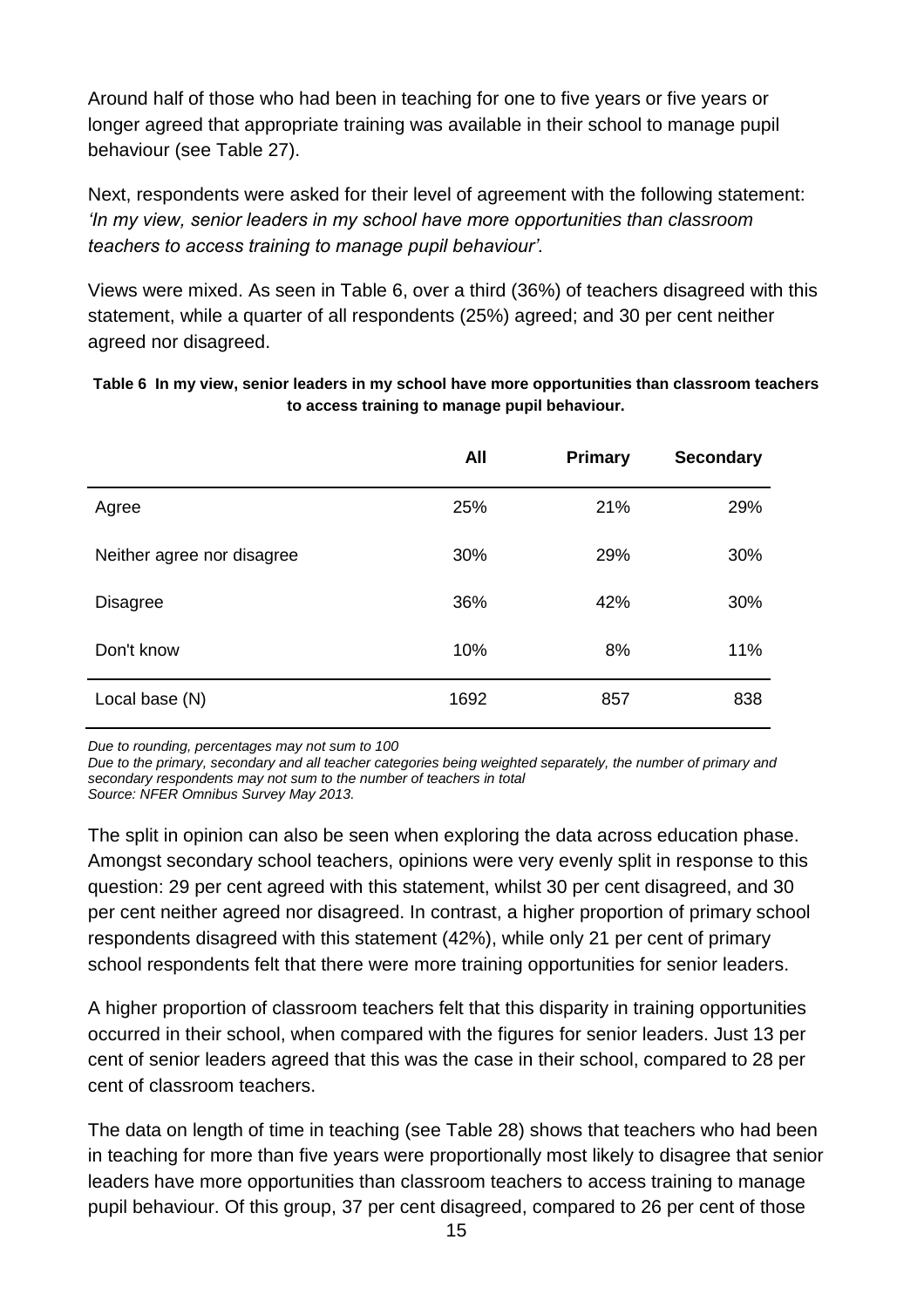who had been in teaching between one and five years. In contrast, the proportions of teachers who agreed with the statement varied only marginally by length of service (23% of teachers with one to five years of service, and 25% of teachers who had taught for more than five years said this).

# <span id="page-15-0"></span>**Teachers' disciplinary powers**

The next area of questions on the *Teacher Voice* survey asked about awareness of the Department's updated advice on the powers teachers have to discipline pupils, and whether teachers feel confident in using these powers. Teachers were also asked whether their school uses same day detentions.

The findings relating to awareness of the updated advice on powers to discipline pupils were mixed. Table 7 shows that 42 per cent of respondents were aware of the updated advice; 53 per cent were unaware, and five per cent responded *'Don't know'.*

Awareness of the updated advice appeared to be somewhat more widespread amongst secondary school respondents than primary school respondents; 46 per cent of secondary teachers were aware of the updated advice, compared to 38 per cent of primary teachers. A far greater proportion of senior leaders than classroom teachers were aware of the updated advice: 70 per cent and 35 per cent respectively.

### <span id="page-15-1"></span>**Table 7 Are you aware of the Department's updated advice on the powers teachers have to discipline pupils?**

|                | All  | <b>Primary</b> | <b>Secondary</b> |
|----------------|------|----------------|------------------|
| Yes            | 42%  | 38%            | 46%              |
| <b>No</b>      | 53%  | 56%            | 49%              |
| Don't know     | 5%   | 5%             | 5%               |
| Local base (N) | 1699 | 863            | 840              |

*Due to rounding, percentages may not sum to 100*

*Due to the primary, secondary and all teacher categories being weighted separately, the number of primary and secondary respondents may not sum to the number of teachers in total*

*Source: NFER Omnibus Survey May 2013.*

Respondents were then asked to indicate whether or not they felt confident using the powers they have to discipline pupils. As seen in Table 8, the majority of teachers reported feeling confident in using these powers (61%), while just under a quarter (23%) said they did not feel confident. The remaining 16 per cent responded *'Don't know'* to this question.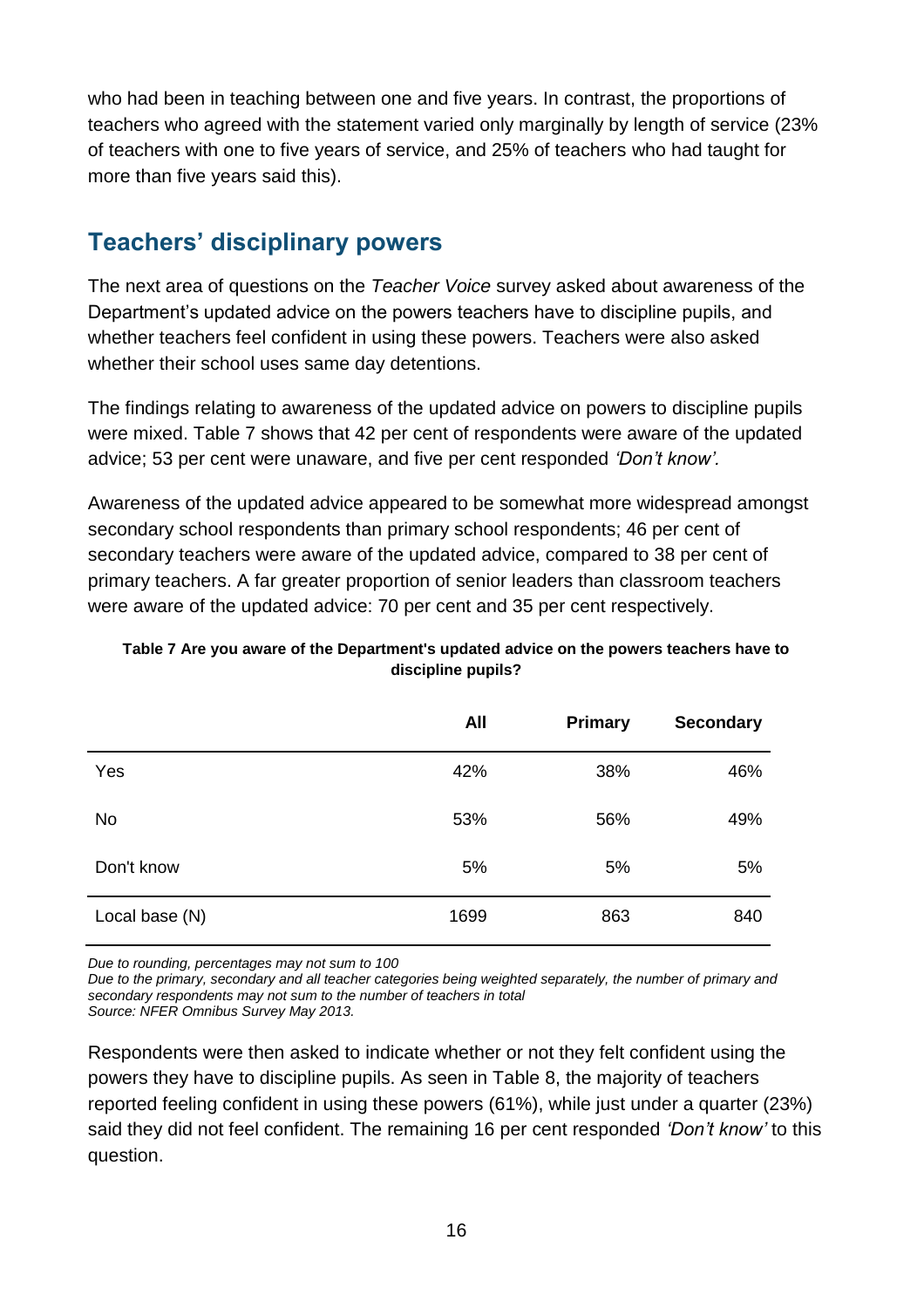### **Table 8 Do you feel confident using the powers you have to discipline pupils?**

<span id="page-16-0"></span>

|                | <b>All</b> | <b>Primary</b> | <b>Secondary</b> |
|----------------|------------|----------------|------------------|
| Yes            | 61%        | 66%            | 57%              |
| No             | 23%        | 17%            | 29%              |
| Don't know     | 16%        | 17%            | 14%              |
| Local base (N) | 1697       | 862            | 839              |

*Due to rounding, percentages may not sum to 100*

*Due to the primary, secondary and all teacher categories being weighted separately, the number of primary and secondary respondents may not sum to the number of teachers in total Source: NFER Omnibus Survey May 2013.*

Exploration of the data by phase shows that confidence in using disciplinary powers was higher amongst primary respondents than secondary respondents. Sixty-six per cent of primary teachers felt confident in using the powers they have to discipline pupils, compared to 57 per cent of secondary teachers.

Senior leaders felt more confident in this area than classroom teachers: 78 per cent of senior leaders said that they felt confident in using their powers, compared to 57 per cent of classroom teachers.

Our analysis next looked at whether teachers' confidence in using their powers varied according to whether or not respondents were aware of the updated advice from the DfE (see Table 35). Of the sub-group who said that they were aware of the updated advice, 69 per cent felt confident in using their disciplinary powers, a quarter (24%) did not feel confident, and just seven per cent responded *'Don't know'*.

Amongst those who were *not* aware of the updated advice on powers to discipline, confidence was still fairly high, with over half reporting feeling confident in their powers to do so (55%). Nonetheless, this represents a difference of 14 percentage points, when compared with the proportion of teachers who were confident and aware of the updated advice (69%).

A much larger proportion of the sub-group who were not aware of the updated advice responded *'Don't know'* (22%) than those who were aware of it. Of those who did not know whether they were aware of the updated DfE advice, the majority felt confident in using their powers to discipline (65%); a very small proportion said they did not feel confident (eight per cent); and 28 per cent said they did not know whether they felt confident in using their powers.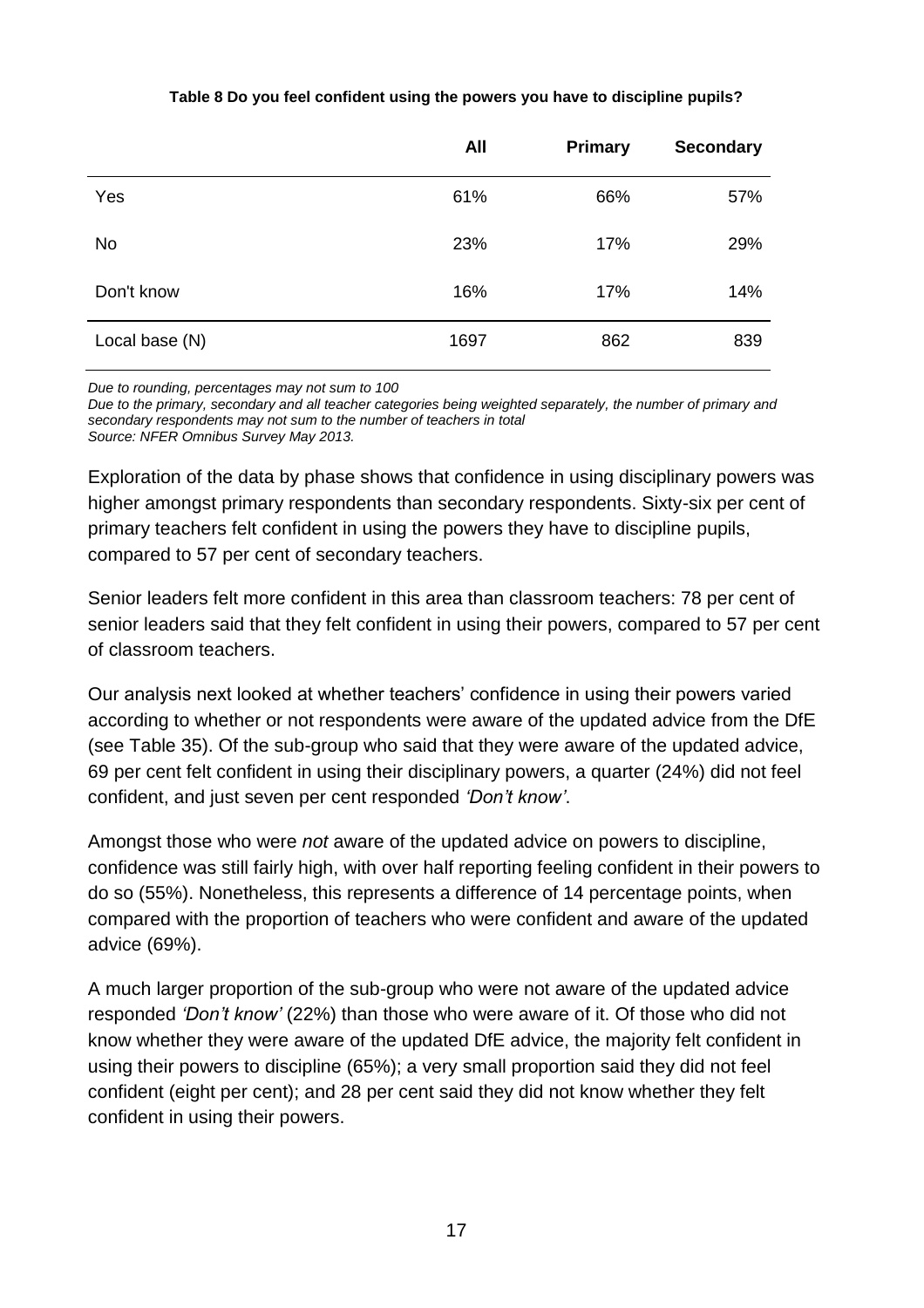The next question asked respondents whether their school uses same day detentions. Table 9 shows that overall, 30 per cent of respondents indicated that their school uses these, while around two-thirds said that their school does not (67%).

<span id="page-17-1"></span>

|                | All  | Primary | <b>Secondary</b> |
|----------------|------|---------|------------------|
| Yes            | 30%  | 18%     | 43%              |
| No             | 67%  | 79%     | 53%              |
| Don't know     | 3%   | 3%      | 4%               |
| Local base (N) | 1699 | 863     | 840              |

### **Table 9 Does your school use same day detentions?**

*Due to rounding, percentages may not sum to 100*

*Due to the primary, secondary and all teacher categories being weighted separately, the number of primary and secondary respondents may not sum to the number of teachers in total Source: NFER Omnibus Survey May 2013.*

Same day detentions appear to be more widely used by secondary schools than primary schools: 43 per cent of secondary respondents said that their school uses same day detentions, compared to just 18 per cent of primary school respondents. Meanwhile, a greater proportion of senior leaders than classroom teachers reported that their school does not use same day detention (75% and 65% respectively indicated this).

### <span id="page-17-0"></span>**Mobile phone policies**

Respondents were asked to indicate whether or not their school bans or limits pupils' use of mobile phones. The results are presented in Table 10 below.

The vast majority of respondents indicated that their school has *some level* of ban or limitation on pupils' mobile phone usage on school premises; only three per cent reported not having any such ban or limitation in place in their school.

Limiting what pupils can do with mobile phones during the whole school day was the most commonly reported policy, with 39 per cent of teachers giving this response. A slightly smaller proportion (34%) reported that their school bans pupils from bringing mobile phones on to school premises, while a fifth (22%) reported that their school only limits pupil use of mobile phones during lesson time.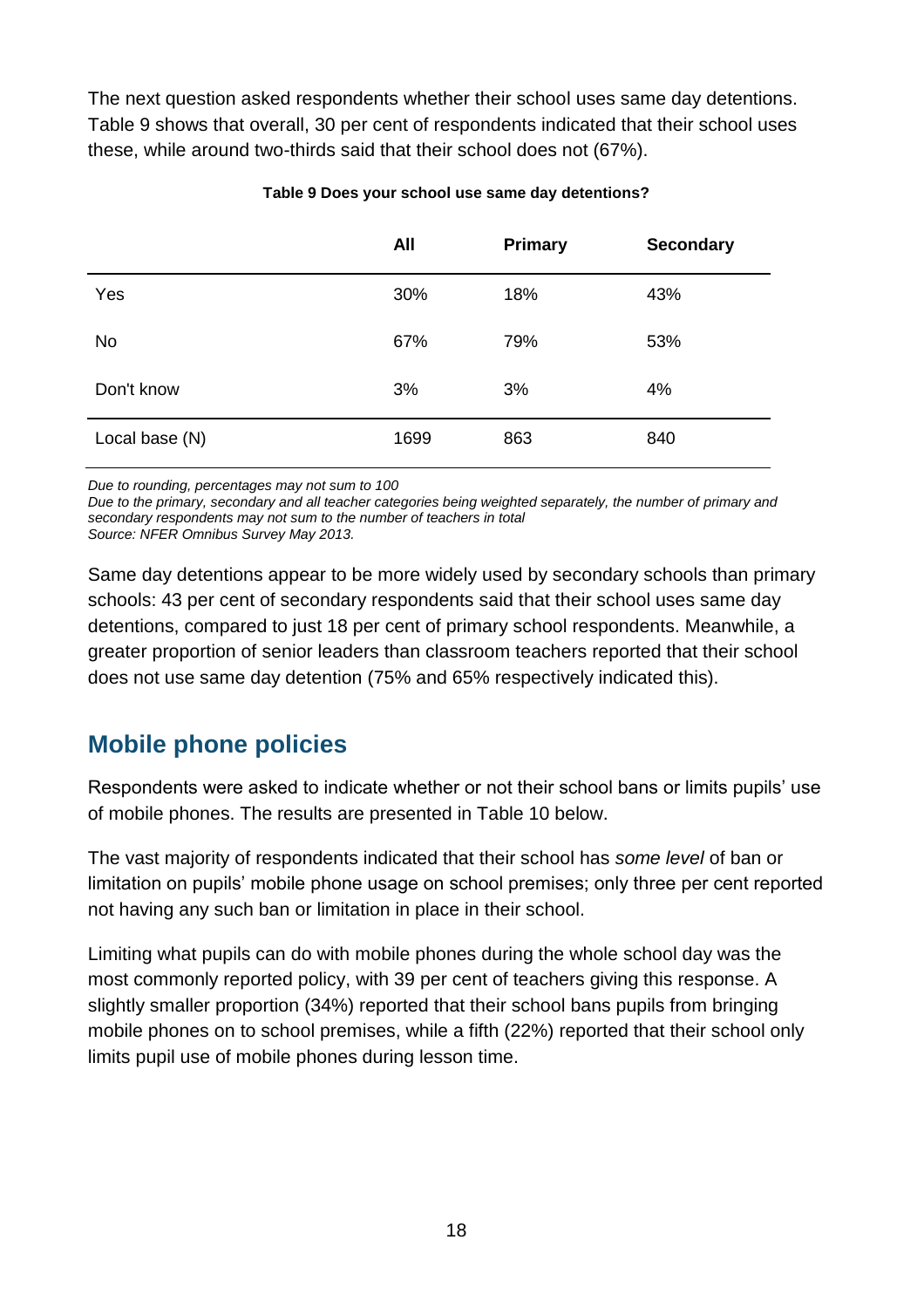### **Table 10 Does your school ban or limit pupils' use of mobile phones?**

<span id="page-18-0"></span>

|                                                                                                                                                                              | All  | <b>Primary</b> | <b>Secondary</b> |
|------------------------------------------------------------------------------------------------------------------------------------------------------------------------------|------|----------------|------------------|
| Yes, my school bans pupils from<br>bringing mobile phones onto school<br>premises                                                                                            | 34%  | 53%            | 14%              |
| Yes, my school limits what pupils<br>can do with mobile phones during<br>lesson time only (e.g. cannot make<br>calls/texts or have to be switched off)                       | 22%  | 3%             | 42%              |
| Yes, my school limits what pupils<br>can do with mobile phones during<br>the whole school day (e.g. cannot<br>make calls/texts or have to be<br>switched off or stored away) | 39%  | 38%            | 39%              |
| No, my school does not ban or limit<br>pupils' use of mobile phones on<br>school premises                                                                                    | 3%   | 2%             | 4%               |
| Don't know                                                                                                                                                                   | 2%   | 4%             | $< 1\%$          |
| Local base (N)                                                                                                                                                               | 1691 | 858            | 837              |

*Due to rounding, percentages may not sum to 100*

*Due to the primary, secondary and all teacher categories being weighted separately, the number of primary and secondary respondents may not sum to the number of teachers in total Source: NFER Omnibus Survey May 2013.*

A much higher proportion of primary schools than secondary schools apply a total ban on mobile phones being brought on to school premises: over half (53%) of primary respondents reported that this is the policy in their school, compared to only 14 per cent of secondary respondents. In each school phase, similar proportions of teachers reported that their school limits what pupils can do with their mobile phones during the whole school day (38% amongst primary teachers, and 39% amongst secondary teachers). In terms of limits being placed on mobile phone use during lesson time only, this type of policy was reported by a much larger proportion of secondary school respondents (42% compared to just three per cent of primary respondents).

There was some level of variation by seniority on all three of the different types of bans or limitations. Classroom teachers were proportionally more likely than senior leaders to report that their school limits pupils' mobile phone use in lesson time only: 24 per cent of classroom teachers indicated this, compared to 15 per cent of senior leaders. Additionally, slightly higher proportions of senior leaders than classroom teachers reported that their school limits what pupils can do with their mobile phones for the whole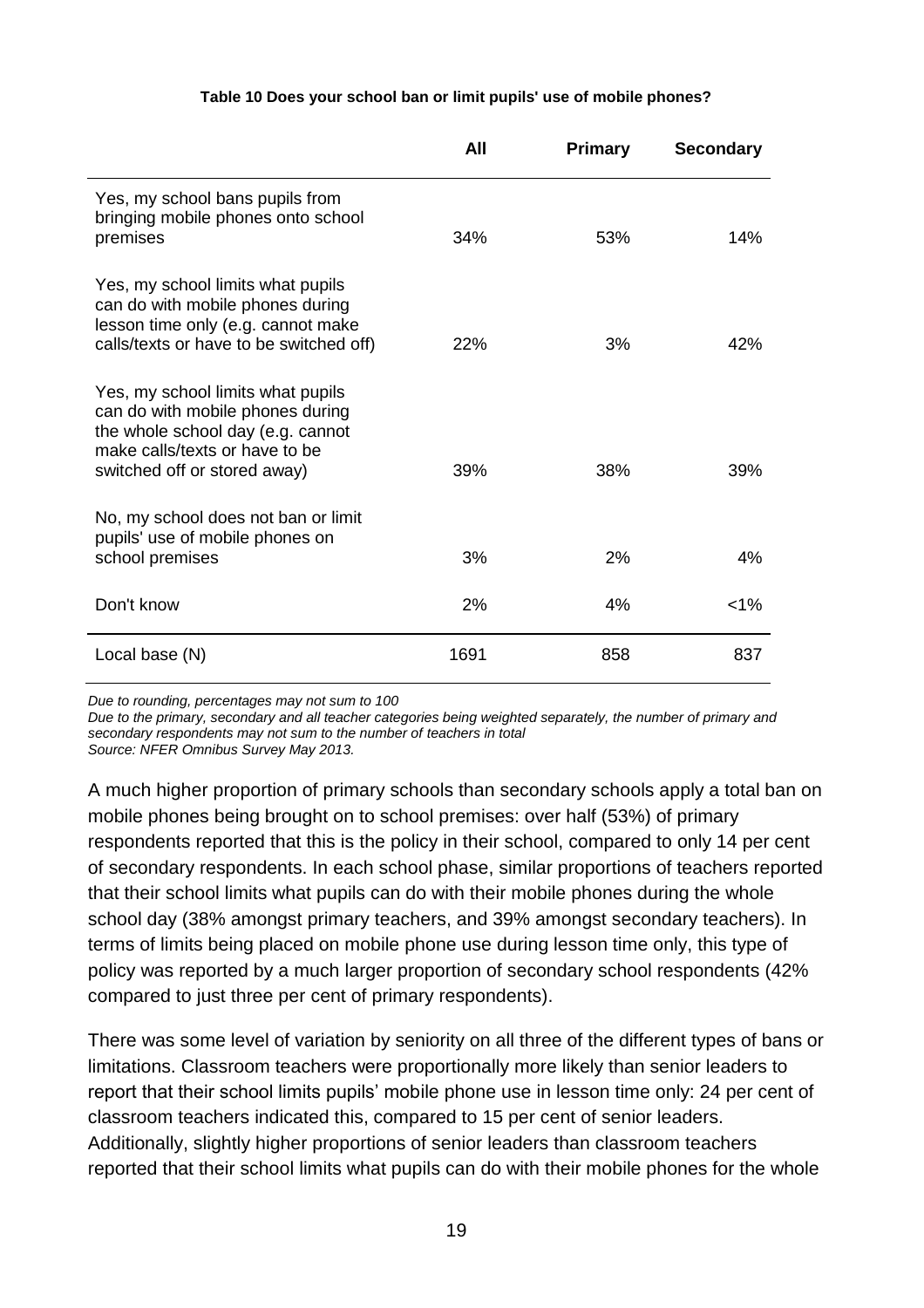school day (44% and 38% respectively), or that their school bans mobile phones on school premises (39% and 33% respectively).

Teachers who reported a ban or limitation on pupils' use of mobile phones, were also asked whether or not mobile phones are confiscated from pupils who have contravened the policy. Table 11 presents the findings for this question.

The majority of teachers said that mobile phones are confiscated in their school, either routinely or rarely: 42 per cent said that teachers routinely confiscate mobile phones from pupils who contravene the policy, and 38 per cent said that teachers rarely do this in their school. A much smaller proportion (11%) said that teachers in their school never confiscate mobile phones.

### <span id="page-19-1"></span>**Table 11 Do teachers in your school confiscate phones from pupils who have contravened a ban or limits on the use of mobile phones?**

|                                 | All  | <b>Primary</b> | <b>Secondary</b> |
|---------------------------------|------|----------------|------------------|
| Yes, teachers routinely do this | 42%  | 19%            | 66%              |
| Yes, teachers rarely do this    | 38%  | 43%            | 32%              |
| No, teachers never do this      | 11%  | 21%            | 1%               |
| Don't know                      | 9%   | 16%            | 1%               |
| Local base (N)                  | 1598 | 802            | 799              |

*Due to rounding, percentages may not sum to 100*

*Due to the primary, secondary and all teacher categories being weighted separately, the number of primary and secondary respondents may not sum to the number of teachers in total*

*Source: NFER Omnibus Survey May 2013.*

There were notable differences by phase. A much higher proportion of secondary school respondents said that teachers routinely confiscate mobile phones in their school (66%), compared to just 19 per cent of primary school teachers giving this response. In addition, primary school teachers were proportionally more likely to say that this rarely happens in their school when compared to secondary school teachers; 43 per cent and 32 per cent respectively. While 21 per cent of primary respondents said that teachers never confiscate mobile phones this in their school, this was the case for only one per cent of secondary respondents.

### <span id="page-19-0"></span>**Physical intervention**

The next section of the *Teacher Voice* survey asked teachers if they would use physical intervention in situations of challenging behaviour themselves and, if not, whether their school allows it.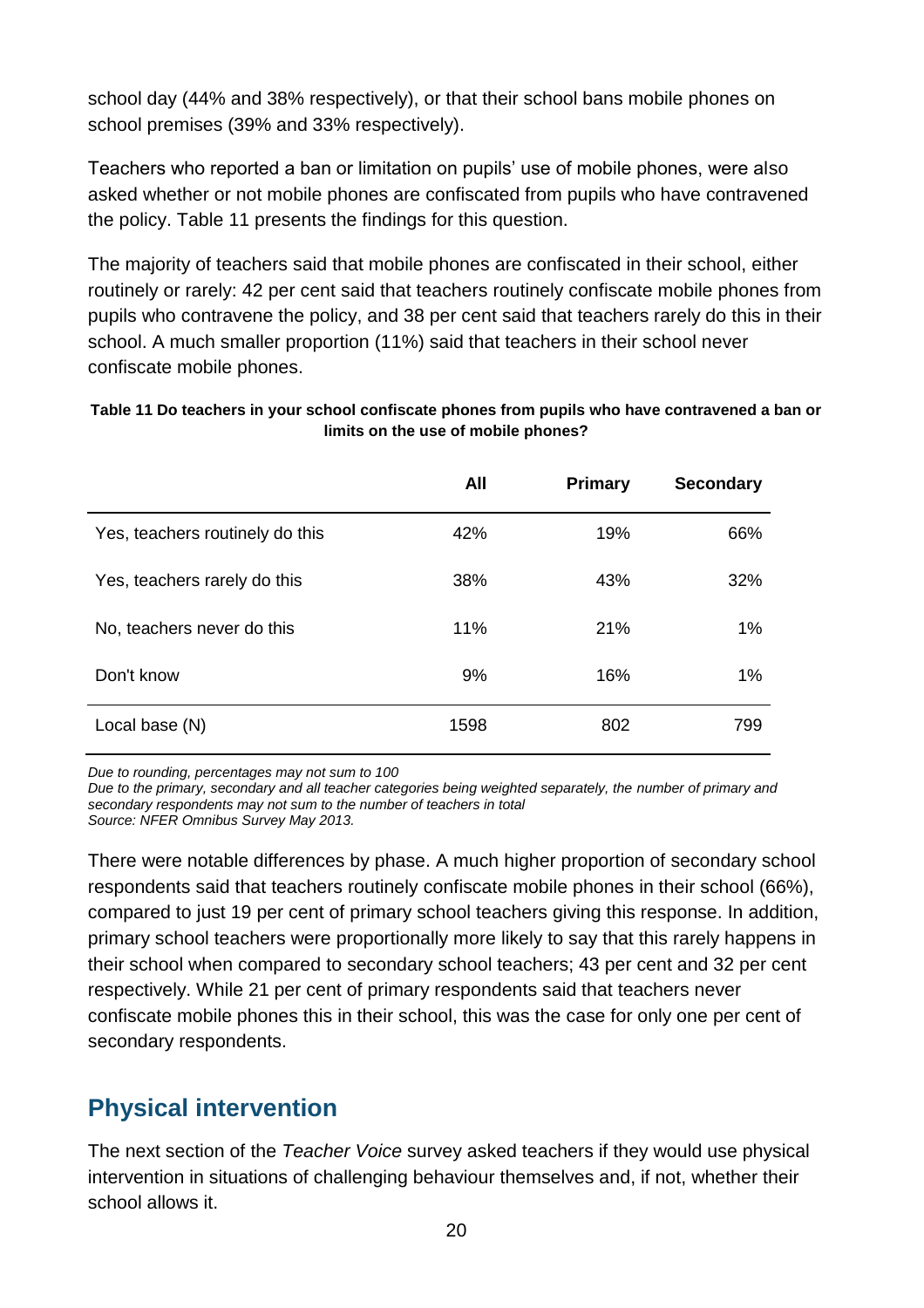Table 12 shows that just under a third of teachers said that they would use physical means to remove a disruptive pupil from the classroom (30%). Almost a fifth (19%) reported that they would not do this although their school allowed it, while a third (33%) said that they would not and their school does not allow it.

|                                    | All  | <b>Primary</b> | <b>Secondary</b> |
|------------------------------------|------|----------------|------------------|
| Yes                                | 30%  | 46%            | 12%              |
| No, although my school allows this | 19%  | 19%            | 20%              |
| No, my school does not allow this  | 33%  | 18%            | 50%              |
| Don't know                         | 18%  | 17%            | 18%              |
| Local base (N)                     | 1696 | 862            | 837              |

### <span id="page-20-0"></span>**Table 12 Would you use physical means to remove a disruptive pupil from the classroom?**

*Due to rounding, percentages may not sum to 100*

*Due to the primary, secondary and all teacher categories being weighted separately, the number of primary and secondary respondents may not sum to the number of teachers in total*

*Source: NFER Omnibus Survey May 2013.*

Interestingly, primary school respondents more frequently reported that they would use physical means to remove a disruptive pupil from the classroom than secondary school respondents (46% and 12% respectively). A much higher proportion of secondary school respondents said they would not use physical intervention in this situation and that their school does not allow it (50%), compared to just 18 per cent of primary school respondents.

Senior leaders were proportionally more likely to say that they would use physical intervention than classroom teachers. Almost half (48%) of senior leaders said that they would use physical means to remove a disruptive pupil from the classroom, compared with 25 per cent of classroom teachers. One further interesting difference to report in terms of seniority is that 21 per cent of senior leaders said that their school does not allow the use of physical means to remove a disruptive pupil from the classroom, compared to 37 per cent of classroom teachers.

Responses were explored in relation to gender of teachers (see Table 33) and their length of time in the profession (see Table 29). There was only slight variation by gender; 27 per cent of males said they would use physical means to remove a disruptive pupil from the classroom, as did 31 per cent of females. Variation by length of service was slightly greater: amongst those teachers who had been in the profession for more than five years, 31 per cent said that they would use physical intervention in this situation, compared to 22 per cent of those who had been teaching between one and five years.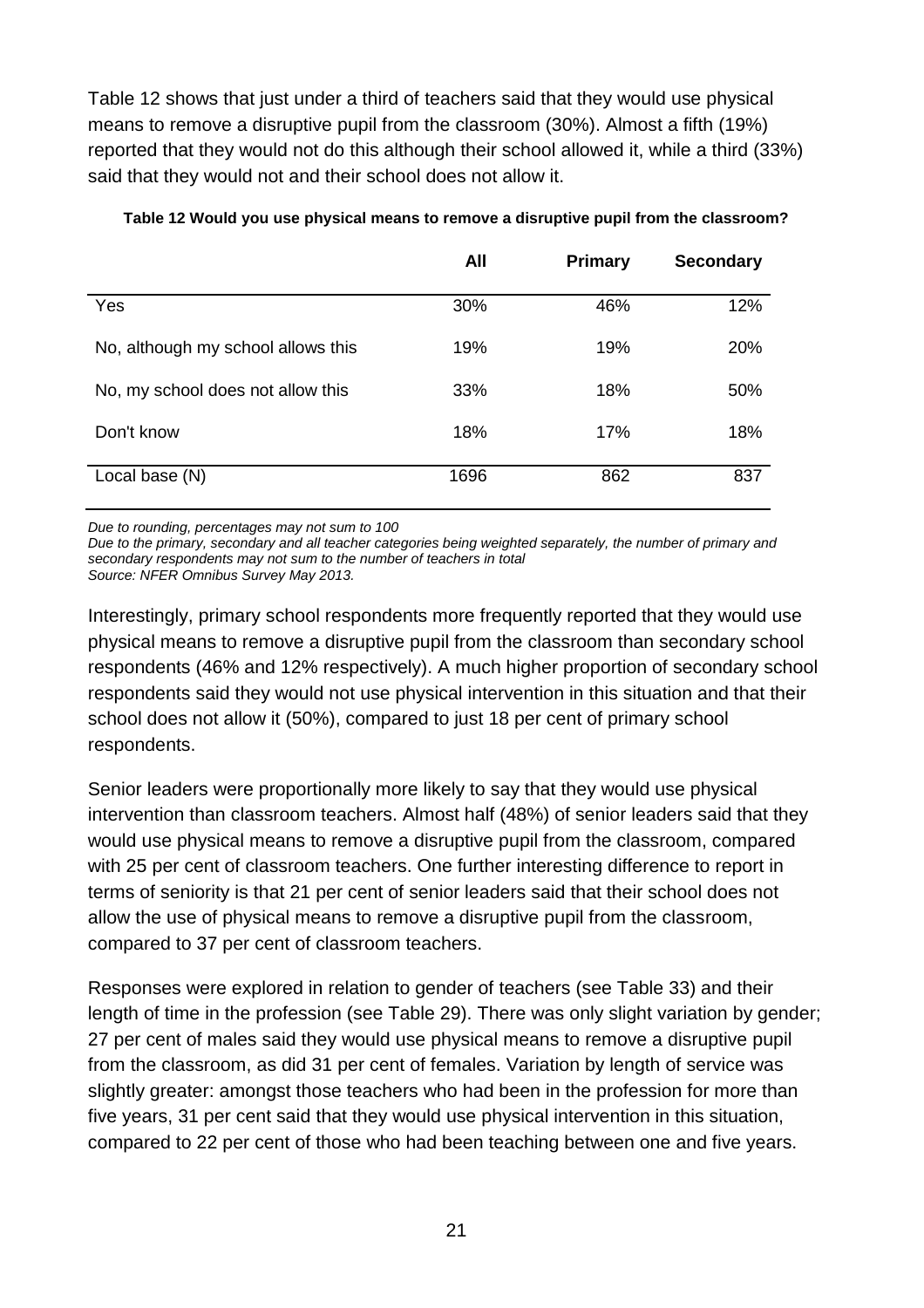Table 13 shows that overall, a much larger proportion of teachers said that they would use physical means to break up a fight between pupils (72%) than the proportion who said that they would use physical means to remove a disruptive pupil from the classroom (30%).

|                                    | All  | <b>Primary</b> | <b>Secondary</b> |
|------------------------------------|------|----------------|------------------|
| Yes                                | 72%  | 73%            | 72%              |
| No, although my school allows this | 10%  | 9%             | 11%              |
| No, my school does not allow this  | 5%   | 5%             | 6%               |
| Don't know                         | 13%  | 13%            | 12%              |
| Local base (N)                     | 1698 | 863            | 838              |

### <span id="page-21-0"></span>**Table 13 Would you use physical means to break up a fight between pupils if you judged it necessary to do so?**

*Due to rounding, percentages may not sum to 100*

*Due to the primary, secondary and all teacher categories being weighted separately, the number of primary and secondary respondents may not sum to the number of teachers in total Source: NFER Omnibus Survey May 2013.*

The responses between primary and secondary school respondents were very similar. For example, 73 per cent of primary school teachers and 72 per cent of secondary school teachers said that they would use physical means to break up a fight between pupils. Very small proportions of respondents from either school phase said that they would not use physical means in this situation and that their school does not allow this type of physical intervention.

Senior leaders were proportionally more likely to indicate that they would use physical means to break up a fight between pupils than classroom teachers: 85 per cent of senior leaders said that they would use physical means in this situation, compared to 69 per cent of classroom teachers.

There was a difference in responses to this question between genders (see Table 34). Male teachers were proportionally more likely to report that they would use physical means in this situation than female teachers (82% of males said that they would use physical means to break up a fight between pupils, compared to 69% of females).

There were no major differences to report between the responses of teachers who had served between one and five years in post, and more than five years in post (see Table 30).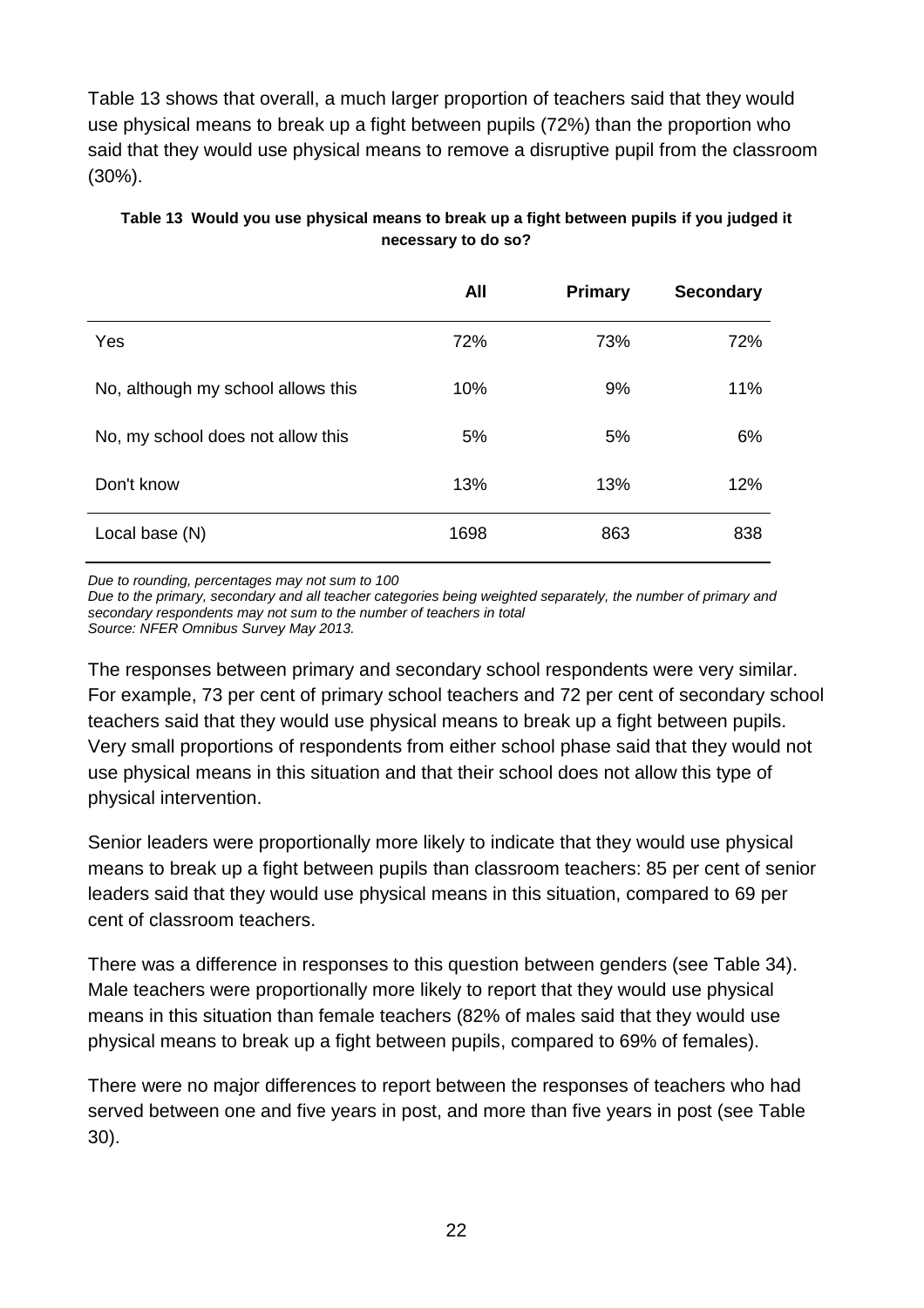# <span id="page-22-0"></span>**Parents' respect for teacher authority**

Respondents were asked to what extent they agreed that generally parents respect a teacher's authority to discipline pupils. The results are presented in Table 14 below.

The results show that over half (53%) of respondents agreed that generally parents respect a teacher's authority to discipline pupils, and a further four per cent strongly agreed with this statement. Around a quarter (22%) disagreed with this statement and four per cent strongly disagreed with it. A further 16 per cent neither agreed nor disagreed.

|                            | All   | Primary | <b>Secondary</b> |
|----------------------------|-------|---------|------------------|
| Strongly agree             | 4%    | 4%      | 5%               |
| Agree                      | 53%   | 53%     | 53%              |
| Neither agree nor disagree | 16%   | 16%     | 16%              |
| <b>Disagree</b>            | 22%   | 23%     | 21%              |
| Strongly disagree          | 4%    | 4%      | 5%               |
| Don't know                 | $1\%$ | 1%      | $1\%$            |
| Local base (N)             | 1697  | 862     | 837              |

### <span id="page-22-1"></span>**Table 14 To what extent, if at all, do you agree that generally parents respect a teacher's authority to discipline pupils?**

*Due to rounding, percentages may not sum to 100*

*Due to the primary, secondary and all teacher categories being weighted separately, the number of primary and secondary respondents may not sum to the number of teachers in total Source: NFER Omnibus Survey May 2013.*

There were no notable differences in responses by phase, but some by seniority. In particular, a slightly higher proportion of senior leaders (65%) either agreed or strongly agreed that parents generally respect teacher's authority to discipline pupils, compared to classroom teachers (55%).

Looking at the data broken down by age, perceptions tended to be more positive about parents' respect for a teacher's authority to discipline pupils among those aged 50 or over (see Table 23). For example, 62 per cent of this age group either agreed or strongly agreed that parents generally respect this authority; compared to 55 per cent of those aged 40 to 49 years; 58 per cent of those aged 30 to 39 years; and, 47 per cent of those aged 25 to 29 years.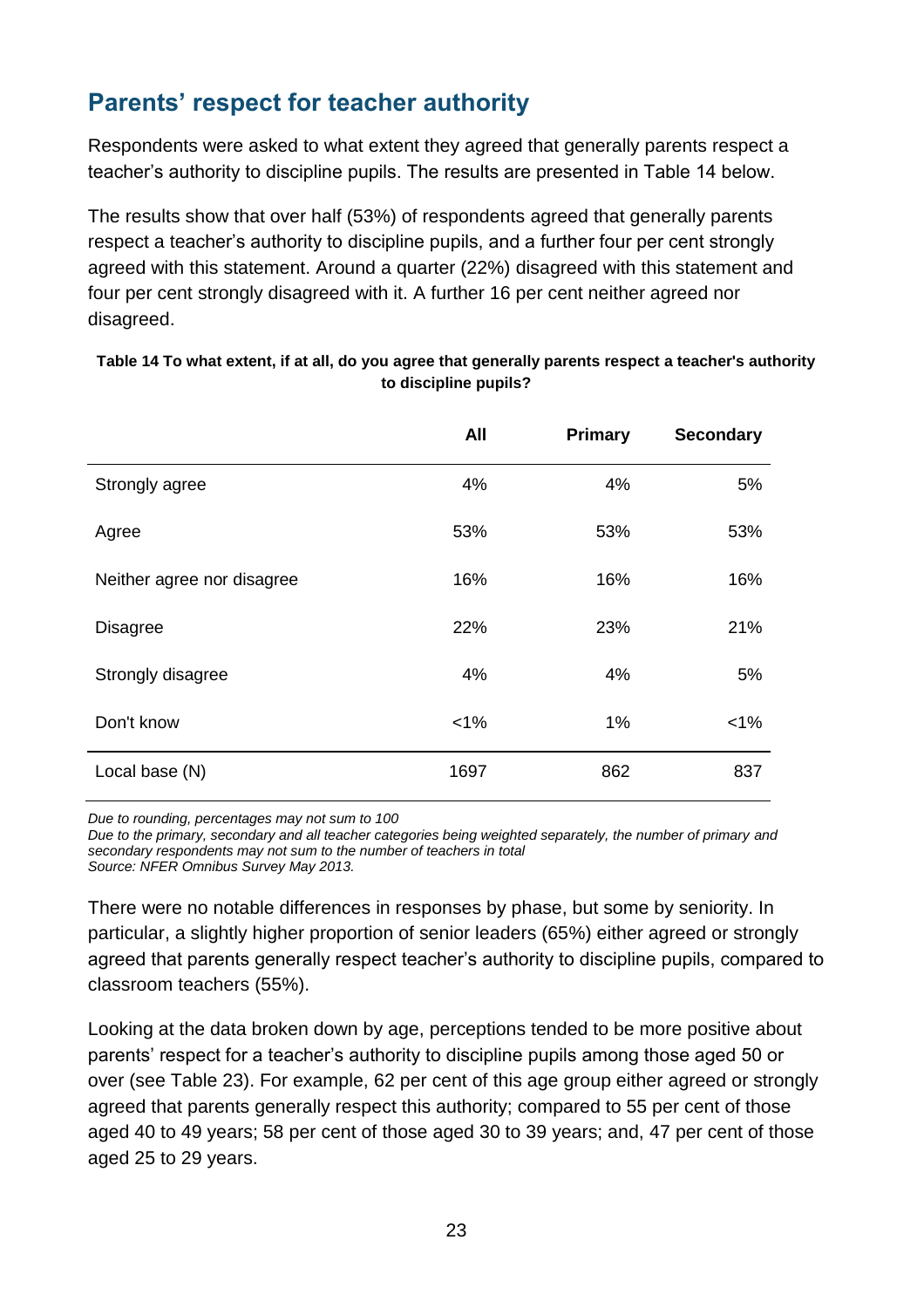In terms of length of service comparisons (see Table 31), there were no notable differences between groups of teachers who had served at least one year: 57 per cent agreed or strongly agreed that generally parents respect a teacher's authority to discipline pupils.

### <span id="page-23-0"></span>**Causes of poor behaviour**

Respondents were asked to identify what they saw as the main two factors causing poor behaviour in schools (discounting special educational needs and disability). Respondents were presented with a list of possible factors and asked to select two. They also had the option to select *'other'* and specify another factor not included in the original list. The results are presented in Table 15 below.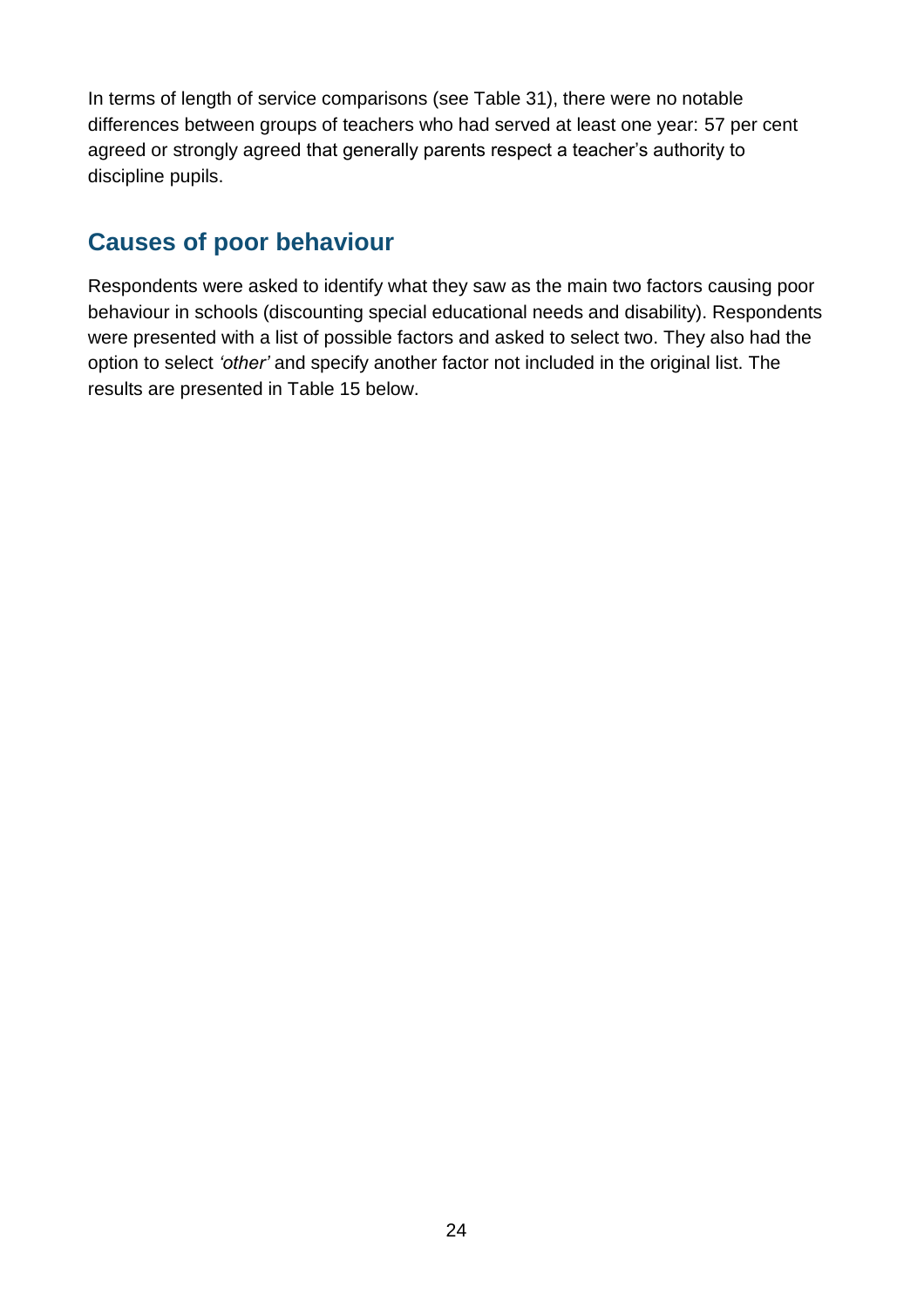### <span id="page-24-0"></span>**Table 15 Research has shown that special educational needs and disability are factors in some pupils' challenging behaviour. Discounting these medical factors, what do you see as the main two factors causing poor behaviour in schools?**

|                                                                              | All     | <b>Primary</b> | <b>Secondary</b> |
|------------------------------------------------------------------------------|---------|----------------|------------------|
| Lack of parental support/poor parenting skills                               | 72%     | 81%            | 61%              |
| Parental lack of respect for teachers and authority                          | 22%     | 25%            | 18%              |
| Pupils and families with low aspirations                                     | 16%     | 13%            | 20%              |
| Negative cultural and media influences on children                           | 14%     | 14%            | 15%              |
| Socio-economic factors                                                       | 10%     | 11%            | 10%              |
| Pupils do not come ready to learn each morning                               | 10%     | 7%             | 12%              |
| Lack of support from senior managers in schools                              | 9%      | 5%             | 13%              |
| Failure to intervene early if there is an issue<br>regarding pupil behaviour | 9%      | 8%             | 10%              |
| Restrictive or inappropriate curriculum                                      | 8%      | 7%             | 9%               |
| Class sizes are too large                                                    | 8%      | 6%             | 9%               |
| Pupils do not come ready to learn at age 5                                   | 5%      | 8%             | 1%               |
| Teachers have insufficient powers to manage pupil 5%<br>behaviour            |         | 4%             | 5%               |
| Lack of enforcement of the school rules by teachers 5%                       |         | 2%             | 8%               |
| Teachers' inadequate skills/training in behaviour<br>management              | 4%      | 4%             | 5%               |
| Other                                                                        | 4%      | 4%             | 4%               |
| Don't know                                                                   | $< 1\%$ | 1%             | $< 1\%$          |
| Local base (N)                                                               | 1695    | 861            | 837              |

*Respondents were able to select more than one response so percentages may sum to more than 100 Due to the primary, secondary and all teacher categories being weighted separately, the number of primary and secondary respondents may not sum to the number of teachers in total Source: NFER Omnibus Survey May 2013.*

The most commonly selected factors seen as causing poor behaviour in schools related to parental influences or the home environment. By far the most commonly selected factor was *'lack of parental support or poor parenting skills'.* Almost three-quarters (72%) of respondents saw this as one of the main factors causing poor behaviour in schools.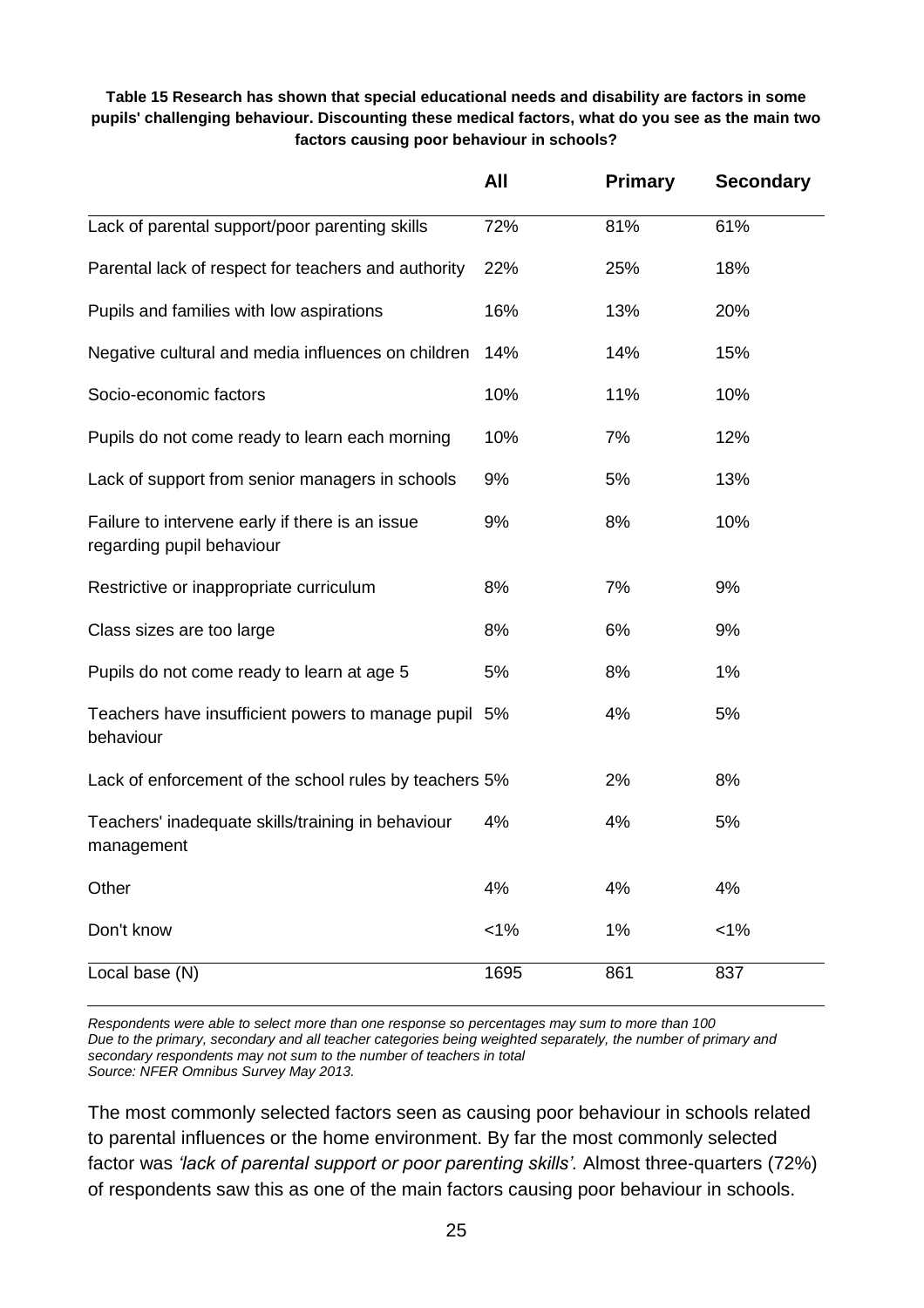*'Parental lack of respect for teachers and authority'* was the second most frequently selected factor, selected by 22 per cent of all teachers.

There were both differences and similarities in teachers' responses by phase. *'Lack of parental support/poor parenting skills'* was the most common response from both primary and secondary teachers (81% and 61% of whom selected it, respectively), although there was a twenty percentage point variation by phase. However, while *'parental lack of respect for teachers and authority'* was the second most frequently selected factor among primary respondents (selected by 25%), it ranked third for secondary respondents (18%). For secondary teachers, *'pupils and families with low aspirations'* (selected by 20%) was the second most common response, proportionally.

When examining the responses by seniority, the two most frequently selected factors were *'lack of parental support or poor parenting skills'* and *'parental lack of respect for teachers and authority'* for both senior leaders and classroom teachers. *'Lack of support from senior managers in schools'* was seen as more of a problem amongst classroom teachers than amongst senior leaders (11% and one per cent respectively). Similarly, *'class sizes are too large'* was selected more frequently by classroom teachers than by senior leaders (ten per cent and two per cent respectively).

When exploring the data by age group and length of service, there was largely consensus (see Tables 24 and 32). Among every age and length of service group the most frequently selected factor seen to cause poor behaviour was *'lack of parental support/poor parenting skills'.*

### <span id="page-25-0"></span>**Support to manage pupil behaviour**

The final section of the survey investigated behaviour policies, management support for pupil discipline and talking about behaviour management difficulties.

Firstly, respondents were asked whether their school has a clear and comprehensive behaviour policy. The results are presented in Table 16 below.

Overall, the vast majority of teachers reported that their school does have a clear and comprehensive behaviour policy in place (93%). This was the case for a slightly higher proportion of primary than secondary teachers (96% and 91% respectively).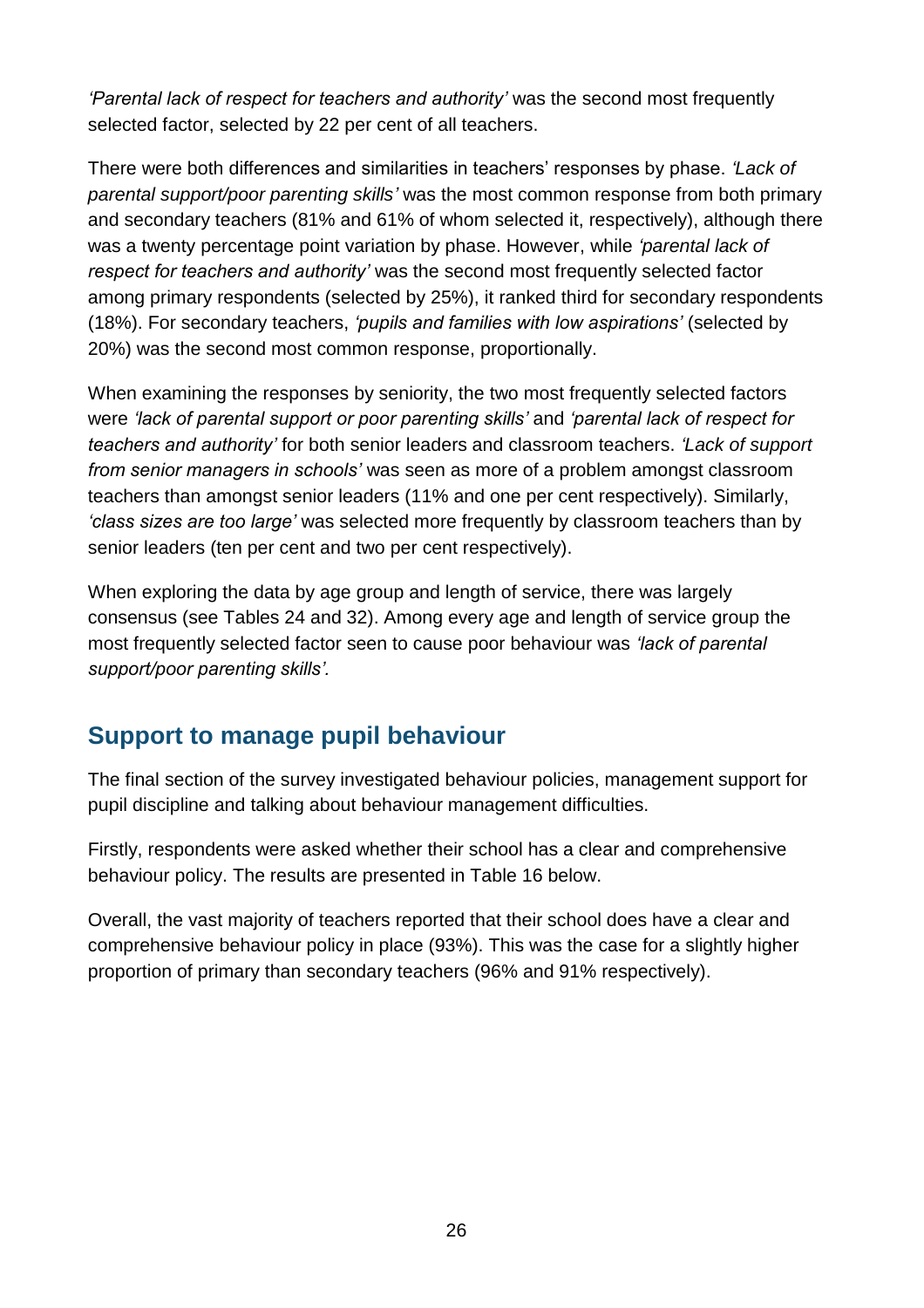### **Table 16 Does your school have a clear and comprehensive behaviour policy?**

<span id="page-26-0"></span>

|                | <b>All</b> | <b>Primary</b> | <b>Secodary</b> |
|----------------|------------|----------------|-----------------|
| Yes            | 93%        | 96%            | 91%             |
| No             | 6%         | 3%             | 8%              |
| Don't know     | 1%         | 1%             | 1%              |
| Local base (N) | 1699       | 863            | 840             |

*Due to rounding, percentages may not sum to 100*

*Due to the primary, secondary and all teacher categories being weighted separately, the number of primary and secondary respondents may not sum to the number of teachers in total Source: NFER Omnibus Survey May 2013.*

Looking at differences in seniority levels, proportionately more senior leaders reported that their school had a clear and comprehensive behaviour policy in place than did classroom teachers (98% and 92% respectively did so).

Teachers were then asked whether their school publicises its policy on pupil behaviour to the whole school community (i.e. to staff, pupils and parents). Again, as seen in Table 17, the large majority of teachers said *'Yes'* (85%). Ten per cent of teachers said that their school did not publicise its policy to the whole school community.

### <span id="page-26-1"></span>**Table 17 Does your school publicise its policy on pupil behaviour to the whole school community (i.e. to staff, pupils and parents)?**

|                | <b>All</b> | Primary | <b>Secondary</b> |
|----------------|------------|---------|------------------|
| Yes            | 85%        | 88%     | 83%              |
| <b>No</b>      | 10%        | 7%      | 12%              |
| Don't know     | 5%         | 5%      | 6%               |
| Local base (N) | 1699       | 863     | 840              |

*Due to rounding, percentages may not sum to 100*

*Due to the primary, secondary and all teacher categories being weighted separately, the number of primary and secondary respondents may not sum to the number of teachers in total Source: NFER Omnibus Survey May 2013.*

Looking at differences between school phases, a slightly higher proportion of primary teachers reported that their school publicises its policy on pupil behaviour compared with their secondary counterparts (88% of primary teachers and 83% of secondary school teachers reported this).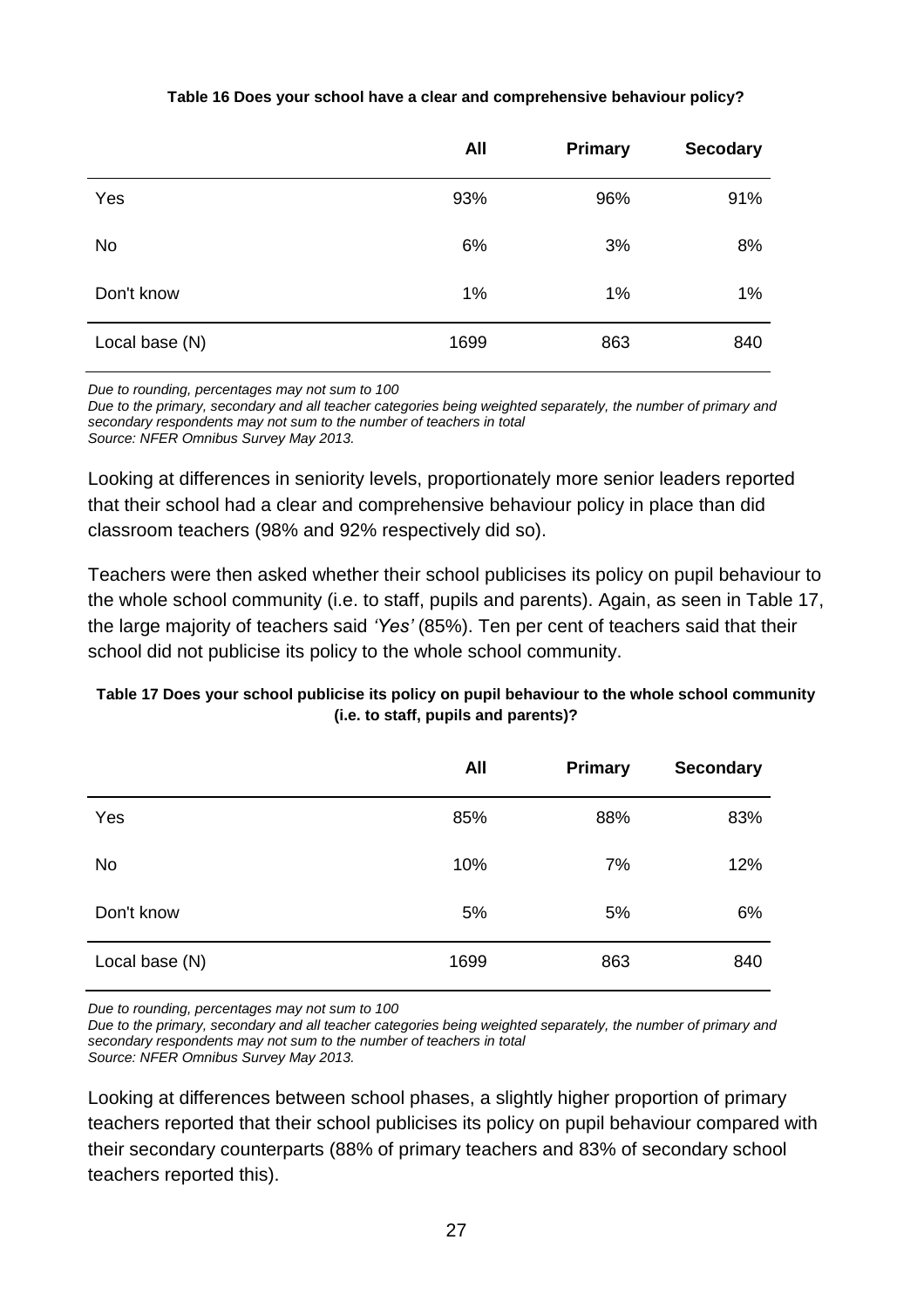In terms of seniority, a greater proportion of senior leaders reported that their school publicises its behaviour policy than did classroom teachers; nearly all senior leaders responded positively to this question (95%), compared to 83 per cent of classroom teachers.

Respondents were then asked to indicate whether or not their school enforces its policy on pupil behaviour. Table 18 presents their responses. Overall, nearly all respondents (96%) said that their school enforces its policy on pupil behaviour either always or sometimes (57% said this always happens, and 39% said it sometimes happens). Only three per cent of teachers said that their school does not enforce its policy on pupil behaviour.

<span id="page-27-0"></span>

|                | <b>All</b> | <b>Primary</b> | <b>Secondary</b> |
|----------------|------------|----------------|------------------|
| Yes always     | 57%        | 69%            | 45%              |
| Yes sometimes  | 39%        | 29%            | 50%              |
| <b>No</b>      | 3%         | 2%             | 4%               |
| Don't know     | 1%         | 1%             | $< 1\%$          |
| Local base (N) | 1699       | 863            | 840              |

### **Table 18 Does your school enforce its policy on pupil behaviour?**

*Due to rounding, percentages may not sum to 100*

*Due to the primary, secondary and all teacher categories being weighted separately, the number of primary and secondary respondents may not sum to the number of teachers in total Source: NFER Omnibus Survey May 2013.*

Primary school teachers were proportionally considerably more likely than secondary school teachers to say that their school always enforces its policy on pupil behaviour: 69 per cent of primary teachers said this always happens in their school, compared to 45 per cent of secondary teachers. In addition, a much greater proportion of senior leaders (84%) reported that their school always enforces its policy on pupil behaviour compared to classroom teachers (51%).

The next question asked respondents if they were confident that senior staff would support them when disciplining a pupil. Table 19 shows that 84 per cent responded positively; 57 per cent said that they *'always'* felt confident that senior staff would support them when disciplining a pupil, and 27 per cent said they *'sometimes'* felt confident in this.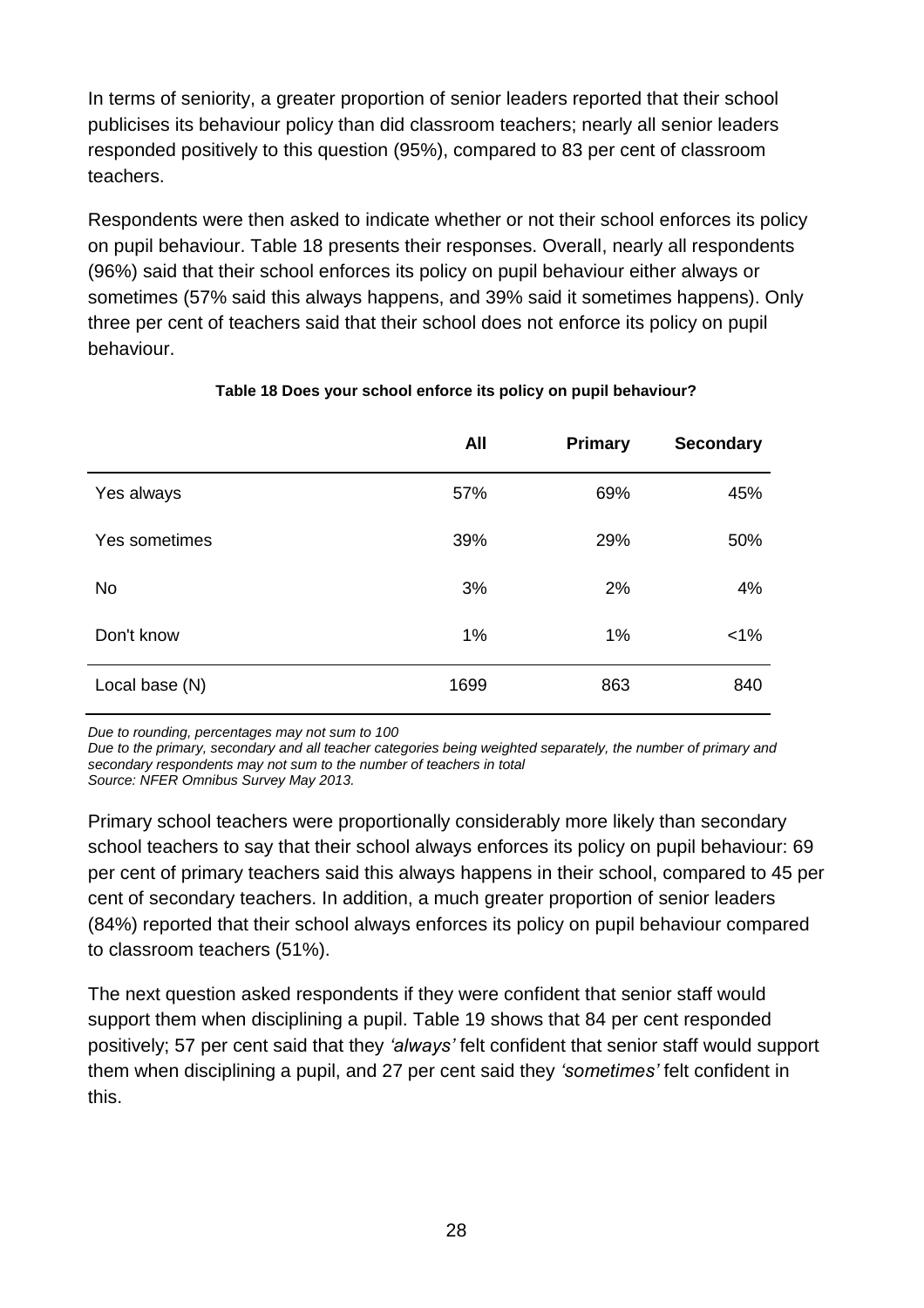|                | <b>All</b> | Primary | <b>Secondary</b> |
|----------------|------------|---------|------------------|
| Yes always     | 57%        | 70%     | 44%              |
| Yes sometimes  | 27%        | 21%     | 34%              |
| <b>No</b>      | 15%        | 9%      | 22%              |
| Don't know     | 1%         | 1%      | 1%               |
| Local base (N) | 1698       | 862     | 840              |

#### <span id="page-28-0"></span>**Table 19 Are you confident that senior staff will support you when you discipline a pupil?**

*Due to rounding, percentages may not sum to 100*

*Due to the primary, secondary and all teacher categories being weighted separately, the number of primary and secondary respondents may not sum to the number of teachers in total Source: NFER Omnibus Survey May 2013.*

Levels of confidence in receiving support from senior staff when disciplining a pupil were proportionately higher amongst primary school respondents than secondary school respondents. Overall, 91 per cent of primary teachers felt in some way confident in receiving this support, compared to 78 per cent of secondary teachers. However, looking at the figures for those who *'always'* felt confident reveals a larger variation by phase: 70 per cent of primary respondents gave this response, compared to 44 per cent of secondary respondents.

Further marked differences were seen in responses between different seniority levels of teachers. Very few senior leaders said that they did not feel confident in receiving support from senior colleagues when disciplining a pupil (just one per cent), compared to 18 per cent of classroom teachers. Perhaps not surprisingly, a large proportion of senior leaders said that they '*always'* felt confident in receiving senior staff support when disciplining a pupil (89%), compared with just under half of classroom teachers (49%).

The final question in this section investigated reluctance to discuss behaviour management difficulties. The results are presented in Table 20.

Reassuringly, 70 per cent of teachers said that they would not be reluctant to talk about behaviour management problems because they would worry that other staff would think that their teaching ability is poor. Just five per cent said that such concerns would *'always'* create a reluctance to discuss such issues; while just under a quarter (24%) said this would *'sometimes'* be the case.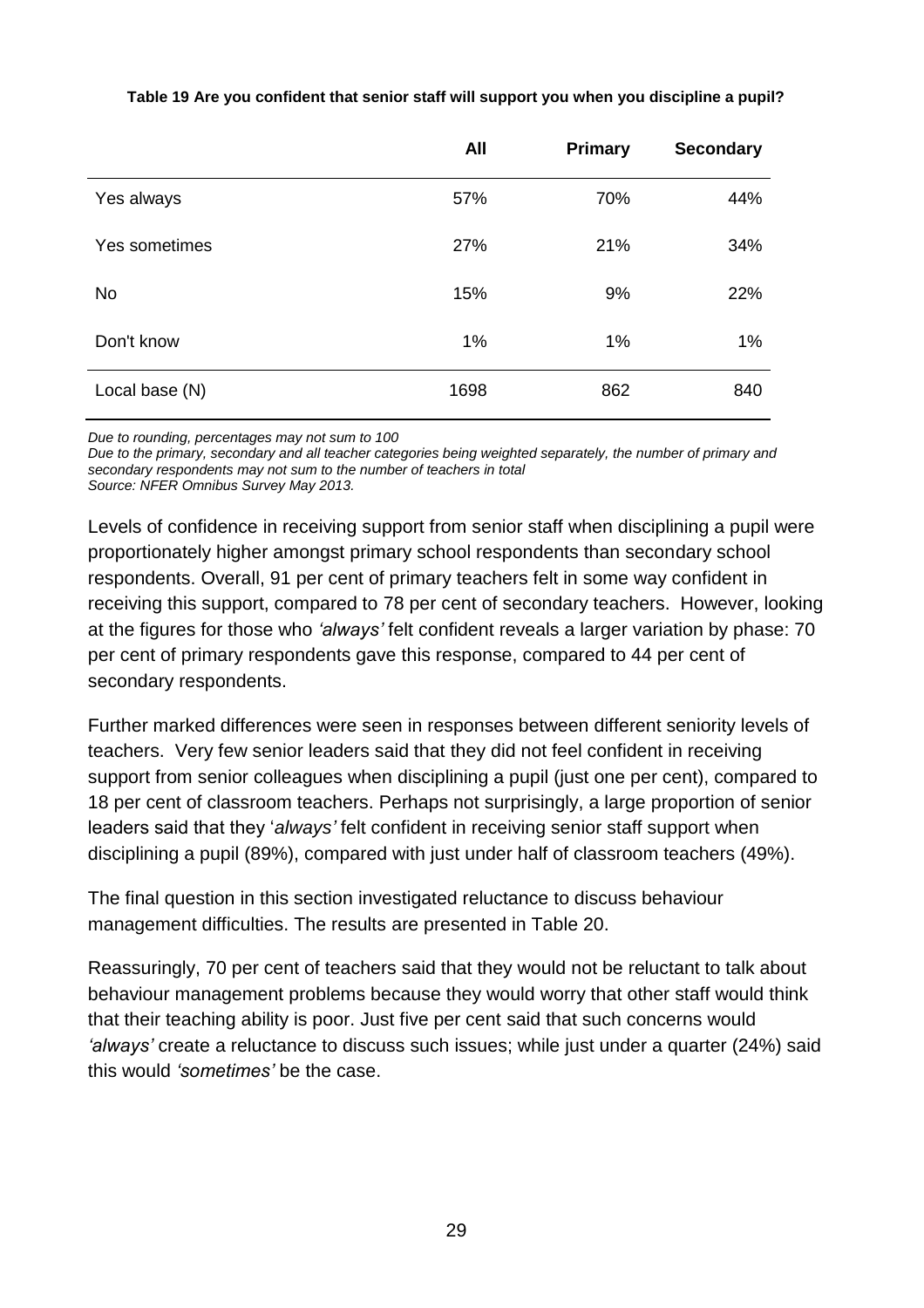### <span id="page-29-0"></span>**Table 20 Would you be reluctant to talk about behaviour management difficulties because you would worry other staff will think your teaching ability is poor?**

|                | <b>All</b> | <b>Primary</b> | <b>Secondary</b> |
|----------------|------------|----------------|------------------|
| Yes always     | 5%         | 4%             | 7%               |
| Yes sometimes  | 24%        | 18%            | 31%              |
| <b>No</b>      | 70%        | 77%            | 62%              |
| Don't know     | 1%         | 1%             | 1%               |
| Local base (N) | 1699       | 863            | 840              |

*Due to rounding, percentages may not sum to 100*

*Due to the primary, secondary and all teacher categories being weighted separately, the number of primary and secondary respondents may not sum to the number of teachers in total Source: NFER Omnibus Survey May 2013.*

Concerns about what other staff would think appeared to be more of an issue for secondary school teachers than primary school teachers. Overall, 38 per cent of secondary respondents said such worries would sometimes cause reluctance in discussing behaviour management difficulties, compared to 22 per cent of primary respondents. However, across both primary and secondary education phases, the majority of respondents still reported that this reluctance would not be an issue for them (77% of primary teachers and 62% of secondary teachers said this).

Additionally, a higher proportion of classroom teachers (33%) said that they would either *'sometimes'* or *'always'* be reluctant to discuss behaviour management difficulties because of worries about what other staff would think, compared to senior leaders (16%). Overall, 83 per cent of senior leaders said that they would not feel reluctant, compared to 66 per cent of classroom teachers.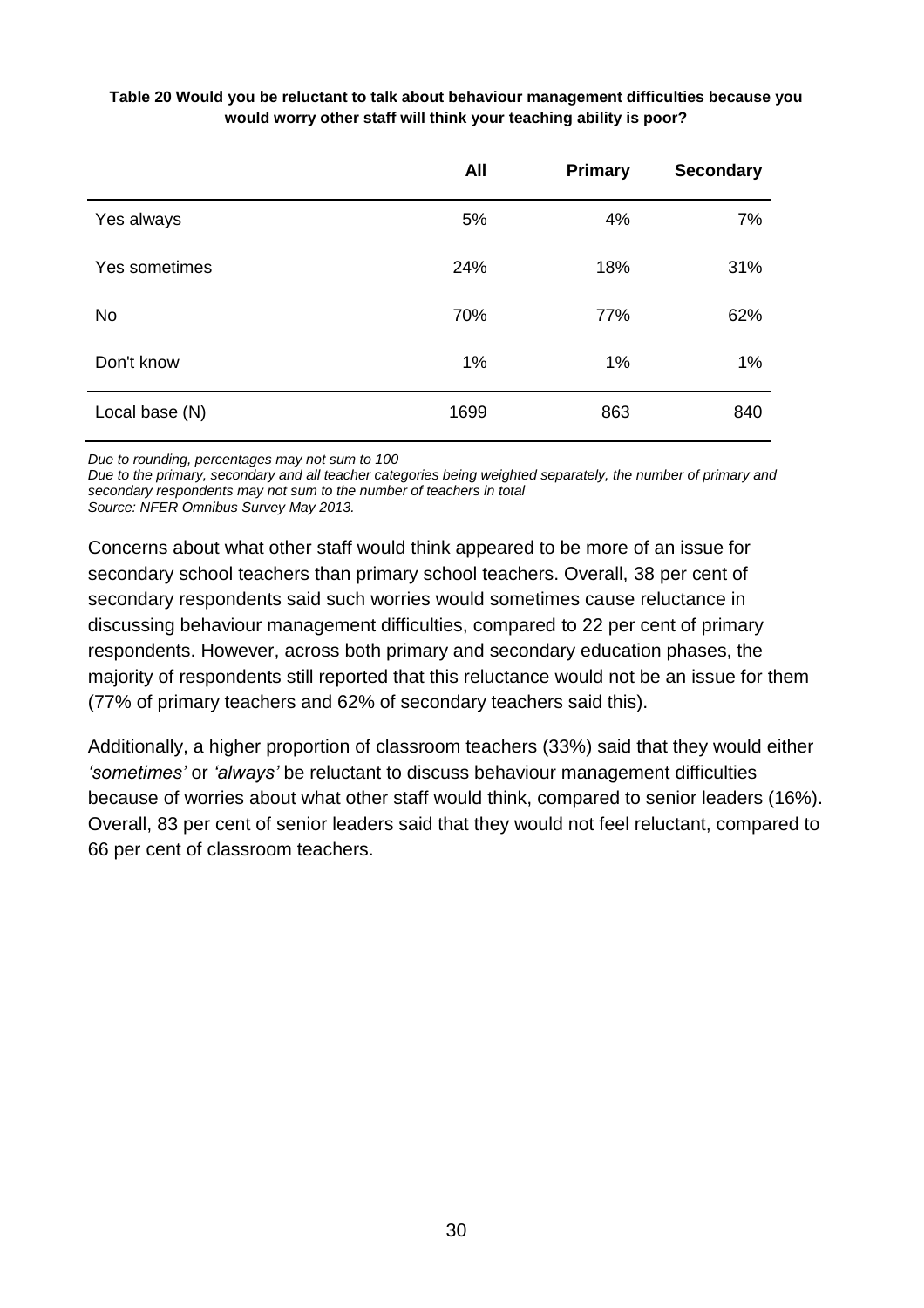# <span id="page-30-0"></span>**Conclusions and implications for the client**

The findings from this series of questions on teachers' views around pupil behaviour indicate that the majority of all teachers were **positive about the standard of pupil behaviour** in their school. Comparing the 2013 findings to the 2008 and 2012 surveys, there is a trend of steadily improving perceptions of behaviour. Very small proportions of teachers rated pupil behaviour as *'poor'* or *'very poor'* in their schools, a finding which remains steady when compared to 2008 and 2012 *Teacher Voice* results.

Some groups were proportionally more likely to have less positive perceptions of pupil behaviour, however. These included secondary school teachers, classroom teachers and younger or less experienced teachers.

Encouragingly, the majority of teachers felt well equipped to **manage pupil behaviour**. This is true of both primary and secondary teachers. In line with previous survey findings, proportionally more of the older and more experienced teachers felt well equipped to manage pupil behaviour than their younger or less experienced colleagues. While this research did not explore the reasons for these differences, it may be the case that more opportunities to engage in professional development and/or more experience contribute to the increased confidence of these groups.

Respondents were divided in their views about whether **appropriate training** is available in their school for managing pupil behaviour and whether senior leaders have more opportunities than classroom teachers to access such training. Primary school teachers were proportionally more likely to report that appropriate training is available, compared to their secondary counterparts, while senior leaders were also proportionally more likely to report this compared to classroom teachers. This may point to a need to provide more or better behaviour management training.

The findings relating to **awareness of the updated advice** on teacher powers to discipline pupils were mixed; around half of respondents were unaware of the updated advice. Secondary school teachers appeared to be proportionally more aware of the updated advice than primary school teachers. Also, senior leaders were proportionally more likely to be aware of the updated advice than classroom teachers. This suggests a need for increased awareness raising strategies amongst schools about the guidance available on managing pupil behaviour which is filtered down to all teachers within a school. Despite awareness of the updated advice not being particularly widespread, 61 per cent of respondents reported that they felt confident in using their powers to discipline pupils.

Most teachers said that their school had some level of ban or limitation on the **use of mobile phones**. Primary school respondents were proportionally more likely to report a total ban on mobile phones in school, compared to secondary school respondents, who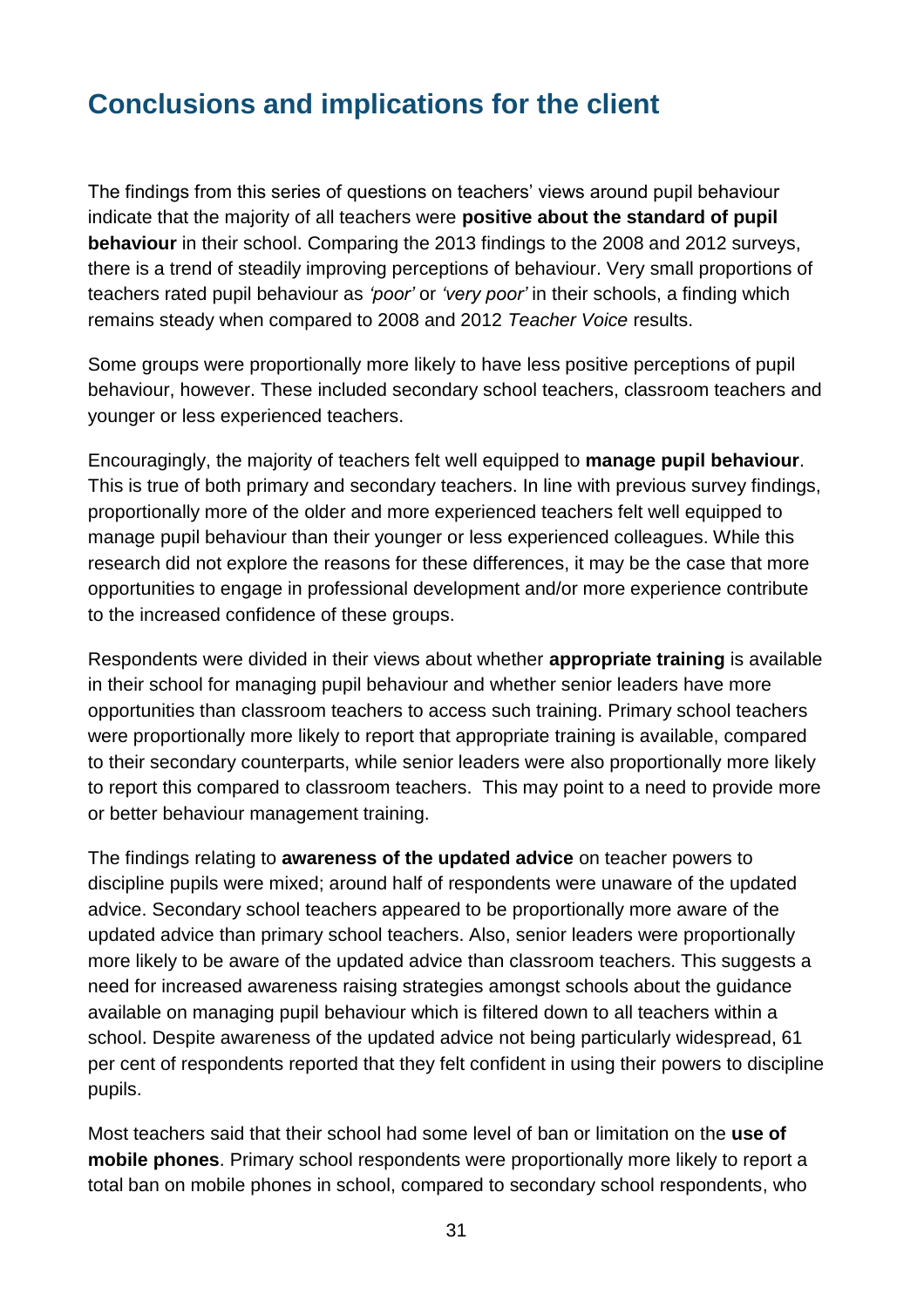were more likely to report restrictions on the use of mobile phones within the school. Secondary teachers were also proportionally more likely to confiscate mobile phones from pupils than their primary colleagues. These differences may reflect the age group of the pupils in each school phase, and the prevalence of mobile phone usage amongst different aged pupils.

Teachers more frequently reported that they would use **physical intervention** to break up a fight rather than to remove a disruptive pupil from the classroom. Primary school teachers were proportionally more likely to report that they would use physical means to remove a disruptive pupil from the classroom compared to their secondary counterparts. Similarly, male teachers were proportionally more likely to report that they would use physical intervention to break up a fight than female teachers.

**Lack of parental support/poor parenting skills** was the most frequently reported factor causing poor pupil behaviour in schools. Also, a notable minority of teachers reported a perception that **parents do not generally respect their authority to** discipline pupils. This raises an important message that the majority of teachers view pupil behaviour problems as primarily stemming from the home environment and parental influences and also may identify an important issue relating to lack of support from parents in dealing with poor behaviour.

The majority of teachers reported that their schools have clear and comprehensive **behaviour policies** in place, and these are often publicised and enforced by the schools.

The findings relating to **confidence in support from senior staff** when disciplining a pupil were mixed. Overall, the majority of respondents had some level of confidence in this type of support. However, levels of confidence were proportionally higher amongst primary school respondents than secondary school respondents.

Reassuringly, a reluctance to **discuss behaviour management difficulties** because teachers would worry that other staff would think their teaching ability was poor, did not seem to be an issue for the majority of teachers. Secondary and classroom teachers were most likely to report such concerns.

Overall, these findings present a fairly positive picture of teachers' perceptions of behaviour and behaviour management practices in England's schools.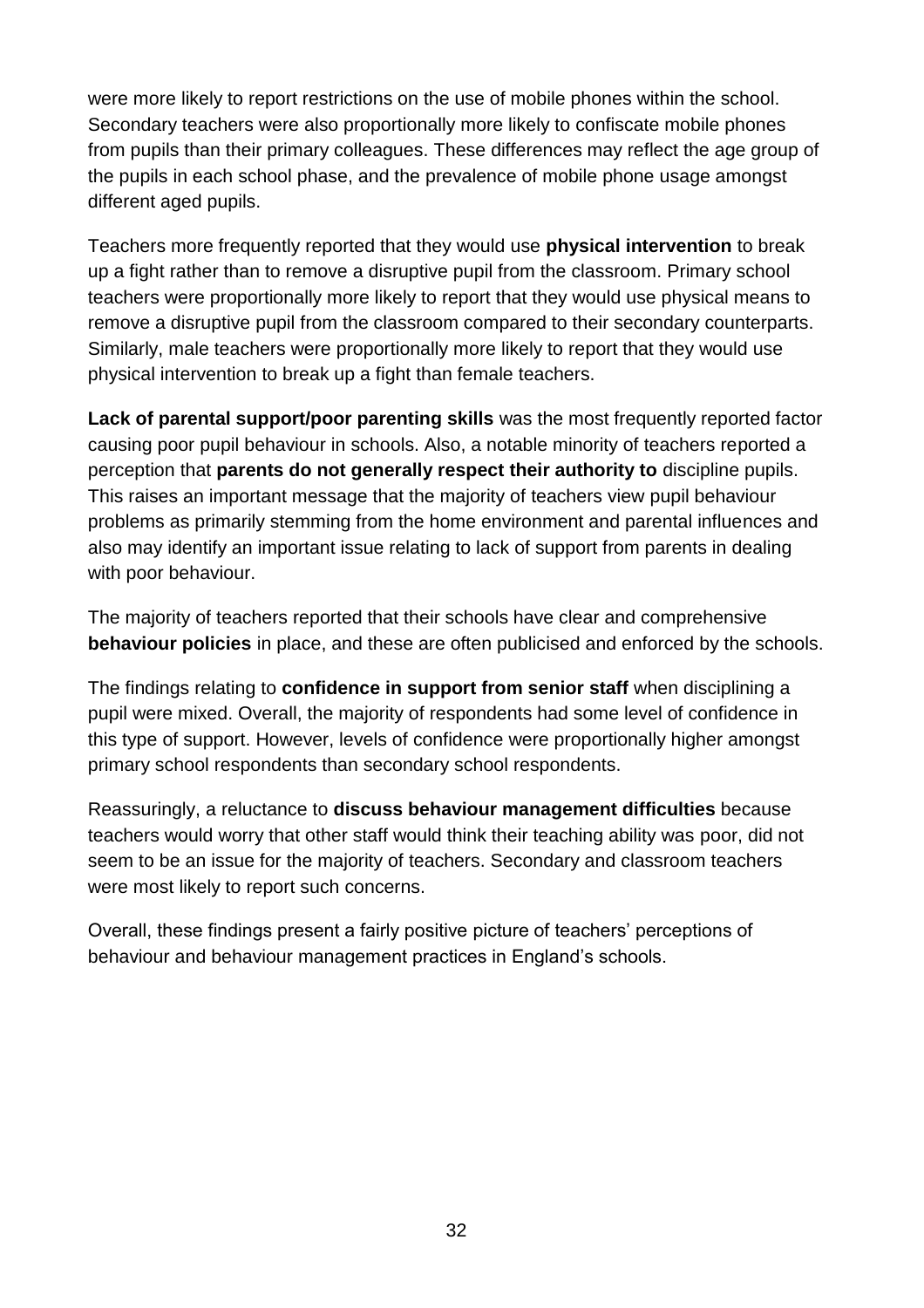# <span id="page-32-0"></span>**Supporting information**

### **How was the survey conducted?**

This report is based on data from the May 2013 survey. A panel of 1703 practicing teachers from 1331 schools in the maintained sector in England completed the survey. Teachers completed the survey online between the  $10<sup>th</sup>$  and  $15<sup>th</sup>$  May 2013. During the survey period, a team of experienced coders within the Foundation coded all 'open' questions (those without a pre-identified set of responses).

### **What was the composition of the panel?**

The panel included teachers from the full range of roles in primary and secondary schools, from headteachers to newly qualified class teachers. Fifty one per cent (863) of the respondents were teaching in primary schools and 49 per cent (840) were teaching in secondary schools.

### **How representative of schools nationally were the schools corresponding to the teachers panel?**

There was an under-representation of schools in the highest quintile, and an over representation in the second highest quintile, in terms of eligibility for free school meals in the sample of primary schools. In the sample of secondary schools there was underrepresentation in the highest quintile and over-representation in the lowest quintile in terms of eligibility for free school meals. In the overall sample (primary and secondary schools) there was under-representation in the highest quintile in terms of eligibility for free school meals. To address this, weights were calculated using free school meals factors to create a more balanced sample. Due to the differences between the populations of primary schools and secondary schools, different weights were created for primary schools, secondary schools and then for the whole sample overall. The weightings have been applied to all of the analyses referred to in this commentary and contained within the tables supplied in electronic format<sup>2</sup>.

Tables S.1, S.2 and S.3 show the representation of the weighted achieved sample against the population. Tables S.4 and S.5 show the representation of the weighted teacher sample by role in non-academies and academies respectively.

 $\overline{a}$ <sup>2</sup>We did not apply a weighting to schools for which free school meals data was unavailable in the Register of Schools.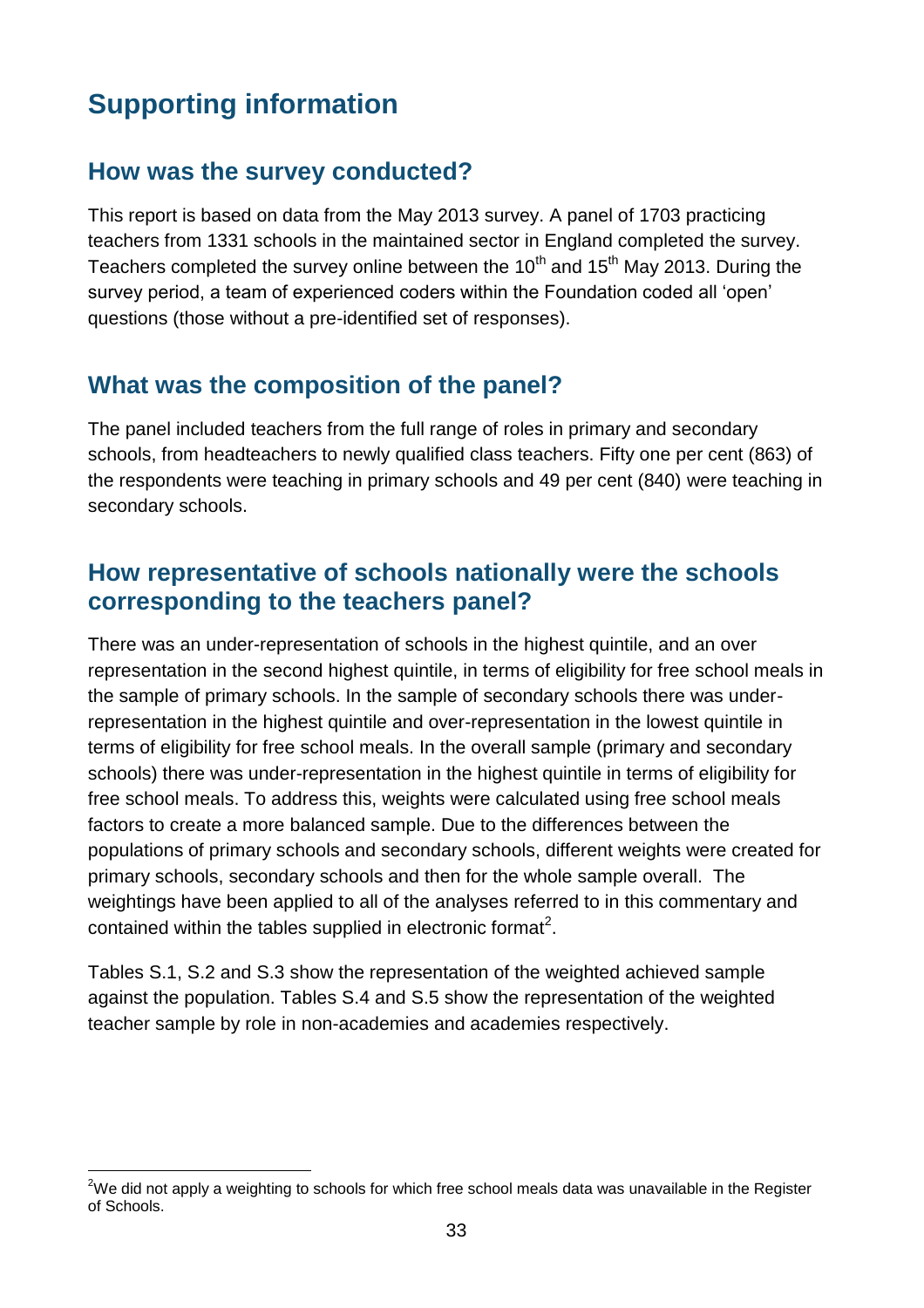# **Table S.1Representation of (weighted) primary schools compared to primary schools nationally**

|                                           |                                    | <b>National</b>   | <b>NFER</b>   |
|-------------------------------------------|------------------------------------|-------------------|---------------|
|                                           |                                    | <b>Population</b> | <b>Sample</b> |
|                                           |                                    | $\frac{0}{0}$     | $\frac{0}{0}$ |
|                                           | Lowest band                        | 18                | 14            |
|                                           | 2nd lowest band                    | 18                | 17            |
|                                           | Middle band                        | 17                | 19            |
| (Overall performance<br>by KS2 2011 data) | 2nd highest band                   | 21                | 24            |
|                                           | <b>Highest band</b>                | 25                | 25            |
|                                           | Missing                            | 1                 | $\mathbf 0$   |
|                                           | Lowest 20%                         | 20                | 20            |
|                                           | 2nd lowest 20%                     | 20                | 20            |
| % eligible FSM                            | Middle 20%                         | 20                | 20            |
| (5 pt scale)<br>(2010/11)                 | 2nd highest 20%                    | 20                | 20            |
|                                           | Highest 20%                        | 20                | 20            |
|                                           | Missing                            | 1                 | $\mathbf 0$   |
|                                           | Infants                            | 8                 | 9             |
|                                           | <b>First School</b>                | 5                 | 4             |
|                                           | Infant & Junior (Primary)          | 74                | 72            |
| Primary school type                       | First & Middle                     | 0                 | 0             |
|                                           | Junior                             | $\overline{7}$    | 11            |
|                                           | Middle deemed Primary              | 0                 | 0             |
|                                           | Academy                            | 5                 | 4             |
|                                           | <b>North</b>                       | 31                | 22            |
| Region                                    | Midlands                           | 32                | 31            |
|                                           | South                              | 37                | 47            |
|                                           | London Borough                     | 11                | 14            |
|                                           | <b>Metropolitan Authorities</b>    | 21                | 20            |
| Local Authority type                      | <b>English Unitary Authorities</b> | 18                | 19            |
|                                           | Counties                           | 51                | 47            |
| <b>Number of schools</b>                  |                                    | 16753             | 776           |

*Due to rounding, percentages may not sum to 100*

*Some information is not available for all schools and some schools included more than one respondent Source: NFER Omnibus Survey May 2013.*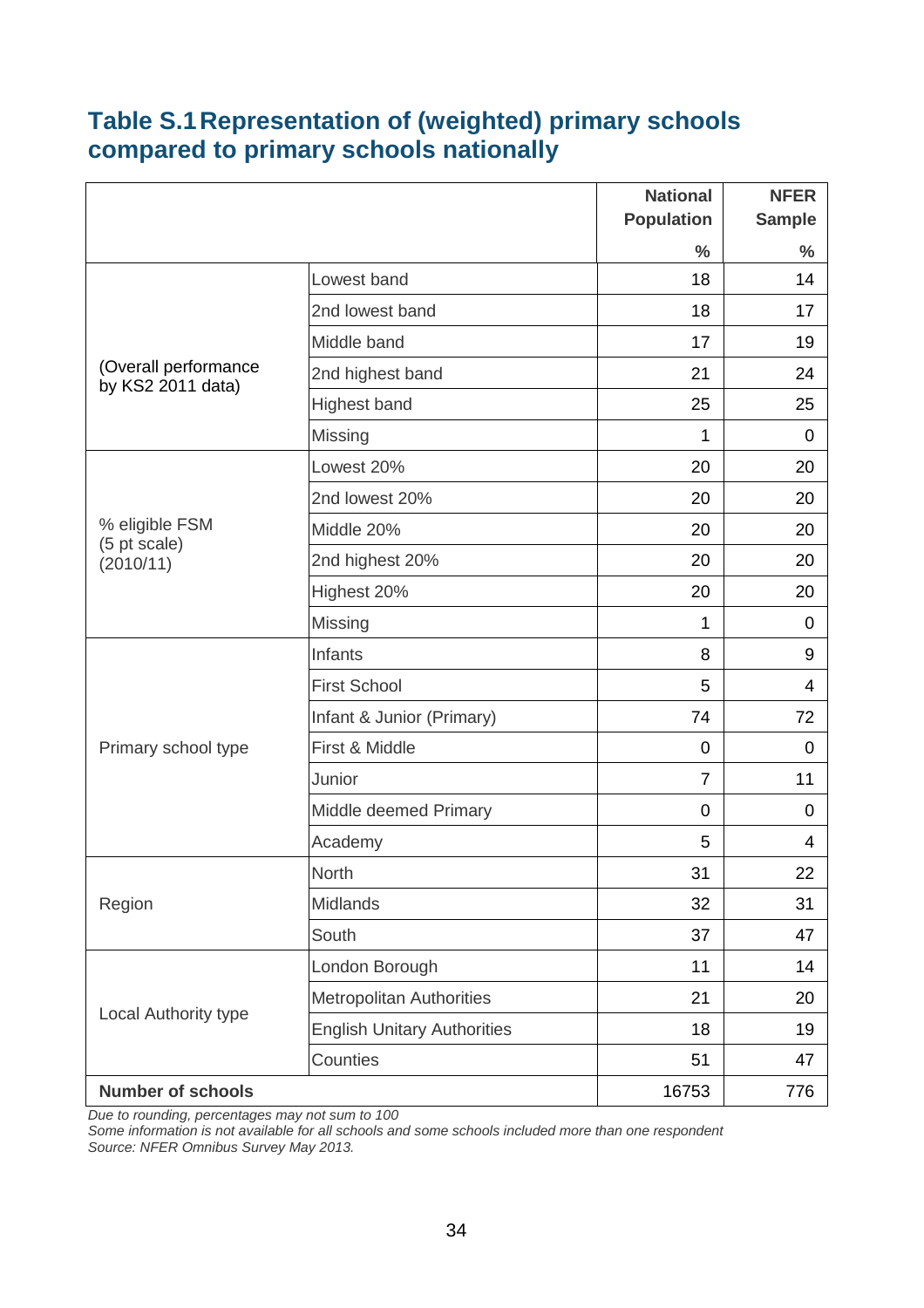# **Table S.2 Representation of (weighted) secondary schools compared to secondary schools nationally**

|                                                    |                                    | <b>National</b>   | <b>NFER</b>    |
|----------------------------------------------------|------------------------------------|-------------------|----------------|
|                                                    |                                    | <b>Population</b> | <b>Sample</b>  |
|                                                    |                                    | $\frac{0}{0}$     | $\frac{0}{0}$  |
|                                                    | Lowest band                        | 17                | 17             |
|                                                    | 2nd lowest band                    | 19                | 17             |
| <b>Achievement Band</b><br>(Overall performance by | Middle band                        | 19                | 21             |
| <b>GCSE 2010 data)</b>                             | 2nd highest band                   | 19                | 21             |
|                                                    | <b>Highest band</b>                | 20                | 19             |
|                                                    | Missing                            | 6                 | 3              |
|                                                    | Lowest 20%                         | 19                | 19             |
|                                                    | 2nd lowest 20%                     | 20                | 20             |
| % eligible FSM<br>(5 pt scale)                     | Middle 20%                         | 19                | 19             |
| (2010/11)                                          | 2nd highest 20%                    | 19                | 19             |
|                                                    | Highest 20%                        | 19                | 20             |
|                                                    | Missing                            | 4                 | $\overline{2}$ |
|                                                    | Middle                             | 6                 | $\mathsf 3$    |
|                                                    | Secondary Modern                   | $\overline{2}$    | 1              |
|                                                    | Comprehensive to 16                | 21                | 22             |
| Secondary school type                              | Comprehensive to 18                | 24                | 30             |
|                                                    | Grammar                            | 5                 | 6              |
|                                                    | Academies                          | 42                | 39             |
|                                                    | <b>North</b>                       | 29                | 23             |
| Region                                             | Midlands                           | 33                | 34             |
|                                                    | South                              | 38                | 43             |
|                                                    | London Borough                     | 13                | 14             |
|                                                    | <b>Metropolitan Authorities</b>    | 21                | 21             |
| Local Authority type                               | <b>English Unitary Authorities</b> | 19                | 20             |
|                                                    | Counties                           | 47                | 46             |
| <b>Number of schools</b>                           |                                    | 3228              | 555            |

*Due to rounding, percentages may not sum to 100*

*Some information is not available for all schools and some schools included more than one respondent Source: NFER Omnibus Survey May 2013.*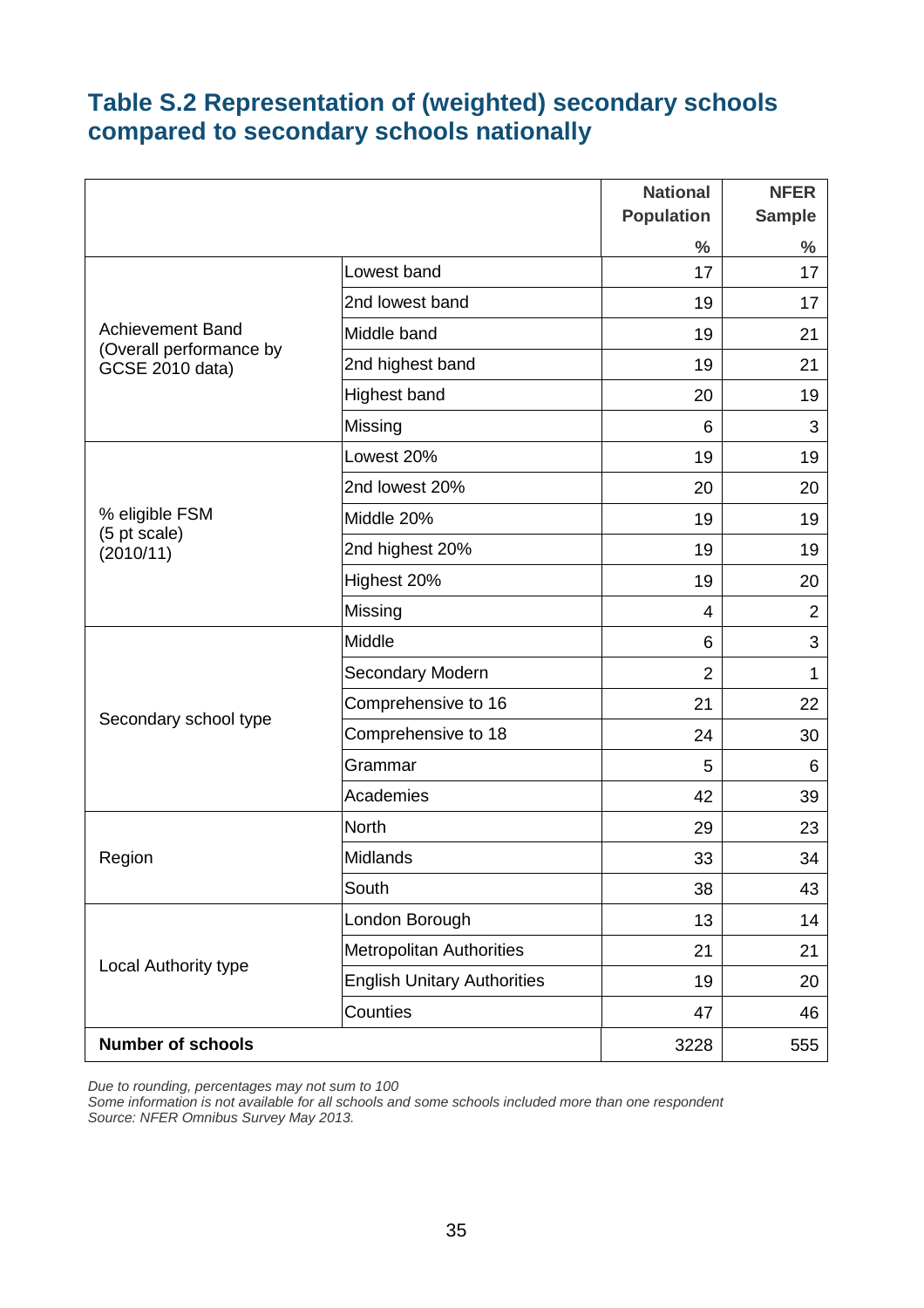# **Table S.3Representation of all schools (weighted) compared to all schools nationally**

|                                |                                    | <b>National</b><br><b>Population</b> | <b>NFER</b><br><b>Sample</b> |
|--------------------------------|------------------------------------|--------------------------------------|------------------------------|
|                                |                                    | $\frac{0}{0}$                        | $\frac{0}{0}$                |
|                                | Lowest band                        | 18                                   | 16                           |
|                                | 2nd lowest band                    | 18                                   | 18                           |
| Achievement Band (By KS2       | Middle band                        | 18                                   | 20                           |
| 2011 and GCSE 2010 data)       | 2nd highest band                   | 21                                   | 23                           |
|                                | Highest band                       | 25                                   | 22                           |
|                                | Missing                            | 1                                    | 1                            |
|                                | Lowest 20%                         | 20                                   | 20                           |
|                                | 2nd lowest 20%                     | 20                                   | 20                           |
| % eligible FSM<br>(5 pt scale) | Middle 20%                         | 20                                   | 20                           |
| (2010/11)                      | 2nd highest 20%                    | 20                                   | 20                           |
|                                | Highest 20%                        | 20                                   | 20                           |
|                                | Missing                            | 1                                    | $\mathbf{1}$                 |
|                                | <b>North</b>                       | 30                                   | 22                           |
| Region                         | Midlands                           | 32                                   | 32                           |
|                                | South                              | 37                                   | 45                           |
|                                | London Borough                     | 11                                   | 14                           |
| Local Authority type           | <b>Metropolitan Authorities</b>    | 21                                   | 20                           |
|                                | <b>English Unitary Authorities</b> | 18                                   | 19                           |
|                                | Counties                           | 51                                   | 46                           |
| <b>Number of schools</b>       |                                    | 19,796                               | 1,331                        |

*Due to rounding, percentages may not sum to 100*

*Some information is not available for all schools and some schools included more than one respondent Source: NFER Omnibus Survey May 2013.*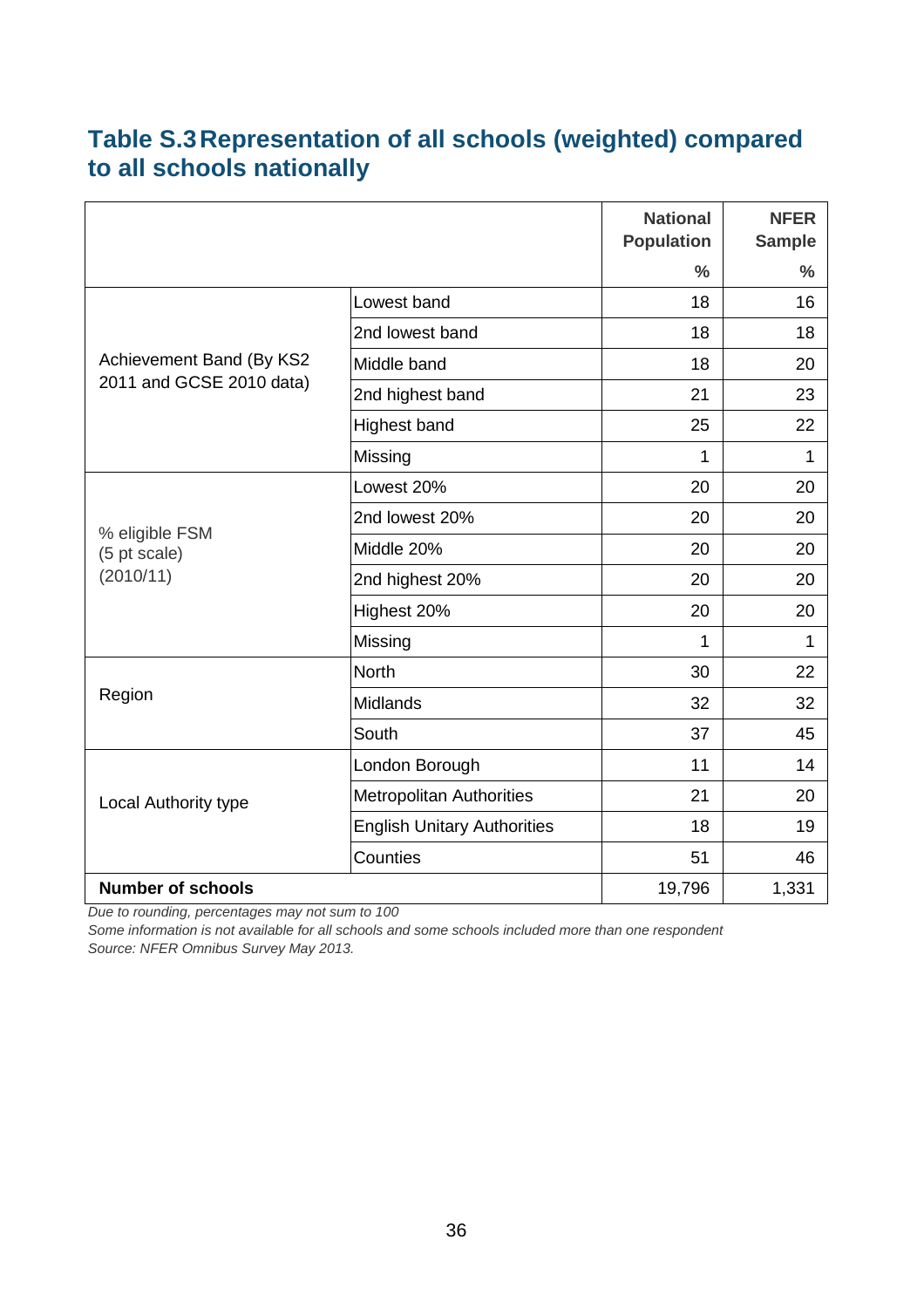# **Table S.4Comparison of the achieved (weighted) sample with the national population by grade of teacher (not including academies)**

|                                         | <b>Primary schools</b>  |                |     |                |                         | <b>Secondary schools</b> |                |    |
|-----------------------------------------|-------------------------|----------------|-----|----------------|-------------------------|--------------------------|----------------|----|
| <b>Role</b>                             | <b>National</b>         |                |     | <b>NFER</b>    | <b>National</b>         |                          | <b>NFER</b>    |    |
|                                         | Population <sup>1</sup> |                |     | <b>Sample</b>  | Population <sup>1</sup> |                          | <b>Sample</b>  |    |
|                                         | $N^*$                   | $\frac{0}{0}$  | N   | $\frac{0}{0}$  | $N^*$                   | $\frac{0}{0}$            | N              | %  |
| <b>Headteachers</b>                     | 14.8                    | 8              | 75  | 9              | 1.7                     | $\overline{2}$           | $\overline{4}$ | 1  |
| <b>Deputy</b><br>teachers               | 10.4                    | 6              | 85  | 10             | 2.5                     | $\overline{2}$           | 24             | 5  |
| <b>Assistant</b><br><b>Headteachers</b> | 6.6                     | $\overline{4}$ | 54  | $\overline{7}$ | 6.1                     | 6                        | 48             | 9  |
| <b>Class</b><br>teachers and<br>others  | 153.8                   | 83             | 611 | 74             | 91.4                    | 90                       | 441            | 85 |

1. National population figures are expressed in thousands and for headteachers, deputy heads and assistant heads are based on full-time positions. NFER sample figures include all staff with these roles and so may include part-time staff

2. The NFER sample for classroom teachers and others is based on headcount whereas the national population data is based on FTE teachers

3. Due to rounding, percentages may not sum to 100

**4. Sources: NFER Omnibus Survey May 2013, DfE: School Workforce in England, November 2012, [https://www.gov.uk/government/uploads/system/uploads/attachment\\_data/file/193090/SFR\\_15\\_2013.pdf](https://www.gov.uk/government/uploads/system/uploads/attachment_data/file/193090/SFR_15_2013.pdf) [3 June 2013].** 

### **Table S.5Comparison of the achieved (weighted) academies sample with the national population by grade of teacher**

|                                  | All Academies (primary and secondary) |                |               |    |  |  |
|----------------------------------|---------------------------------------|----------------|---------------|----|--|--|
| <b>Role</b>                      | <b>National</b>                       |                | <b>NFER</b>   |    |  |  |
|                                  | Population <sup>1</sup>               |                | <b>Sample</b> |    |  |  |
|                                  | N <sup>1</sup>                        | %              | N             | %  |  |  |
| <b>Headteachers</b>              | 2.4                                   | $\overline{2}$ | 7             | າ  |  |  |
| <b>Deputy Headteachers</b>       | 3.4                                   | 3              | 17            | 5  |  |  |
| <b>Assistant Headteachers</b>    | 6.3                                   | 5              | 29            | 8  |  |  |
| <b>Class teachers and others</b> | 103.2                                 | 90             | 304           | 85 |  |  |

1. National population figures are expressed in thousands and for headteachers, deputy heads and assistant heads are based on full-time positions. NFER sample figures include all staff with these roles and so may include part-time staff

2. Due to rounding, percentages may not sum to 100

**3. Sources: NFER Omnibus Survey May 2013, DfE: School Workforce in England, November 2012, [https://www.gov.uk/government/uploads/system/uploads/attachment\\_data/file/193090/SFR\\_15\\_2013.pdf](https://www.gov.uk/government/uploads/system/uploads/attachment_data/file/193090/SFR_15_2013.pdf) [3 June 2013].**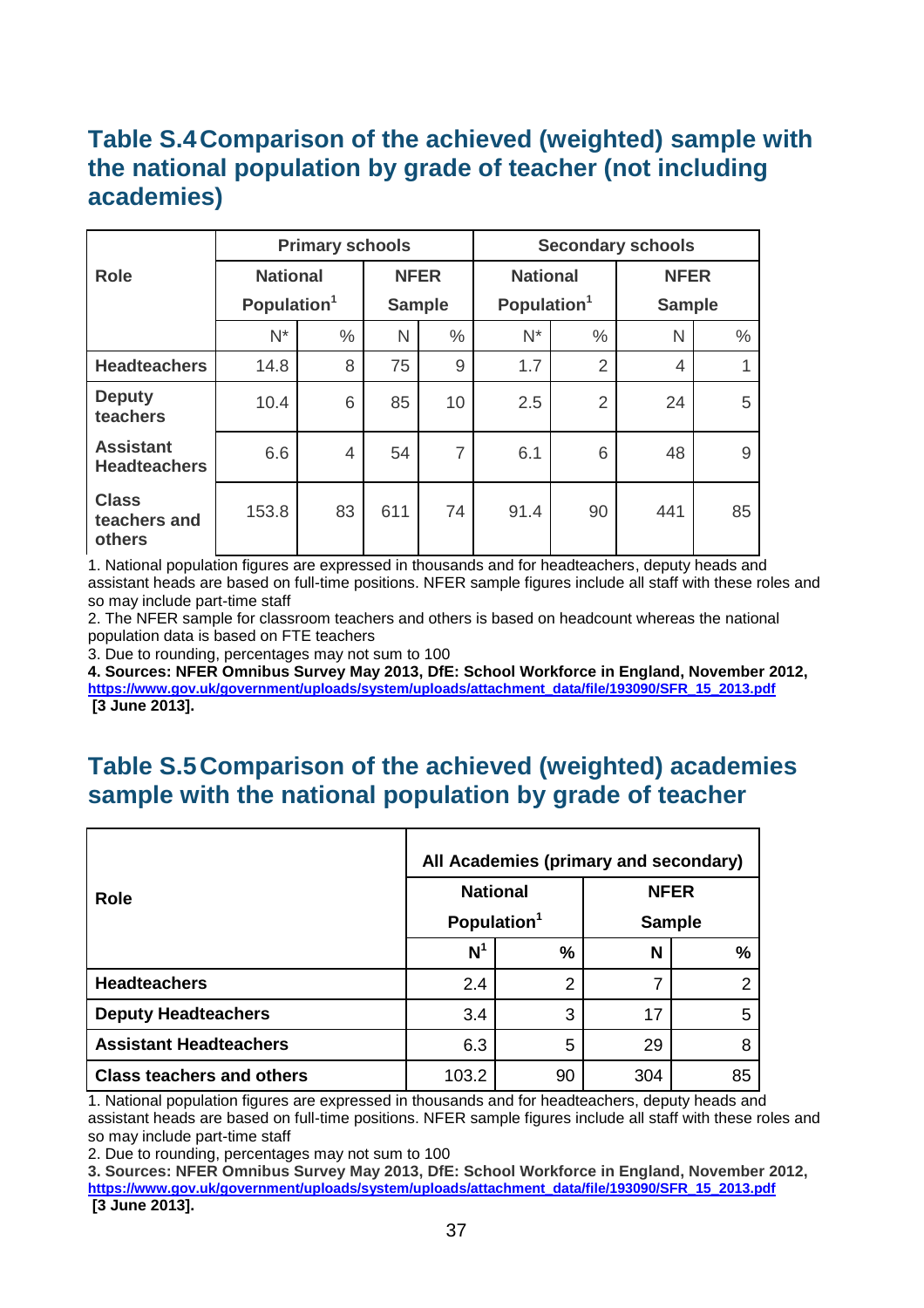### **How accurately do the results represent the national position?**

Assuming that our data is representative of the population we can calculate the precision of results from each of our samples based on the number of respondents. We are 95 per cent certain that any percentage we quote is within 3.4 percentage points of the population value.

Certain questions within the survey were filtered and in these cases the number of respondents to questions may be much smaller. In these cases we may need to be more cautious about the precision of the percentages presented within the report. The table below gives a rough guide to the level of precision that can be attributed to each table based upon the total number of respondents. For example, if a table is based upon just 40 respondents we can only be sure that the percentages within that table are correct to within plus or minus 16 percentage points.

### **Table S.6 Precision of estimates in percentage point terms**

| <b>Number of</b><br>respondents | <b>Precision of</b><br>estimates in<br>percentage point<br>terms |
|---------------------------------|------------------------------------------------------------------|
| 30                              | 18                                                               |
| 40                              | 16                                                               |
| 50                              | 14                                                               |
| 75                              | 12                                                               |
| 100                             | 10                                                               |
| 150                             | 9                                                                |
| 200                             | $\overline{7}$                                                   |
| 300                             | 6                                                                |
| 400                             | 5                                                                |
| 600                             | $\overline{4}$                                                   |
| 700                             | 4                                                                |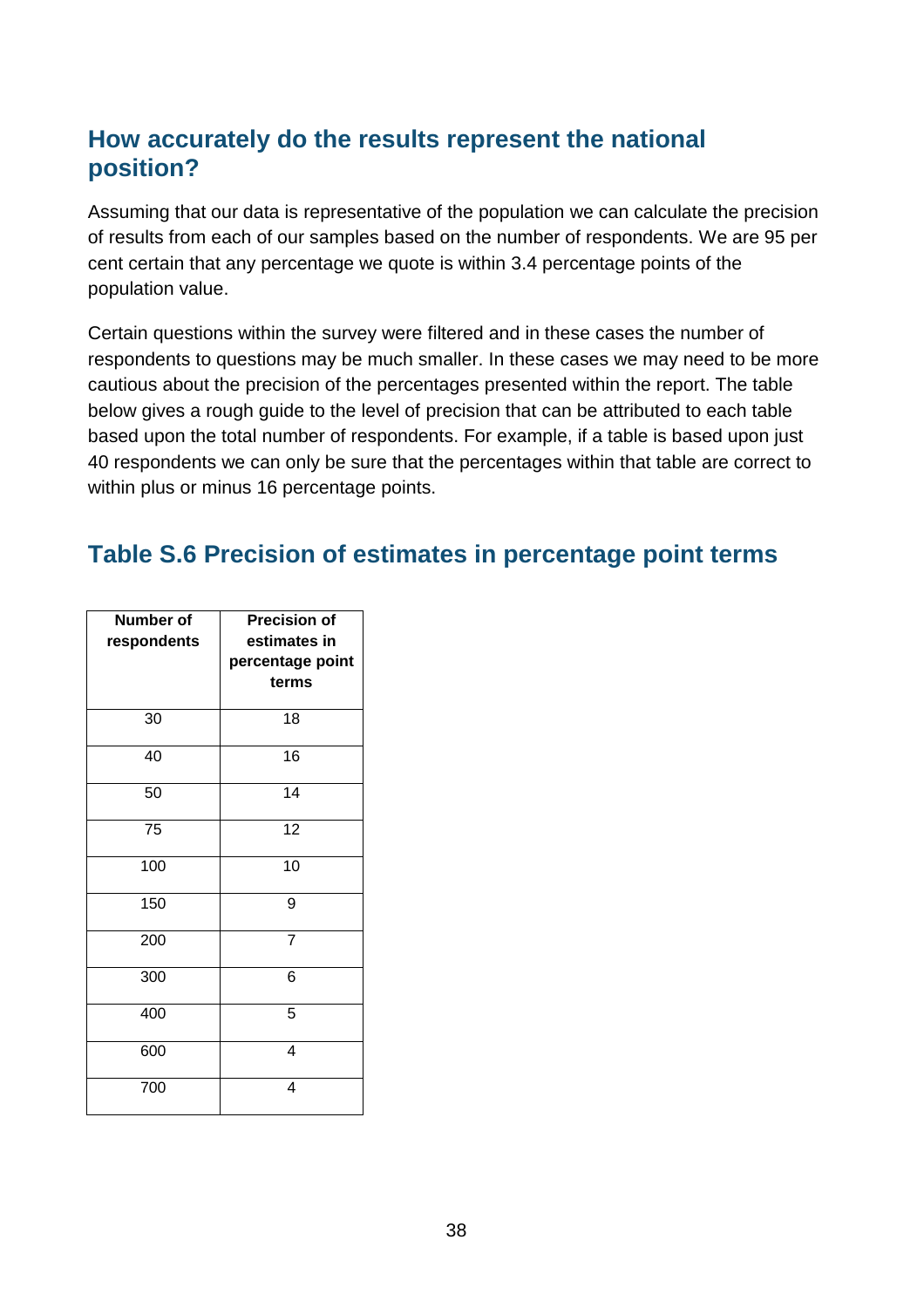# <span id="page-38-0"></span>**Annex 1: Cross-tabulations of questions by age**

<span id="page-38-1"></span>

|                | Less than<br>25 | $25 - 29$ | 30-39 | 40-49 | 50 or<br>over |
|----------------|-----------------|-----------|-------|-------|---------------|
| Very good      | 20%             | 30%       | 29%   | 36%   | 40%           |
| Good           | 44%             | 38%       | 44%   | 43%   | 43%           |
| Acceptable     | 25%             | 18%       | 19%   | 15%   | 14%           |
| Poor           | 11%             | 10%       | 7%    | 5%    | 3%            |
| Very poor      | 0%              | 4%        | 1%    | 1%    | 1%            |
| Don't know     | 0%              | $0\%$     | 0%    | 0%    | $< 1\%$       |
| Local base (N) | 23              | 124       | 551   | 485   | 506           |

#### **Table 21 How would you rate the pupil behaviour in your school?**

*Due to rounding, percentages may not sum to 100.*

*The numbers of respondents in some age categories were small, so the findings should be treated with caution. Source: NFER Omnibus Survey May 2013.*

#### **Table 22 I feel well equipped to manage pupil behaviour**

<span id="page-38-2"></span>

|                            | Less than<br>25 | $25 - 29$ | 30-39   | 40-49 | 50 or<br>over |
|----------------------------|-----------------|-----------|---------|-------|---------------|
| Agree                      | 73%             | 81%       | 88%     | 87%   | 88%           |
| Neither agree nor disagree | 21%             | 16%       | 7%      | 10%   | 9%            |
| Disagree                   | 6%              | 4%        | 4%      | 3%    | 4%            |
| Don't know                 | 0%              | $0\%$     | $< 1\%$ | 0%    | 0%            |
| Local base (N)             | 23              | 124       | 552     | 483   | 505           |

*Due to rounding, percentages may not sum to 100.*

*The numbers of respondents in some age categories were small, so the findings should be treated with caution. Source: NFER Omnibus Survey May 2013.*

### <span id="page-38-3"></span>**Table 23 To what extent, if at all, do you agree that generally parents respect a teacher's authority to discipline pupils?**

|                            | Less than<br>25 | $25 - 29$ | $30 - 39$ | 40-49 | 50 or<br>over |
|----------------------------|-----------------|-----------|-----------|-------|---------------|
| Strongly agree             | 4%              | 3%        | 5%        | 2%    | 6%            |
| Agree                      | 50%             | 44%       | 53%       | 53%   | 56%           |
| Neither agree nor disagree | 8%              | 20%       | 14%       | 17%   | 18%           |
| <b>Disagree</b>            | 33%             | 28%       | 24%       | 24%   | 16%           |
| Strongly disagree          | 4%              | 5%        | 4%        | 4%    | 4%            |
| Don't know                 | 0%              | 0%        | 0%        | 1%    | $< 1\%$       |
| Local base (N)             | 23              | 123       | 551       | 484   | 506           |

*Due to rounding, percentages may not sum to 100.*

*The numbers of respondents in some age categories were small, so the findings should be treated with caution. Source: NFER Omnibus Survey May 2013.*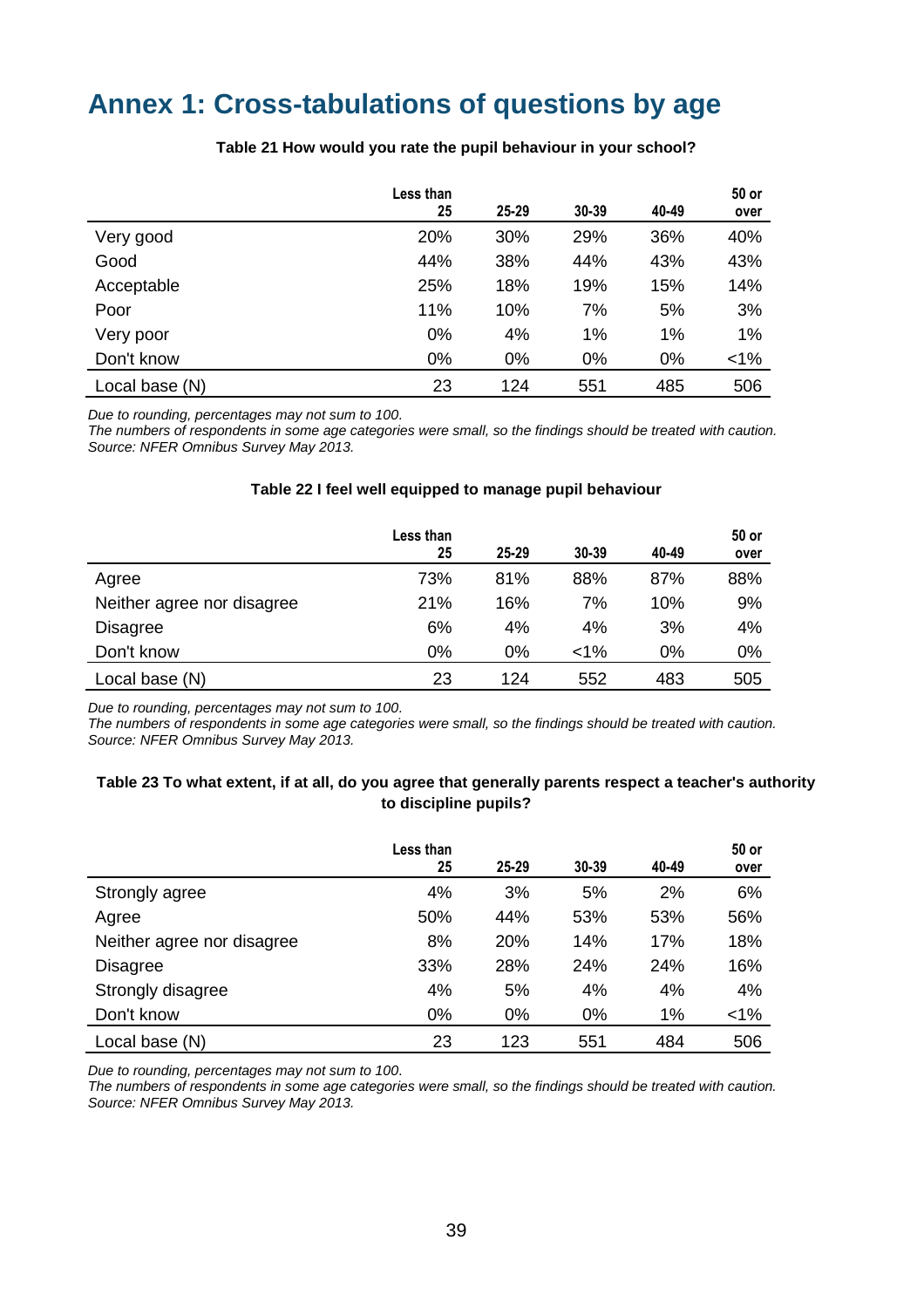<span id="page-39-0"></span>

| Table 24 Research has shown that special educational needs and disability are factors in some     |
|---------------------------------------------------------------------------------------------------|
| pupils' challenging behaviour. Discounting these medical factors, what do you see as the main two |
| factors causing poor behaviour in schools?                                                        |

|                                        | Less than<br>25 | 25-29 | 30-39 | 40-49   | 50 or<br>over |
|----------------------------------------|-----------------|-------|-------|---------|---------------|
| Lack of parental support/poor          |                 |       |       |         |               |
| parenting skills                       | 72%             | 71%   | 75%   | 71%     | 69%           |
| Negative cultural and media            |                 |       |       |         |               |
| influences on children                 | 17%             | 14%   | 10%   | 15%     | 19%           |
| Socio-economic factors                 | 4%              | 3%    | 13%   | 9%      | 10%           |
| Pupils do not come ready to learn at   |                 |       |       |         |               |
| age 5                                  | 0%              | 3%    | 4%    | 5%      | 6%            |
| Parental lack of respect for teachers  |                 |       |       |         |               |
| and authority                          | 25%             | 26%   | 18%   | 27%     | 19%           |
| Restrictive or inappropriate           |                 |       |       |         |               |
| curriculum                             | 6%              | 2%    | 6%    | 8%      | 11%           |
| Teachers' inadequate skills/training   |                 |       |       |         |               |
| in behaviour management                | 9%              | 7%    | 5%    | 4%      | 3%            |
| Lack of support from senior            |                 |       |       |         |               |
| managers in schools                    | 11%             | 13%   | 11%   | 8%      | 7%            |
| Pupils do not come ready to learn      |                 |       |       |         |               |
| each morning                           | 19%             | 4%    | 10%   | 10%     | 10%           |
| Class sizes are too large              | 4%              | 14%   | 8%    | 7%      | 7%            |
| Teachers have insufficient powers to   |                 |       |       |         |               |
| manage pupil behaviour                 | 0%              | 5%    | 6%    | 4%      | 4%            |
| Lack of enforcement of the school      |                 |       |       |         |               |
| rules by teachers                      | 0%              | 9%    | 5%    | 6%      | 4%            |
| Pupils and families with low           |                 |       |       |         |               |
| aspirations                            | 11%             | 16%   | 17%   | 14%     | 17%           |
| Failure to intervene early if there is |                 |       |       |         |               |
| an issue regarding pupil behaviour     | 11%             | 13%   | 8%    | 9%      | 11%           |
| Don't know                             | 4%              | 0%    | 1%    | $< 1\%$ | 0%            |
| Other                                  | 4%              | 4%    | 4%    | 5%      | 4%            |
| Local base (N)                         | 23              | 124   | 551   | 483     | 506           |

*Respondents were able to select more than one response so percentages may sum to more than 100.*

*The numbers of respondents in some age categories were small, so the findings should be treated with caution. Source: NFER Omnibus Survey May 2013.*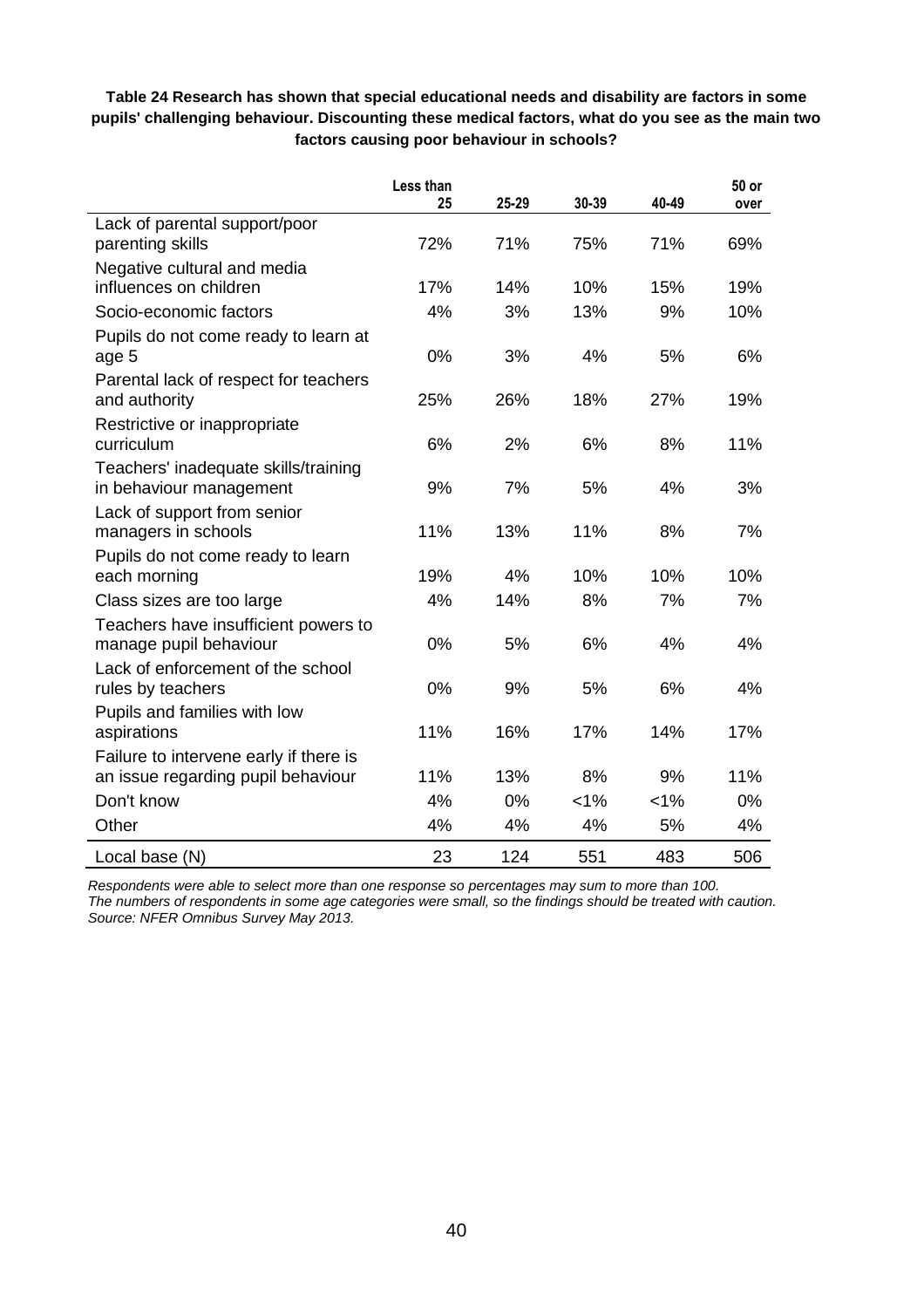# <span id="page-40-0"></span>**Annex 2: Cross-tabulations of questions by length of service**

<span id="page-40-1"></span>

|                | am a NQT (newly<br>qualified teacher) | Between one and<br>five years | More than five years |
|----------------|---------------------------------------|-------------------------------|----------------------|
| Very good      | 21%                                   | 25%                           | 35%                  |
| Good           | 44%                                   | 39%                           | 43%                  |
| Acceptable     | 27%                                   | 20%                           | 16%                  |
| Poor           | 7%                                    | 14%                           | 5%                   |
| Very poor      | 0%                                    | 3%                            | 1%                   |
| Don't know     | 0%                                    | 0%                            | $< 1\%$              |
| Local base (N) | 26                                    | 112                           | 1545                 |

#### **Table 25 How would you rate the pupil behaviour in your school?**

*Due to rounding, percentages may not sum to 100.*

*The numbers of respondents in some length of service categories were small, so the findings should be treated with caution.*

<span id="page-40-2"></span>*Source: NFER Omnibus Survey May 2013.*

#### **Table 26 I feel well equipped to manage pupil behaviour**

|                            | I am a NQT (newly<br>qualified teacher) | Between one and<br>five years | More than five years |
|----------------------------|-----------------------------------------|-------------------------------|----------------------|
| Agree                      | 63%                                     | 83%                           | 88%                  |
| Neither agree nor disagree | 38%                                     | 15%                           | 8%                   |
| <b>Disagree</b>            | 0%                                      | 3%                            | 4%                   |
| Don't know                 | 0%                                      | $0\%$                         | $< 1\%$              |
| Local base (N)             | 26                                      | 112                           | 1544                 |

*Due to rounding, percentages may not sum to 100.*

*The numbers of respondents in some length of service categories were small, so the findings should be treated with caution.*

*Source: NFER Omnibus Survey May 2013.*

#### <span id="page-40-3"></span>**Table 27 Appropriate training to manage pupil behaviour is available in my school for all classroom teachers**

|                            | am a NQT (newly<br>qualified teacher) | Between one and<br>five years | More than five years |
|----------------------------|---------------------------------------|-------------------------------|----------------------|
| Agree                      | 54%                                   | 49%                           | 51%                  |
| Neither agree nor disagree | 36%                                   | 23%                           | 26%                  |
| <b>Disagree</b>            | 11%                                   | 27%                           | 21%                  |
| Don't know                 | $0\%$                                 | 1%                            | 2%                   |
| Local base (N)             | 26                                    | 112                           | 1542                 |

*Due to rounding, percentages may not sum to 100.*

*The numbers of respondents in some length of service categories were small, so the findings should be treated with caution.*

*Source: NFER Omnibus Survey May 2013.*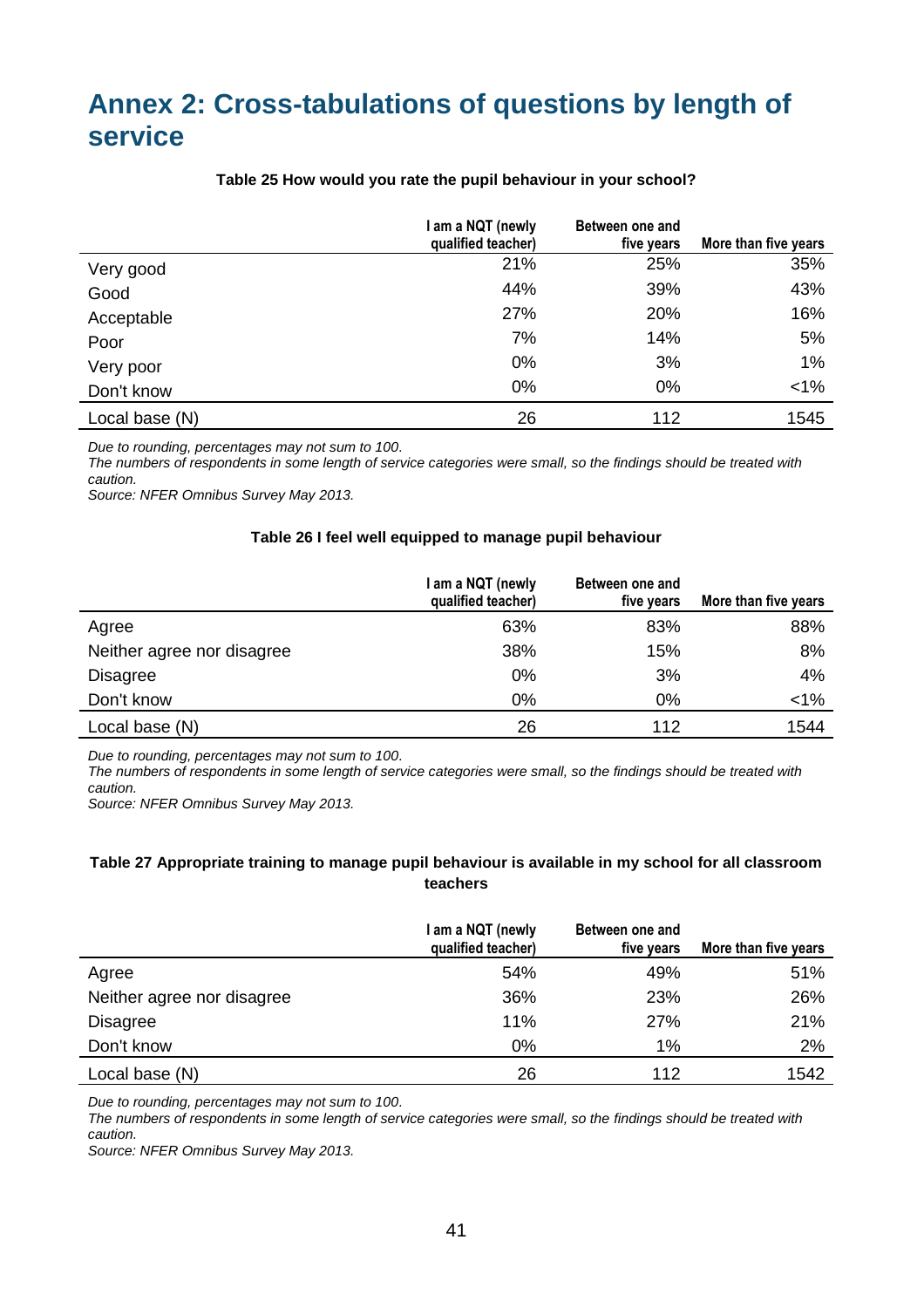### <span id="page-41-0"></span>**Table 28 In my view, senior leaders in my school have more opportunities than classroom teachers to access training to manage pupil behaviour**

|                            | I am a NQT (newly<br>qualified teacher) | Between one and<br>five years | More than five years |
|----------------------------|-----------------------------------------|-------------------------------|----------------------|
| Agree                      | 22%                                     | 23%                           | 25%                  |
| Neither agree nor disagree | 45%                                     | 38%                           | 29%                  |
| <b>Disagree</b>            | 20%                                     | 26%                           | 37%                  |
| Don't know                 | 14%                                     | 13%                           | 9%                   |
| Local base (N)             | 26                                      | 112                           | 1539                 |

*Due to rounding, percentages may not sum to 100.*

*The numbers of respondents in some length of service categories were small, so the findings should be treated with caution.*

<span id="page-41-1"></span>*Source: NFER Omnibus Survey May 2013.*

#### **Table 29 Would you use physical means to remove a disruptive pupil from the classroom?**

|                                    | am a NQT (newly<br>qualified teacher) | Between one and<br>five years | More than five years |
|------------------------------------|---------------------------------------|-------------------------------|----------------------|
| Yes                                | 16%                                   | <b>22%</b>                    | 31%                  |
| No, although my school allows this | 7%                                    | 16%                           | 20%                  |
| No, my school does not allow this  | 52%                                   | 39%                           | 33%                  |
| Don't know                         | 25%                                   | 24%                           | 17%                  |
| Local base (N)                     | 26                                    | 112                           | 1544                 |

*Due to rounding, percentages may not sum to 100.*

*The numbers of respondents in some length of service categories were small, so the findings should be treated with caution.*

<span id="page-41-2"></span>*Source: NFER Omnibus Survey May 2013.*

#### **Table 30 Would you use physical means to break up a fight between pupils if you judged it necessary to do so?**

|                                    | am a NQT (newly<br>qualified teacher) | Between one and<br>five years | More than five years |
|------------------------------------|---------------------------------------|-------------------------------|----------------------|
| Yes                                | 59%                                   | 73%                           | 72%                  |
| No, although my school allows this | 11%                                   | 8%                            | 10%                  |
| No, my school does not allow this  | 7%                                    | 7%                            | 5%                   |
| Don't know                         | 24%                                   | 13%                           | 12%                  |
| Local base (N)                     | 26                                    | 112                           | 1545                 |

*Due to rounding, percentages may not sum to 100.*

*The numbers of respondents in some length of service categories were small, so the findings should be treated with caution.*

*Source: NFER Omnibus Survey May 2013.*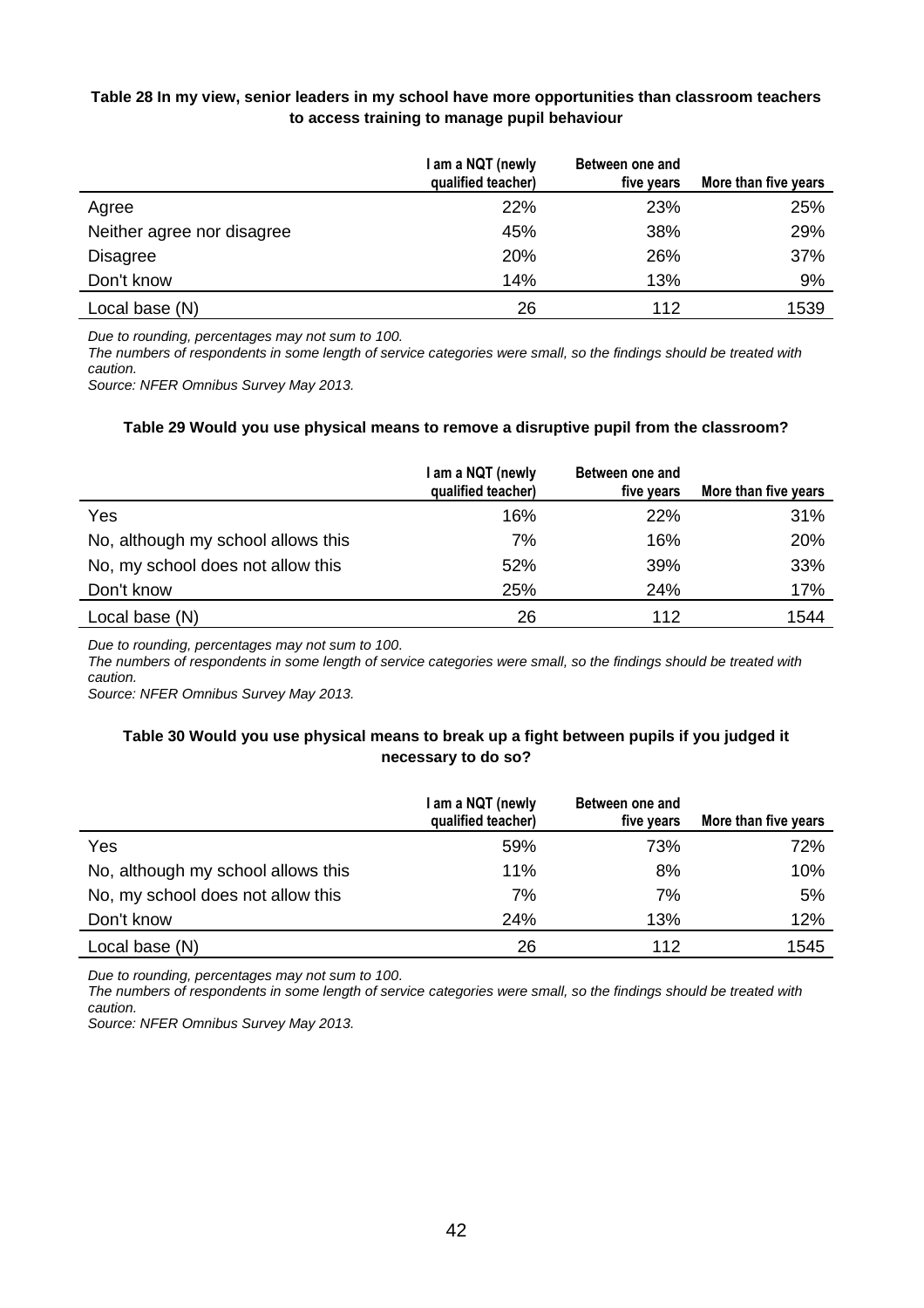### <span id="page-42-0"></span>**Table 31 To what extent, if at all, do you agree that generally parents respect a teacher's authority to discipline pupils?**

|                            | am a NQT (newly<br>qualified teacher) | Between one and<br>five years | More than five years |
|----------------------------|---------------------------------------|-------------------------------|----------------------|
| Strongly agree             | 0%                                    | 5%                            | 4%                   |
| Agree                      | 66%                                   | 52%                           | 53%                  |
| Neither agree nor disagree | 20%                                   | 15%                           | 16%                  |
| <b>Disagree</b>            | 14%                                   | 24%                           | 22%                  |
| Strongly disagree          | 0%                                    | 5%                            | 4%                   |
| Don't know                 | 0%                                    | 1%                            | $< 1\%$              |
| Local base (N)             | 26                                    | 112                           | 1545                 |

*Due to rounding, percentages may not sum to 100.*

*The numbers of respondents in some length of service categories were small, so the findings should be treated with caution.*

*Source: NFER Omnibus Survey May 2013.*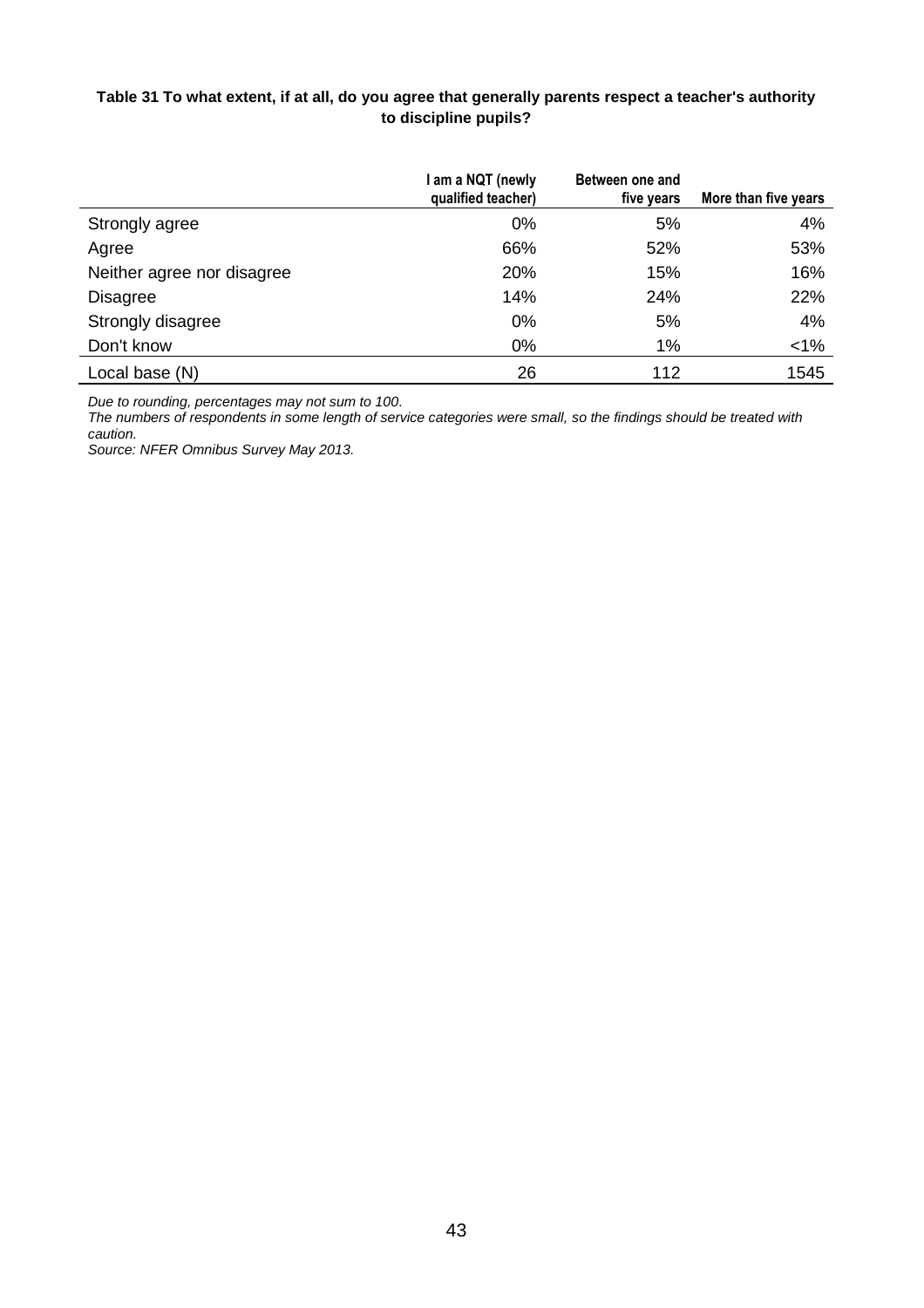### <span id="page-43-0"></span>**Table 32 Research has shown that special educational needs and disability are factors in some pupils' challenging behaviour. Discounting these medical factors, what do you see as the main two factors causing poor behaviour in schools?**

|                                                                              | I am a NQT (newly<br>qualified teacher) | Between one and<br>five years | More than five years |
|------------------------------------------------------------------------------|-----------------------------------------|-------------------------------|----------------------|
| Lack of parental support/poor parenting<br>skills                            | 48%                                     | 79%                           | 71%                  |
| Negative cultural and media influences<br>on children                        | 7%                                      | 10%                           | 15%                  |
| Socio-economic factors                                                       | 9%                                      | 8%                            | 10%                  |
| Pupils do not come ready to learn at<br>age 5                                | 0%                                      | 0%                            | 5%                   |
| Parental lack of respect for teachers<br>and authority                       | 21%                                     | 20%                           | 22%                  |
| Restrictive or inappropriate curriculum                                      | 0%                                      | 3%                            | 8%                   |
| Teachers' inadequate skills/training in<br>behaviour management              | 7%                                      | 3%                            | 5%                   |
| Lack of support from senior managers<br>in schools                           | 14%                                     | 18%                           | 8%                   |
| Pupils do not come ready to learn each<br>morning                            | 15%                                     | 9%                            | 10%                  |
| Class sizes are too large                                                    | 20%                                     | 12%                           | 7%                   |
| Teachers have insufficient powers to<br>manage pupil behaviour               | 0%                                      | 3%                            | 5%                   |
| Lack of enforcement of the school rules<br>by teachers                       | 7%                                      | 7%                            | 5%                   |
| Pupils and families with low aspirations                                     | 14%                                     | 19%                           | 16%                  |
| Failure to intervene early if there is an<br>issue regarding pupil behaviour | 23%                                     | 9%                            | 9%                   |
| Don't know                                                                   | 4%                                      | 0%                            | $< 1\%$              |
| Other                                                                        | 11%                                     | 3%                            | 4%                   |
| Local base (N)                                                               | 26                                      | 112                           | 1544                 |

*Respondents were able to select more than one response so percentages may sum to more than 100. The numbers of respondents in some length of service categories were small, so the findings should be treated with caution.*

*Source: NFER Omnibus Survey May 2013.*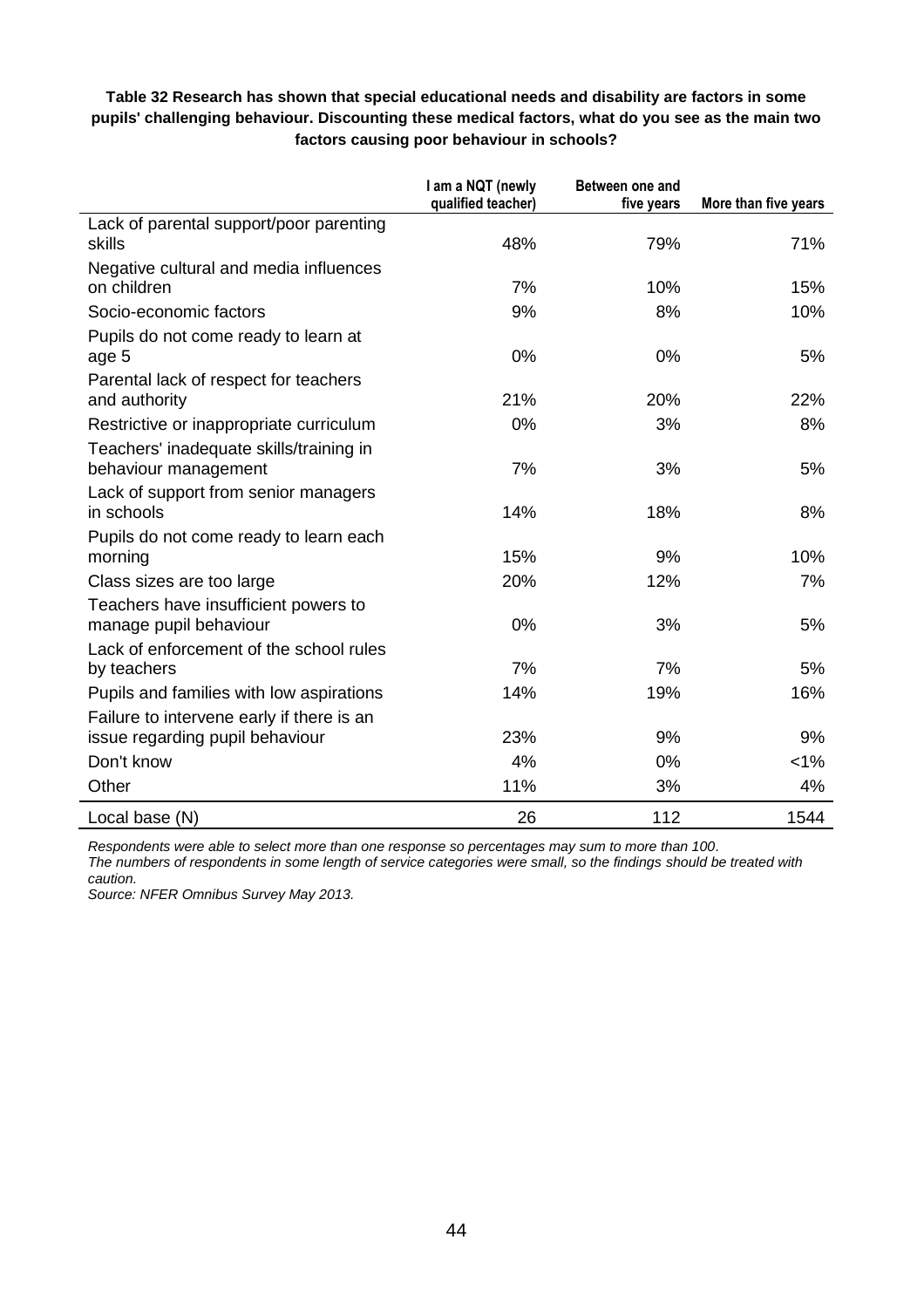# <span id="page-44-0"></span>**Annex 3: Cross-tabulations of questions by gender**

#### <span id="page-44-1"></span>**Table 33 Would you use physical means to remove a disruptive pupil from the classroom?**

|                                    | <b>Male</b> | Female |
|------------------------------------|-------------|--------|
| Yes                                | <b>27%</b>  | 31%    |
| No, although my school allows this | 20%         | 19%    |
| No, my school does not allow this  | 37%         | 32%    |
| Don't know                         | 16%         | 18%    |
| Local base (N)                     | 470         | 1226   |

*Due to rounding, percentages may not sum to 100. Source: NFER Omnibus Survey May 2013.*

### <span id="page-44-2"></span>**Table 34 Would you use physical means to break up a fight between pupils if you judged it necessary to do so?**

|                                    | <b>Male</b> | Female |
|------------------------------------|-------------|--------|
| Yes                                | 82%         | 69%    |
| No, although my school allows this | 8%          | 11%    |
| No, my school does not allow this  | 4%          | 6%     |
| Don't know                         | 7%          | 15%    |
| Local base (N)                     | 470         | 1228   |

*Due to rounding, percentages may not sum to 100. Source: NFER Omnibus Survey May 2013.*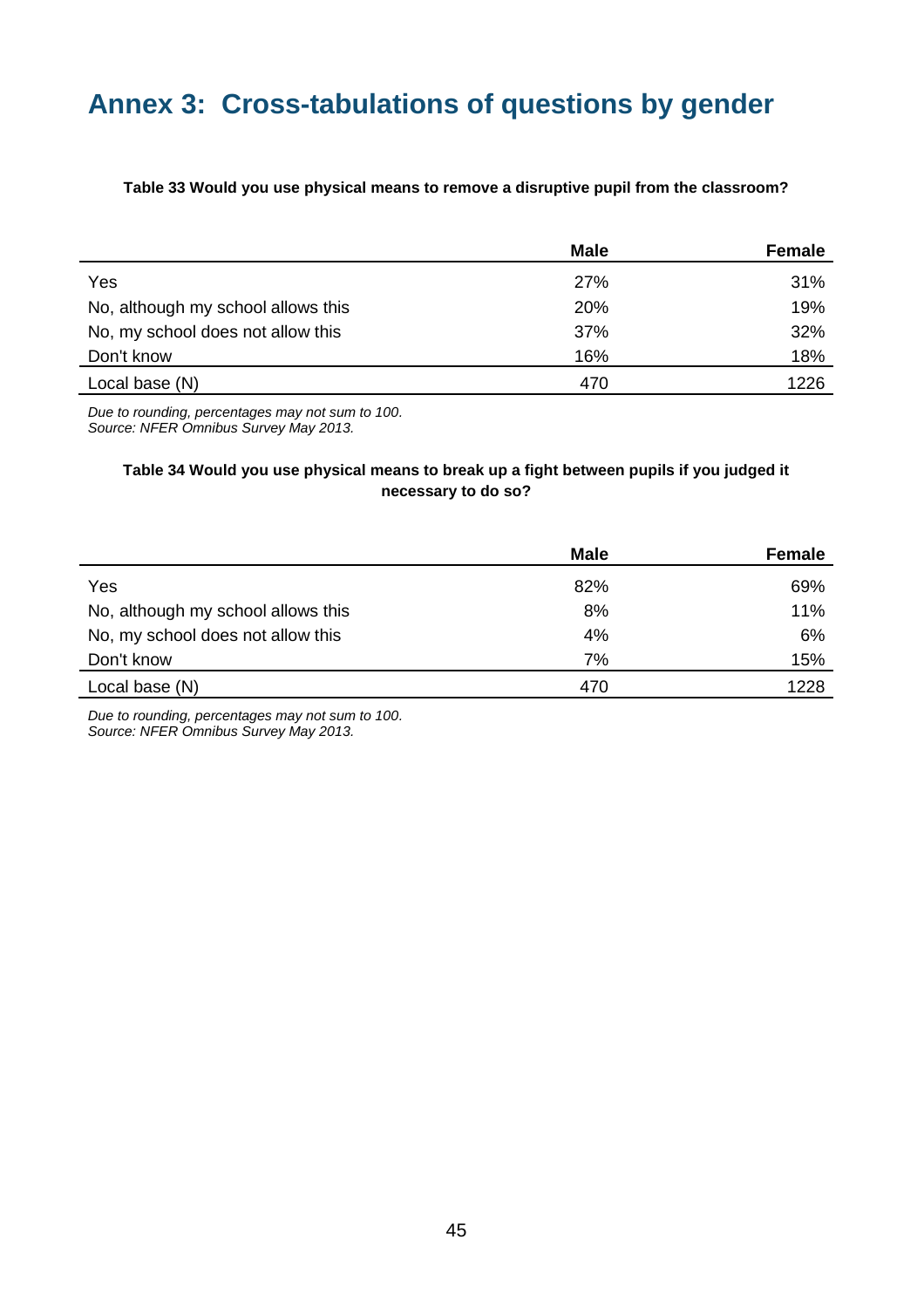# <span id="page-45-0"></span>**Annex 4: Cross-tabulation by awareness of the Department's updated advice**

#### **Table 35 Do you feel confident using the powers you have to discipline pupils?**

<span id="page-45-1"></span>

|                | Yes -aware of<br>updated advice | No – not aware of<br>updated advice | Don't know if<br>aware of updated<br>advice |
|----------------|---------------------------------|-------------------------------------|---------------------------------------------|
| Yes            | 69%                             | 55%                                 | 65%                                         |
| No             | 24%                             | 23%                                 | 8%                                          |
| Don't know     | 7%                              | 22%                                 | 28%                                         |
| Local base (N) | 717                             | 895                                 | 85                                          |

*Due to rounding, percentages may not sum to 100.*

*The numbers of respondents in some categories were small, so the findings should be treated with caution. Source: NFER Omnibus Survey May 2013.*